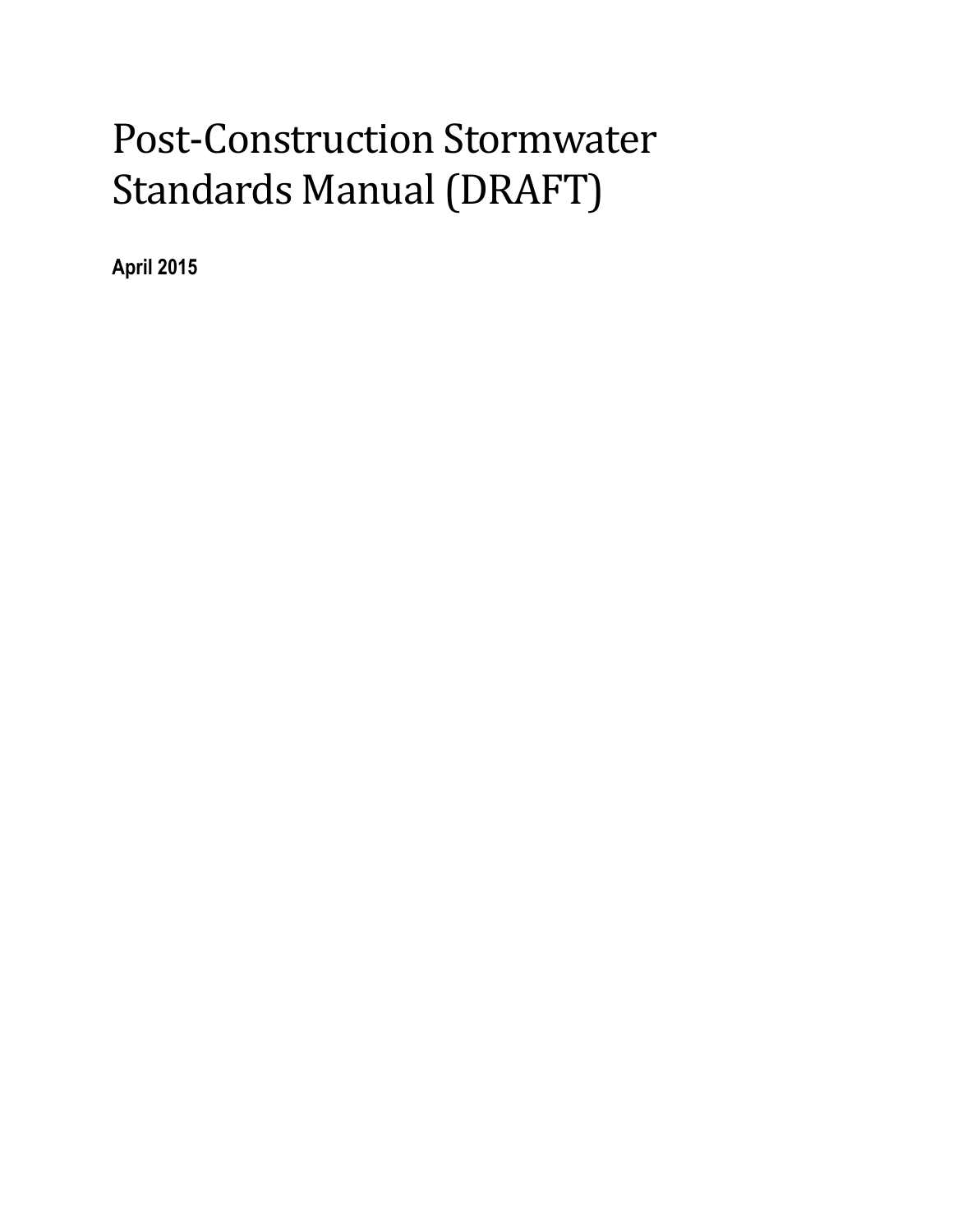# **Table of Contents**

| 1.1.              |                                                                              |  |
|-------------------|------------------------------------------------------------------------------|--|
| 1.2.              |                                                                              |  |
| 1.3.              |                                                                              |  |
|                   |                                                                              |  |
|                   |                                                                              |  |
|                   |                                                                              |  |
| 1.4               | Effective Date of the 2015 Post-Construction Stormwater Standards Manual 1-4 |  |
|                   |                                                                              |  |
|                   |                                                                              |  |
| 1.5.              | Applicability of the 2015 Post-Construction Stormwater Standards Manual 1-5  |  |
|                   |                                                                              |  |
|                   | Road Projects and Linear Underground/Overhead Utility Projects  1-9          |  |
| 1.6.              | Organization of the 2015 Post-Construction Stormwater Standards Manual 1-10  |  |
| Section 2.        |                                                                              |  |
| 2.1.              |                                                                              |  |
| <b>Section 3.</b> |                                                                              |  |
| 3.1.              |                                                                              |  |
|                   |                                                                              |  |
|                   |                                                                              |  |
| 3.2.              |                                                                              |  |
| 3.3.              |                                                                              |  |
| 3.4.              |                                                                              |  |
| 3.5.              |                                                                              |  |
| Section 4.        |                                                                              |  |
| Section 5.        |                                                                              |  |
| 5.1.              |                                                                              |  |
| 5.2.              |                                                                              |  |
| 5.3.              |                                                                              |  |
| 5.4.              |                                                                              |  |
| 5.5.              | Post-Construction Stormwater Runoff Reduction Calculators5-3                 |  |
| Section 6.        |                                                                              |  |
| 6.1.              |                                                                              |  |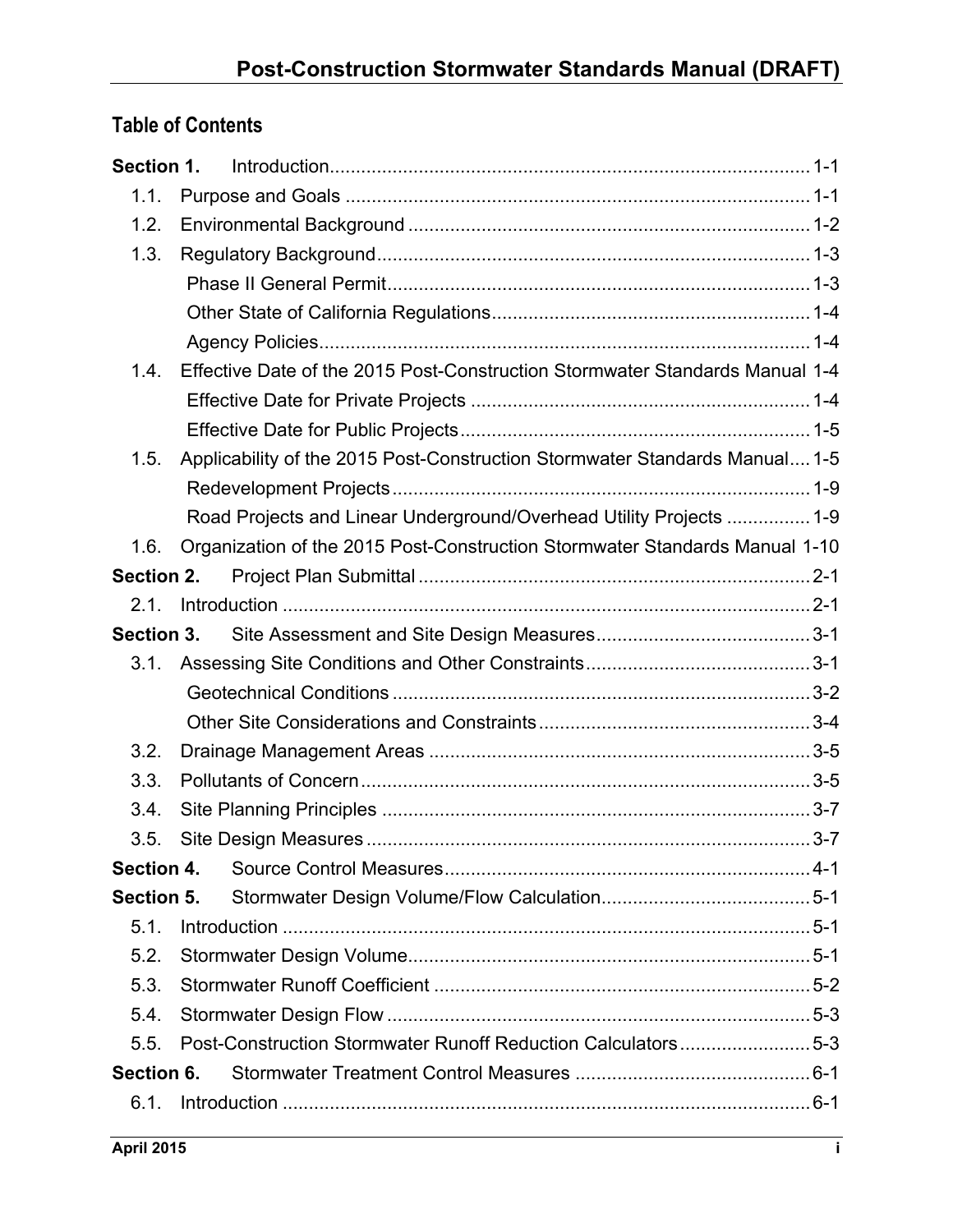# **Post-Construction Stormwater Standards Manual (DRAFT)**

| 6.2.       |                                                                      |  |
|------------|----------------------------------------------------------------------|--|
|            |                                                                      |  |
|            |                                                                      |  |
|            |                                                                      |  |
|            |                                                                      |  |
|            |                                                                      |  |
| 6.3.       |                                                                      |  |
| Section 7. |                                                                      |  |
| 7.1.       |                                                                      |  |
| 7.2.       |                                                                      |  |
| Section 8. | Stormwater Control Measure Operation and Maintenance  8-1            |  |
| 8.1.       |                                                                      |  |
| 8.2.       |                                                                      |  |
|            |                                                                      |  |
|            |                                                                      |  |
|            | Operation, Inspection, and Maintenance Requirements and Schedule 8-3 |  |
|            |                                                                      |  |
|            |                                                                      |  |
|            |                                                                      |  |
| 8.3.       |                                                                      |  |
| 8.4.       |                                                                      |  |
|            |                                                                      |  |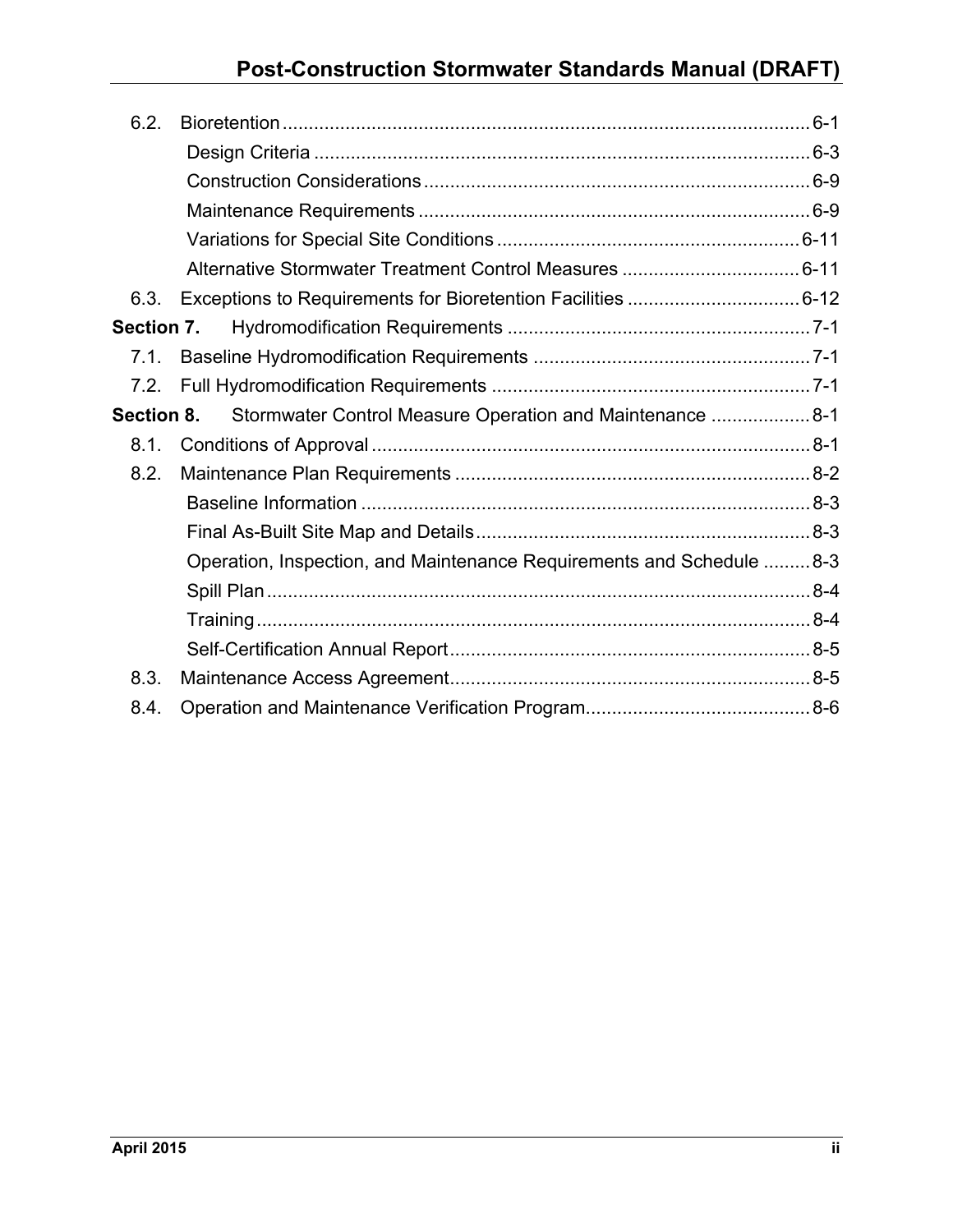### **List of Figures**

| Figure 1-1. Applicability of 2015 Post-Construction Stormwater Standards Manual  1-8 |  |
|--------------------------------------------------------------------------------------|--|
| Figure 2-1. Design Process for Meeting Stormwater Requirements for Regulated and     |  |
|                                                                                      |  |
| Figure 2-2. Design Process for Meeting Stormwater Requirements for                   |  |
|                                                                                      |  |
|                                                                                      |  |

### **List of Tables**

| Table 3-2. Typical Pollutants of Concern and Sources for Post-Construction Areas 3-6 |  |
|--------------------------------------------------------------------------------------|--|
|                                                                                      |  |
| Table 5-2. Stormwater Runoff Coefficients for Typical Site Elements 5-3              |  |
|                                                                                      |  |
| Table 6-2. Planting Media/Gravel Layer Separation Layer Grading Requirements 6-6     |  |
|                                                                                      |  |
| Table 8-1. Example Stormwater Management Conditions of Approval  8-2                 |  |

### **List of Appendices**

- Appendix A: Glossary and List of Acronyms
- Appendix B: Jurisdictional Boundary Map
- Appendix C: Project Plan Submittal Processes
- Appendix D: Project Plan Worksheets
- Appendix E: Site Design Measure Fact Sheets
- Appendix F: Source Control Measure Fact Sheets
- Appendix G: Alternative Stormwater Treatment Control Measure Fact Sheets
- Appendix H: Example Maintenance Access Agreement
- Appendix I: Dewatering During and Post-Construction
- Appendix J: Managing Wet Weather with Green Infrastructure Municipal Handbook Green Streets (EPA 833-F-08-009, December 2009)
- Appendix K: References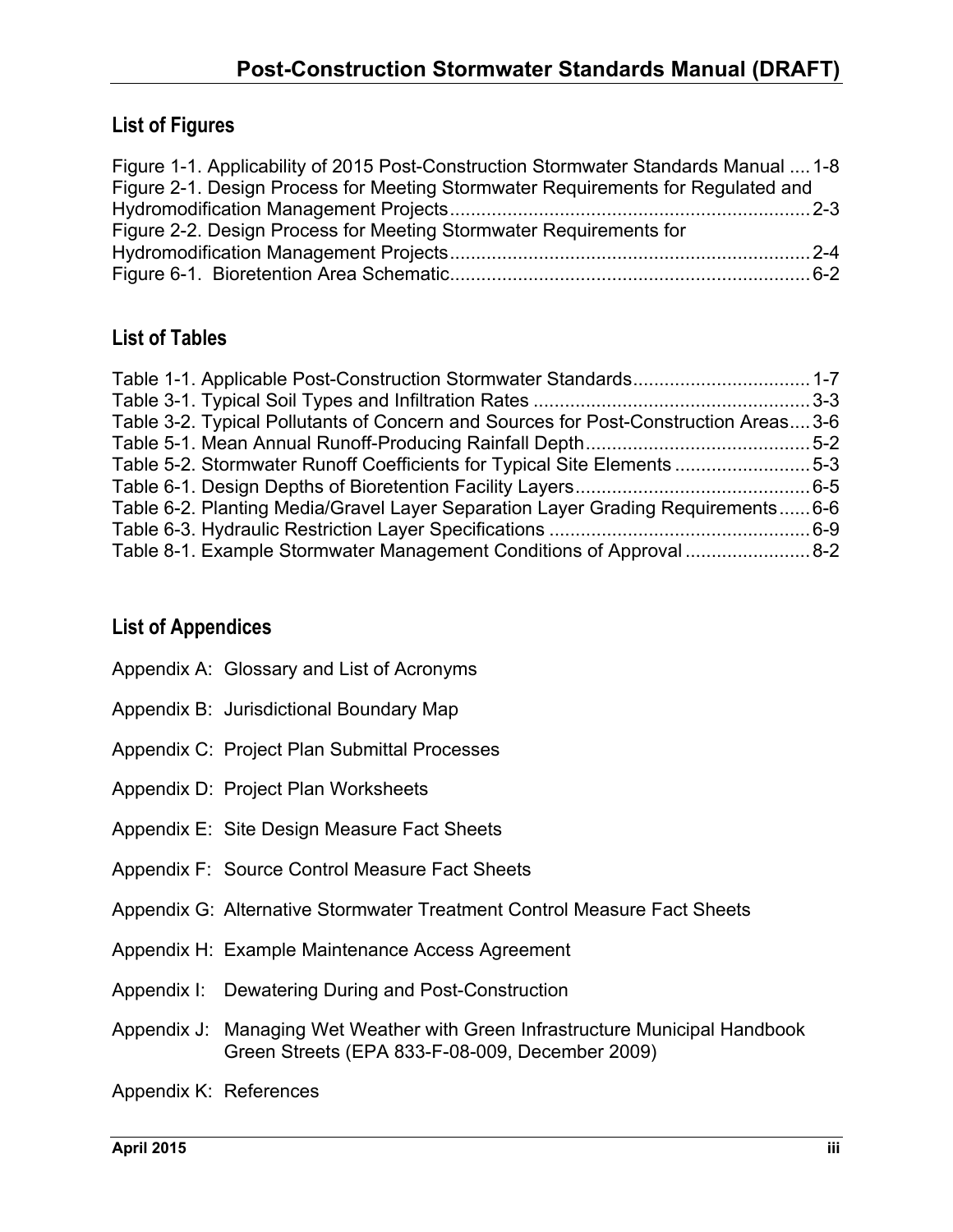# **SECTION 1. INTRODUCTION**

### **1.1. Purpose and Goals**

The Cities of Lathrop, Lodi, Manteca, Patterson, and Tracy, and portions of the County of San Joaquin (collectively Agencies) are each classified as Phase II Municipal Separate Storm Sewer System (MS4) communities. In 2013, the California State Water Resources Control Board (State Water Board) issued a National Pollutant Discharge Elimination System (NPDES) general permit, henceforth referred to in this document as the Phase II Permit, for Phase II MS4 communities to regulate stormwater and nonstormwater discharges from the MS4 to waters of the United States. As part of the Phase II Permit, the Agencies are required to develop/update post-construction standards to address stormwater quality in regulated new development and redevelopment projects (Provision E.12).

The Agencies have collaborated to prepare this 2015 Multi-Agency Post-Construction Stormwater Standards Manual (Manual) to assist the development community in complying with the requirements of Provision E.12 of the Phase II Permit and local ordinances. This Manual provides guidance for planning, implementing, and maintaining effective control measures with the intention of improving water quality and mitigating potential water quality impacts, including hydromodification, from stormwater and nonstormwater discharges. This Manual provides tools for the development community to address the following objectives:

- Establish the methodology to consider the effects of stormwater runoff from a new development or redevelopment project during the project planning phase;
- Minimize contiguously-connected impervious surfaces in areas of new development and redevelopment, and where feasible, to maximize on-site infiltration of stormwater runoff;
- Implement site design measures to preserve, create, or restore areas that provide important water quality benefits such as riparian corridors, wetlands, stream and buffers, and maintain, protect, and improve underlying soil quality;
- Provide source control measures to mitigate the transport of and/or eliminate potential sources of pollution to stormwater runoff or run-on and into the municipal storm drain system and receiving waters;
- Implement Low Impact Development (LID) control measures to reduce and/or eliminate the volume of stormwater runoff and pollutants leaving the project site;
- Control post-construction peak stormwater runoff discharge volumes and velocities (hydromodification) to mitigate impacts from downstream erosion and to protect downstream habitat; and
- Develop tools for effectively operating, managing, and maintaining stormwater control measures.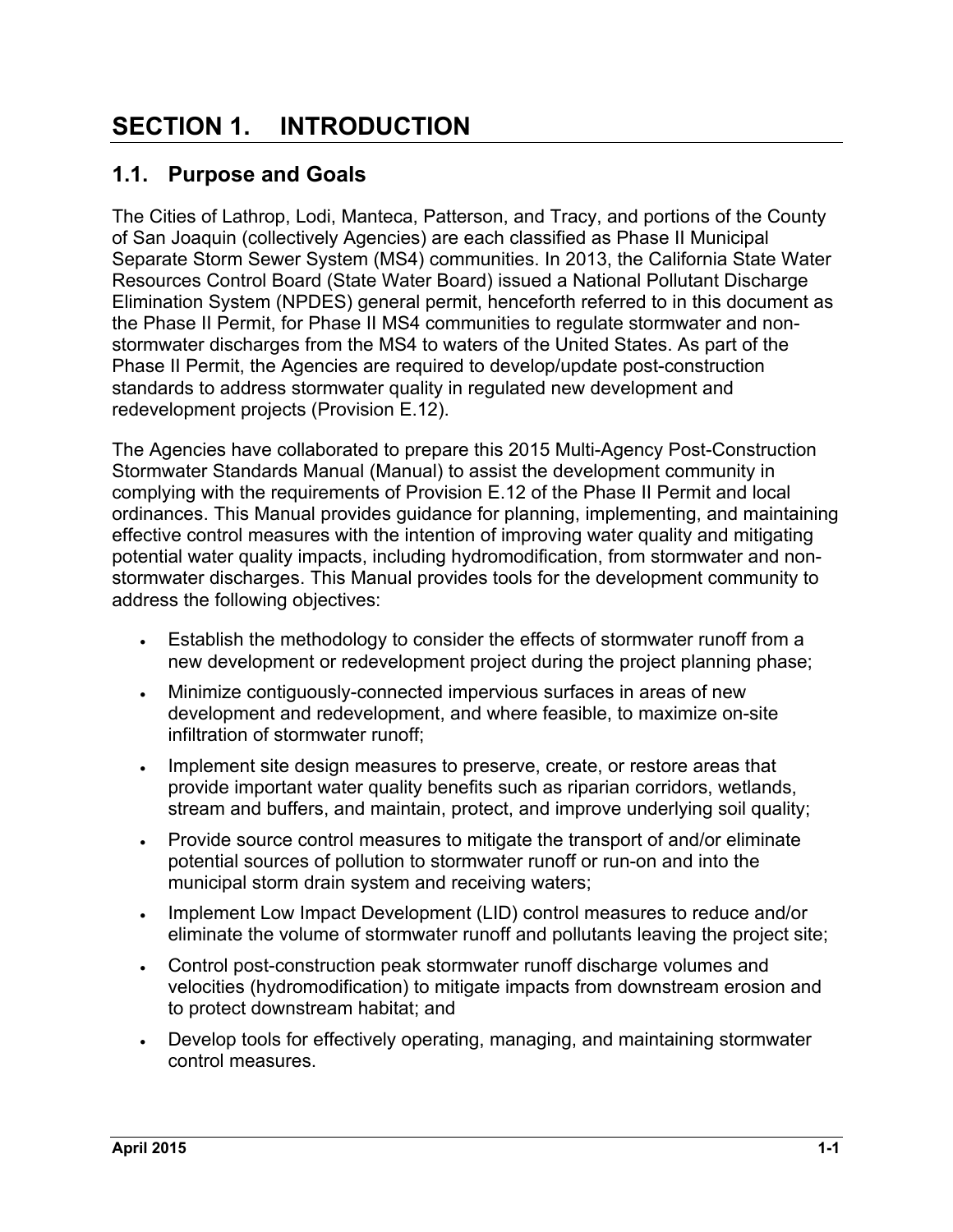### **1.2. Environmental Background**

Historically, stormwater management consisted of a network of impervious surfaces that directly convey stormwater runoff to curb and gutter systems, the storm drain system, and downstream receiving waters as quickly as possible to manage the risk of floods. In a natural setting, the following hydrologic functions occur:

- Rainfall interception: In a vegetated watershed, the surfaces of trees, shrubs, and grasses capture initial light precipitation before it reaches the ground. The interception of precipitation can delay the start and reduce the volume of stormwater runoff.
- Shallow surface storage: Shallow pockets present in natural terrain store precipitation and stormwater runoff, filter it, and allow it to infiltrate. Shallow surface storage can delay the start and reduce the volume of stormwater runoff.
- Evaporation and transpiration: Evaporation occurs when water changes from a liquid to a gas and moves into the air. Transpiration occurs when vegetation releases water vapor into the atmosphere. Both processes, collectively termed evapotranspiration, reduce the volume of stormwater runoff, locally return moisture into the atmosphere, and provide local cooling effects.
- Infiltration: Infiltration is the movement of surface water down through the soil into groundwater. Such movement filters and reduces the volume of stormwater runoff and replenishes groundwater supplies.
- Runoff: Runoff is the flow of water across the land surface that occurs after rainfall interception, surface storage, and infiltration reach capacity.

In natural settings, the majority of precipitation is either infiltrated into the soil or lost to evapotranspiration. Through urbanization and development, pervious surfaces (e.g., wooded areas, meadows, agricultural fields) are converted into impervious areas (e.g., building footprints, roads, parking lots), and the percentage of precipitation that becomes stormwater runoff increases. The impacts of such conversion may include:

- Increased concentrations of solids, nutrients, toxic pollutants, bacteria, and other nuisance organisms in storm drain system and surface receiving waters (e.g., creeks, rivers, streams);
- Higher stormwater runoff volumes and peak flow rates produced by storms;
- Decreased wet season groundwater recharge due to a reduced infiltration area;
- . Increased dry weather urban runoff due to outdoor irrigation;
- Introduction of base flows in ephemeral streams due to surface discharge of dry weather urban runoff;
- Increased stream and channel instability and erosion due to increased stormwater runoff volumes, flow durations, and higher stream velocities (i.e., hydromodification impacts); and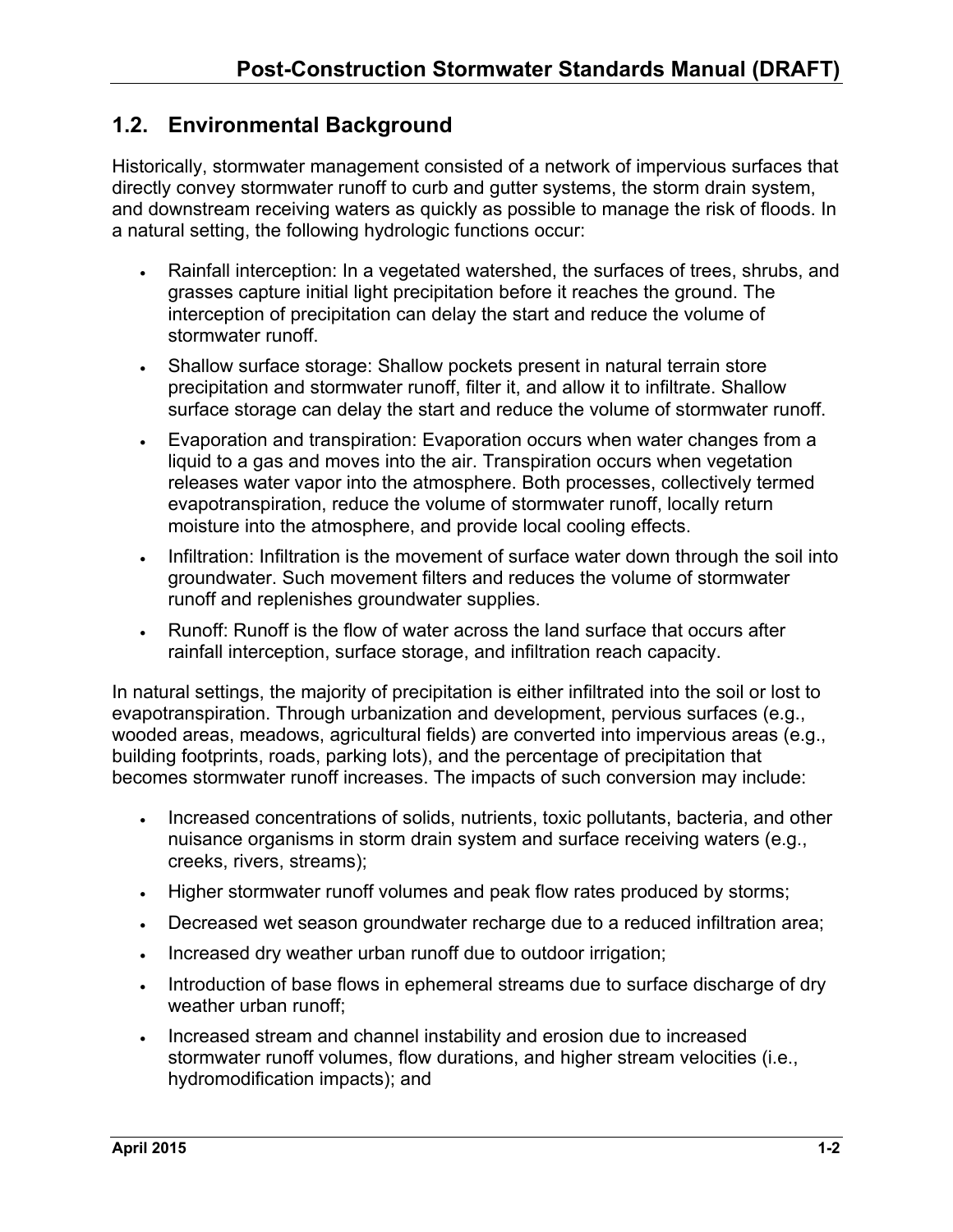. Increased stream temperature, which decreases dissolved oxygen levels and adversely impacts temperature-sensitive aquatic life, due to loss of riparian vegetation as well as stormwater runoff warmed by impervious surfaces.

### **1.3. Regulatory Background**

In 1972, the Federal Water Pollution Control Act (Clean Water Act [CWA]) was amended to require NPDES permits for discharge of pollutants to waters of the United States from any point source. In 1987, the CWA was amended to add section 402(p), which required that municipal, industrial, and construction stormwater discharges be regulated under the NPDES permit program. In 1990, the United States Environmental Protection Agency (USEPA) promulgated rules that established the Phase I NPDES program to regulate stormwater from medium and large MS4s, which were defined as those serving populations of 100,000 or greater. In 1999, USEPA promulgated rules that established the Phase II NPDES program to regulate stormwater from small MS4s.

### **Phase II General Permit**

On April 30, 2003, the State Water Board adopted the first general NPDES permit (CAS000004) under Order No. 2003-0005-DWQ for small MS4s, including nontraditional small MS4s (e.g., military bases), that required compliance with section 402(p) of the CWA and defined the minimum acceptable elements of stormwater management programs for small MS4s. On February 5, 2013, the State Water Board adopted Order No. 2013-0001-DWQ, which replaced Order No. 2003-0005-DWQ, and included Provision E.12, which requires that the Agencies regulate post-construction development through the following program elements:

- Site design measures (Provision E.12.b)
- Regulated projects (Provision E.12.c)
- Source control measures (Provision E.12.d)
- Low impact development design standards (Provision E.12.e)
- Hydromodification measures (Provision E.12.f)
- **Enforceable mechanisms (Provision E.12.g)**
- Operation and maintenance of stormwater control measures (Provision E.12.h)
- Post-construction Best Management Practice condition assessment (Provision E.12.i)
- Planning and development review process (Provision E.12.j)
- Post-construction stormwater management requirements based on assessment and maintenance of watershed processes (Provision E.12.k); and
- Alternative post-construction stormwater management program (Provision E.12.l).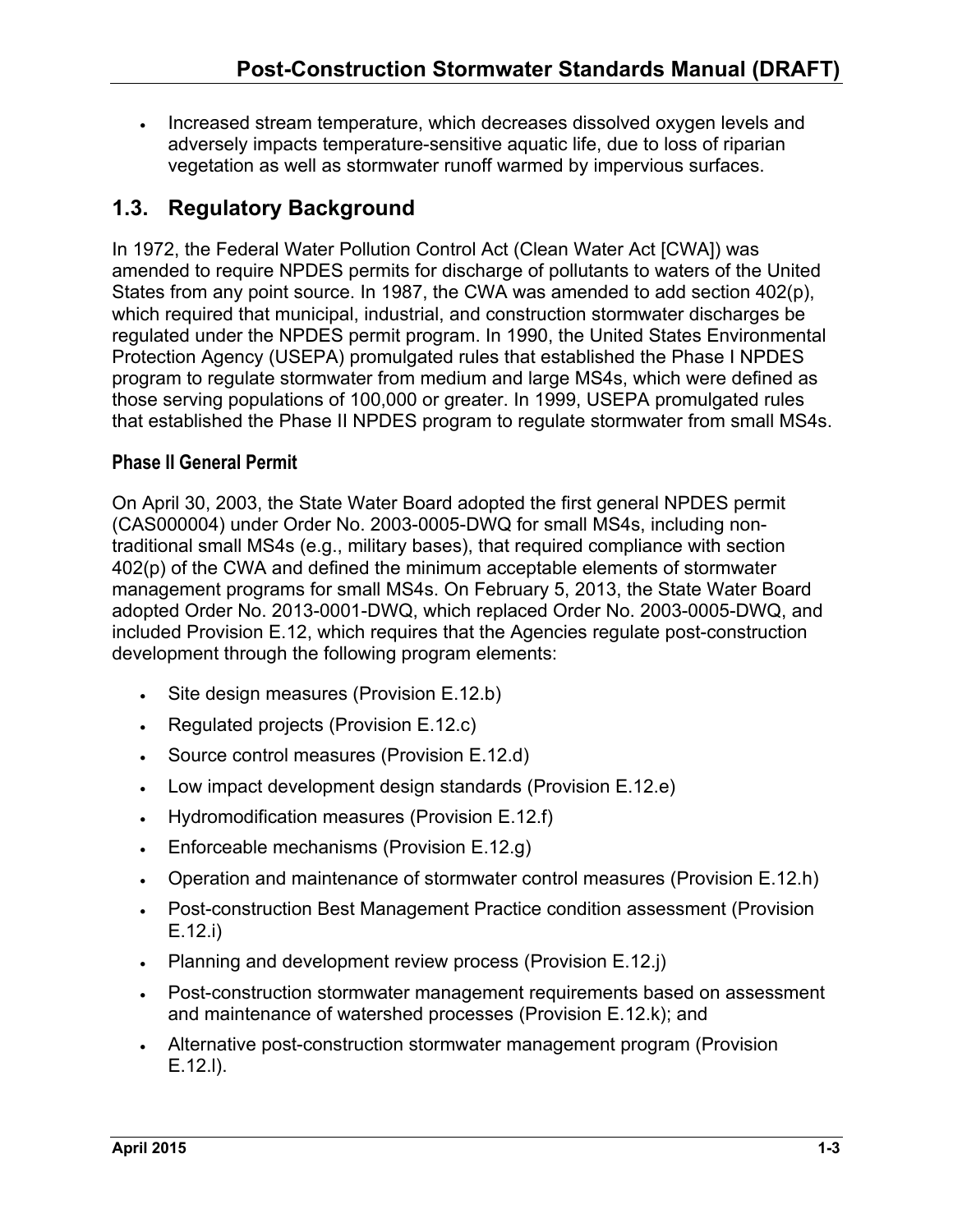The underlined topics, above, are discussed in this Manual. The other topics are administrative aspects of the stormwater management program and are not pertinent to project planning, design, implementation, maintenance, and operation.

In addition to the requirements for post-construction stormwater management, other program elements of the Phase II Permit focus on managing the stormwater program such as providing public education and outreach, detecting and eliminating illicit discharges, controlling pollutants from construction sites and municipal operations, and a variety of reporting, assessment, and monitoring elements.

### **Other State of California Regulations**

In addition to the Phase II Permit requirements, owners/developers of some project sites may be subject to the State Water Board's *Waste Discharge Requirements for Discharges of Storm Water Associated with Industrial Activities Excluding Construction Activities* (Industrial General Permit, Order No. 2014-0057-DWQ) and/or the *General Permit for Storm Water Discharges Associated with Construction and Land Disturbance Activities* (Construction General Permit, Order No. 2012-0006-DWQ).

### **Agency Policies**

Placeholder: Are there any additional agency-specific policies that we want/need to discuss here? Agencies will need to provide Stormwater Ordinance references.

### **1.4. Effective Date of the 2015 Post-Construction Stormwater Standards Manual**

The Phase II Permit requires that these post-construction stormwater standards become effective July 1, 2015. Projects submitted for development approvals on or after July 1, 2015 must incorporate these post-construction stormwater standards into project designs. As required by the Phase II Permit, the effective dates for implementation of these post-construction stormwater standards for private and public projects are discussed further in the sections below.

### **Effective Date for Private Projects**

Project applicants who have submitted development applications for discretionary permits that have been deemed complete for processing by the jurisdictional Agency before July 1, 2015 are not subject to the requirements of this Manual. However, these projects must comply with the post-construction and drainage standards in effect at the time of their applications for discretionary permits were deemed complete for processing and any conditions of approval required by the jurisdictional Agency. Project applicants who submit development applications beginning July 1, 2015, or who have not had their applications deemed complete for processing by the jurisdictional Agency before July 1, 2015 must comply with the post-construction stormwater standards outlined in this Manual.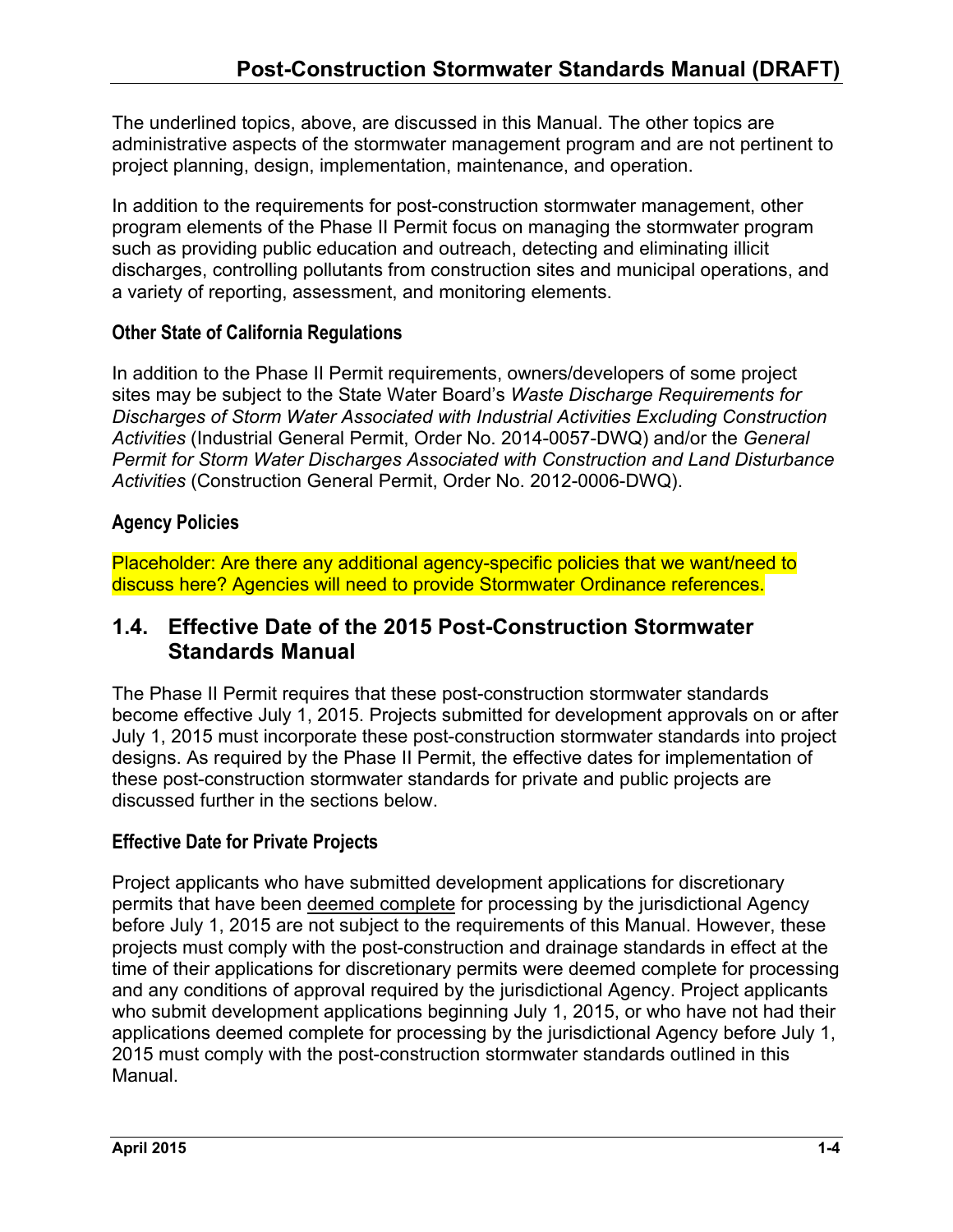Broad planning documents (e.g., land use master plans, conceptual master plans, or broad-based California Environmental Quality Act [CEQA] or National Environmental Policy Act [NEPA]) approved or adopted by an Agency prior to July 1, 2015 does not exempt a project applicant from the requirements of this Manual unless the development application for the project has been deemed complete.

For projects that are not subject to the planning review process (i.e., projects that do not need Vesting Tentative Maps, Tentative Maps, or Parcel Maps), project applicants must comply with this Manual unless the development application was deemed complete by the jurisdictional Agency before July 1, 2015.

### **Effective Date for Public Projects**

For public projects, the effective date of the project is the date on which the Agency approves initiation of project design. If approval occurs prior to July 1, 2015, then the requirements of this Manual do not apply. If approval occurs on or after July 1, 2015, then the requirements of this Manual apply.

### **1.5. Applicability of the 2015 Post-Construction Stormwater Standards Manual**

The Phase II Permit specifies three types of projects (both public and private new development and redevelopment) that must implement post-construction stormwater standards, to varying degrees, as discussed below:

- Small Projects (Provision E.12.b(i)) These are projects that create and/or replace at least 2,500, but less than 5,000 square feet of impervious surface; or detached single-family homes that create and/or replace a minimum of 2,500 square feet of impervious surface and are not part of a larger plan of development. Small Projects exclude linear underground/overhead utility projects (LUPs).
- Regulated Projects These are projects that create and/or replace greater than or equal to 5,000 square feet of impervious surface and LUPs that create 5,000 square feet or more of newly constructed contiguous impervious surfaces.
- Hydromodification Management Projects These are projects that create and/or replace one acre or more of impervious surface. A project that does not increase the impervious surface area over the pre-project condition is not considered a hydromodification management project.

The Phase II Permit also establishes exceptions for specific types of projects, which would otherwise be considered Regulated Projects. These exceptions and examples are discussed as follows: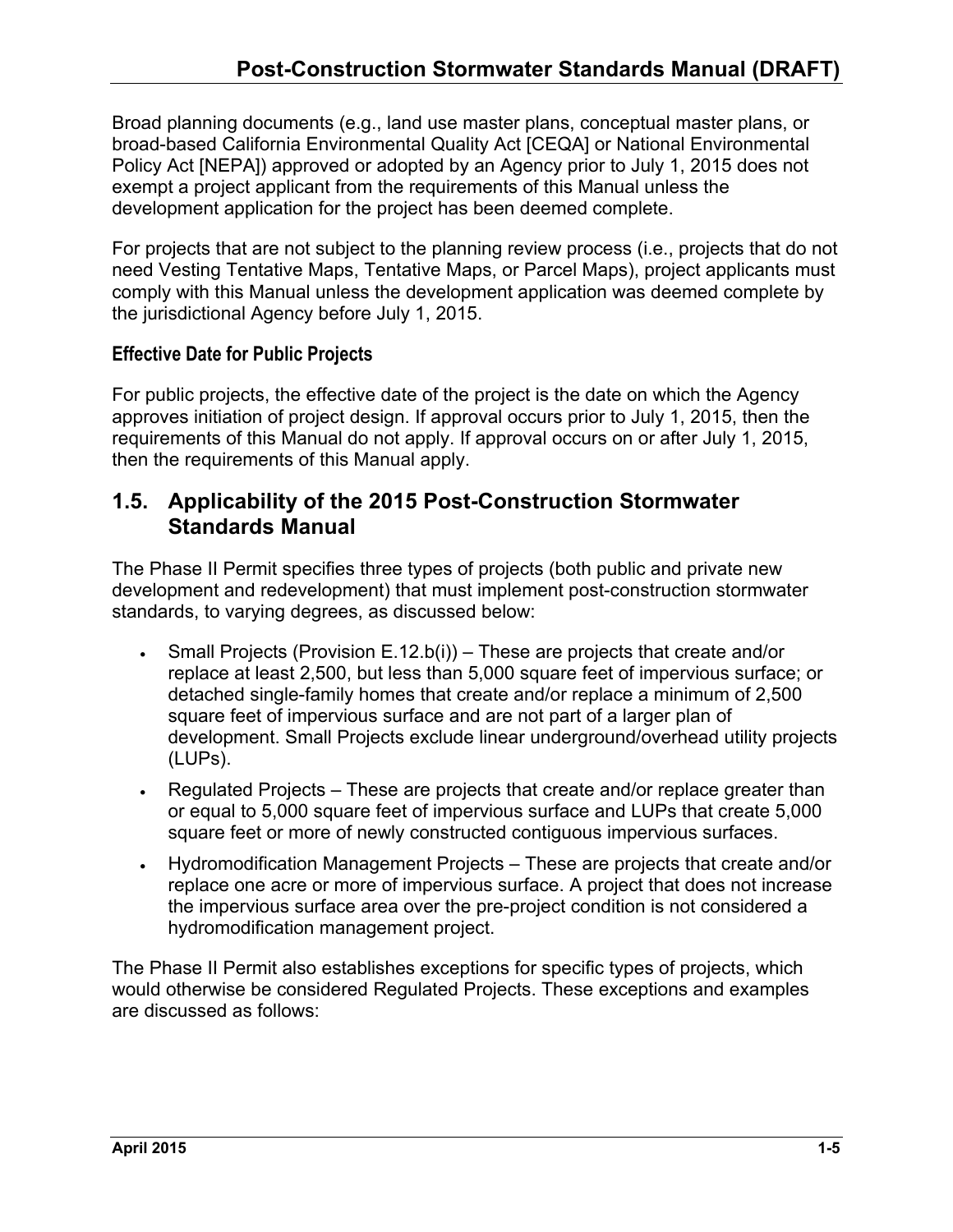- Detached Single-Family Homes that are not part of a common plan of development<sup>1</sup> regardless of the amount of impervious area created or replaced are considered Small Projects. See Appendix A for a definition of the term common plan of development.
- Routine Maintenance and Repair Projects that maintain the original line and grade, hydraulic capacity, and original purpose of the facility. Such projects include:
	- <sup>o</sup> Exterior wall surface replacement;
	- $\circ$  Pavement resurfacing<sup>2</sup> within an existing footprint;
	- $\circ$  Routine replacement of damaged pavement<sup>3</sup>, such as pothole repair, or short non-contiguous sections of roadway;
	- $\circ$  Re-roofing regardless of whether it is a full roof replacement or an overlay;
- Interior remodels that do not modify the existing footprint;
- Excavation, trenching, and resurfacing associated with LUPs;
- Pavement grinding and resurfacing of existing roadways and parking lots;
- Construction of new sidewalks, pedestrian ramps, or bicycle lanes on existing roadways;

 $\overline{a}$ 

<sup>&</sup>lt;sup>1</sup> Common Plan or Development or Sale – U.S. EPA regulations include the term "common plan of development or sale" to ensure that acreage within a common project does not artificially escape the permit requirements because construction activities are phased, split among smaller parcels, or completed by different owners/developers. In the absence of an exact definition of "common plan of development or sale," the State Water Board is required to exercise its regulatory discretion in providing a common sense interpretation of the term as it applies to construction projects and permit coverage. The common plan of development is generally a contiguous area where multiple, distinct construction activities may be taking place at different times under one plan. A plan is generally defined as any piece of documentation or physical demarcation that indicates that construction activities may occur on a common plot. Such documentation could consist of a tract map, parcel map, demolition plans, grading plans, or contract documents. Any of these documents could delineate the boundaries of a common plan area. However, broad planning documents, such as land use master plans, conceptual master plans, or broad-based CEQA or NEPA documents that identify potential projects for an agency or facility are not considered common plans of development. An overbroad interpretation of the term would render meaningless the clear "one acre" federal permitting threshold and would potentially trigger permitting of almost any construction activity that occurs within an area that had previously received area-wide utility or road improvements.

 $2$  Pavement resurfacing (also known as an overlay, asphalt overlay, or pavement overlay) is the process of installing a new layer of pavement over the existing pavement.

 $3$  Pavement replacement (also known as reconstruction) is the process of installing both the subgrade asphalt layer as well as the top pavement overlay layer after penetration through the base rock to the subgrade.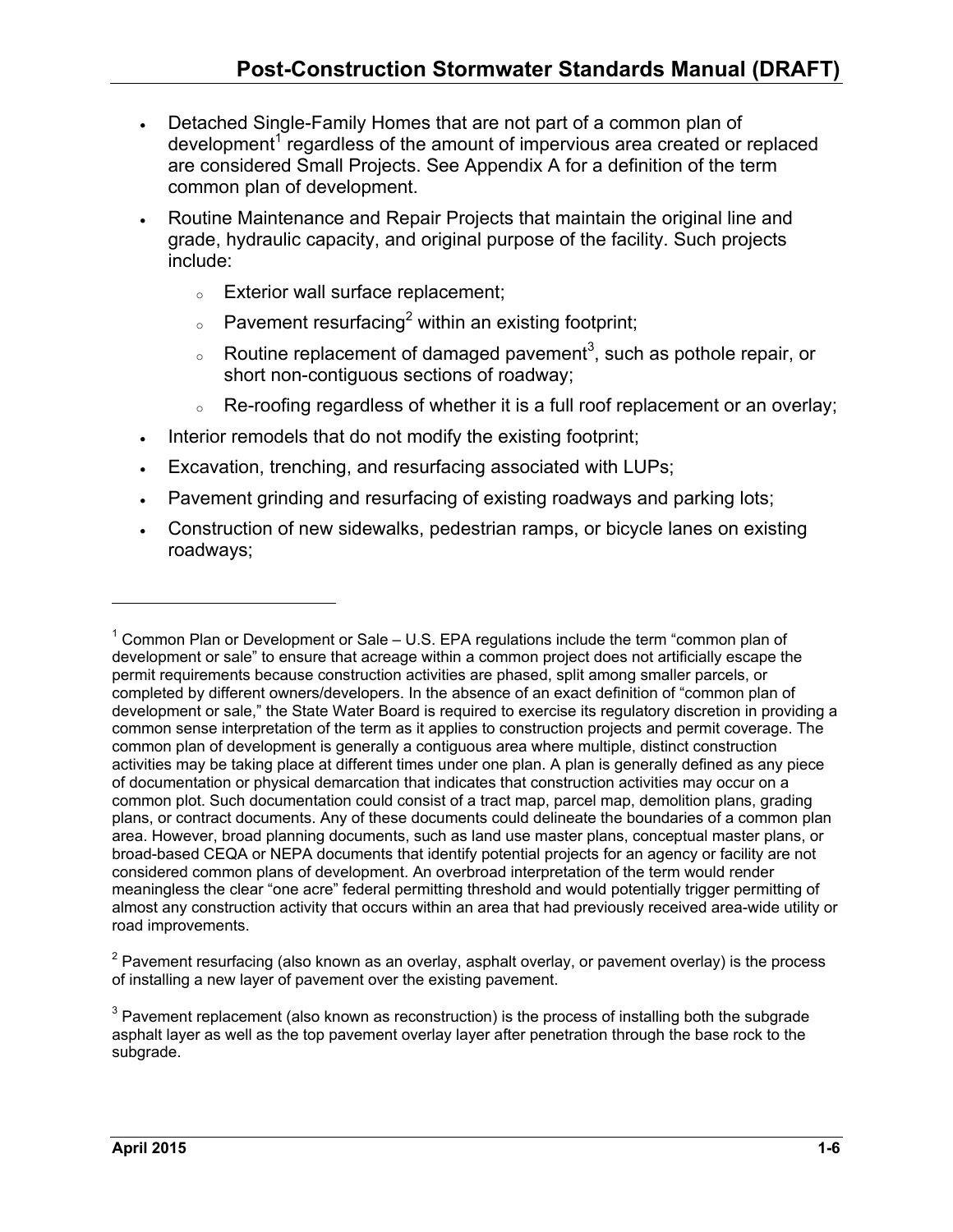- Sidewalks and bicycle lanes built as part of new streets or roads when they are graded to runoff to adjacent vegetated areas;
- Impervious trails when they are graded to runoff to adjacent vegetated areas or other non-erodible areas; and
- Sidewalks, bicycle lanes, and trails when constructed with permeable surfaces.

The applicability of this Manual is presented in a flow chart in Figure 1-1. A summary of the types of post-construction stormwater standards that must be applied to a regulated project are presented in Table 1-1.

| <b>Post-Construction Stormwater</b><br><b>Standard</b> | <b>Small Project</b> | <b>Regulated Project</b> | Hydromodification<br><b>Management</b><br><b>Project</b> |
|--------------------------------------------------------|----------------------|--------------------------|----------------------------------------------------------|
| Site Assessment (Section 3)                            | (1)                  | x                        | х                                                        |
| Site Design (Section 3)                                | X                    | X                        | X                                                        |
| Source Control Measures<br>(Section 4)                 |                      | X                        | X                                                        |
| <b>Treatment Control Measures</b><br>(Section 6)       |                      | X                        | X                                                        |
| <b>Baseline Hydromodification</b><br>(Section 7)       |                      | X                        | X                                                        |
| Full Hydromodification<br>(Section 7) $(2)$            |                      |                          | X                                                        |
| Operations & Maintenance<br>(Section 8)                |                      | х                        | х                                                        |

#### **Table 1-1. Applicable Post-Construction Stormwater Standards**

(1) It is recommended that Small Projects implement the applicable activities of site assessment process to maximize consideration for post-construction stormwater runoff.

(2) Hydromodification management is required by June 30, 2016.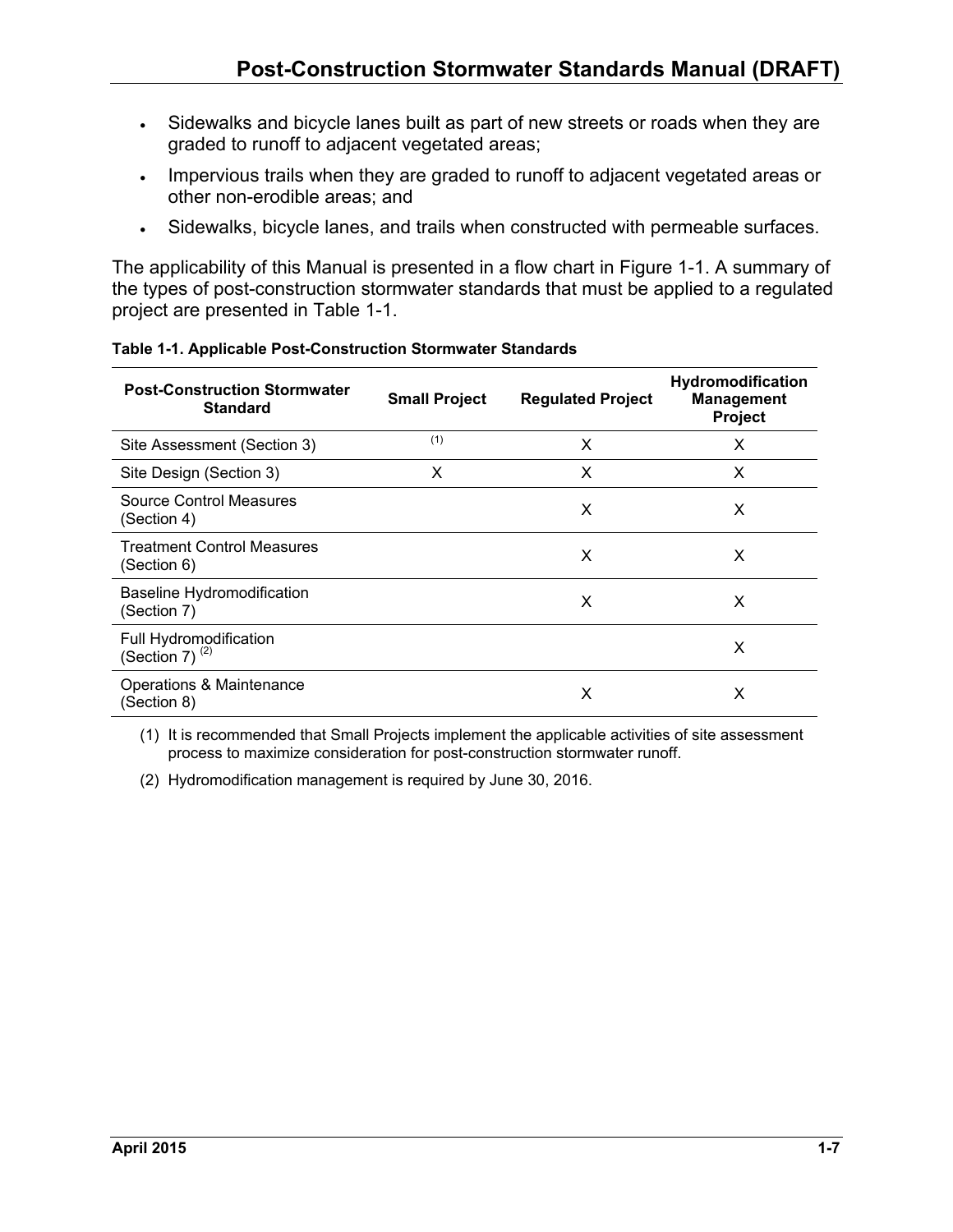

**Figure 1-1. Applicability of 2015 Post-Construction Stormwater Standards Manual**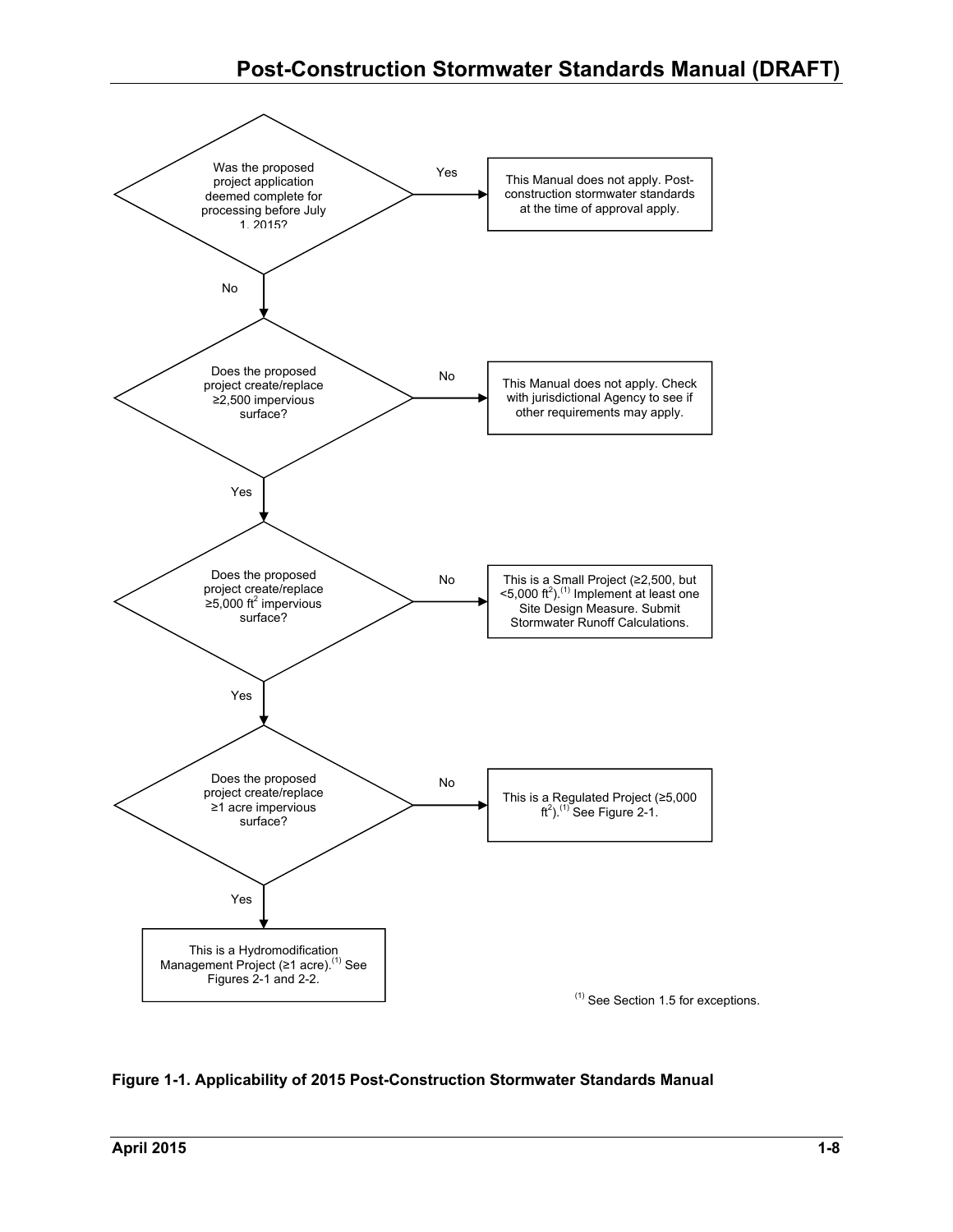#### **Redevelopment Projects**

Redevelopment is defined as any land-disturbing activity that results in the creation, addition, or replacement of exterior impervious surface area on a site on which some past development has occurred.

The following thresholds are used to determine the level of post-construction stormwater standards that must be implemented for a redevelopment project:

- If a redevelopment project results in an increase of 50 percent or more of the impervious surface area of the existing development, then the stormwater runoff from the entire project, consisting of all existing, new, and/or replaced impervious surfaces, for the design storm volume or flow must be managed.
- If a redevelopment project results in an increase of less than 50 percent of the impervious surface are of the existing development, then only the stormwater runoff from the new and/or replaced impervious surfaces must be managed.

Depending on the size of the redevelopment project, it may be considered a Small, Regulated, or Hydromodification Management Project.

#### **Road Projects and Linear Underground/Overhead Utility Projects**

The following road projects and LUPs that create 5,000 square feet or more of newly constructed contiguous impervious surface, which are considered Regulated Projects, and are public road projects must comply with the post-construction stormwater standards in this Manual:

- Construction of new streets or roads, including sidewalks and bicycle lanes built as part of the new streets or roads; or
- Widening of existing streets or roads with additional traffic lanes:
- If the addition of traffic lanes results in an alteration of 50 percent or more of the impervious surface of the existing street or road, then the stormwater runoff from the entire project, consisting of all existing, new, and/or replaced impervious surfaces, for the design storm volume or flow must be managed; or
- If the addition of traffic lanes results in an alteration of less than 50 percent (but 5,000 square feet or more) of the impervious surface of the existing street or road, then only the stormwater runoff from the new and/or replaced impervious surfaces must be managed; or
- Construction of LUPs.

For road and LUP projects when the stormwater runoff from the design storm event cannot be infiltrated on-site, the excess stormwater runoff must be managed through the use of practices identified in USEPA's *Managing Wet Weather with Green Infrastructure Municipal Handbook Green Streets* (EPA 833-F-08-009, December 2008) (see Appendix J).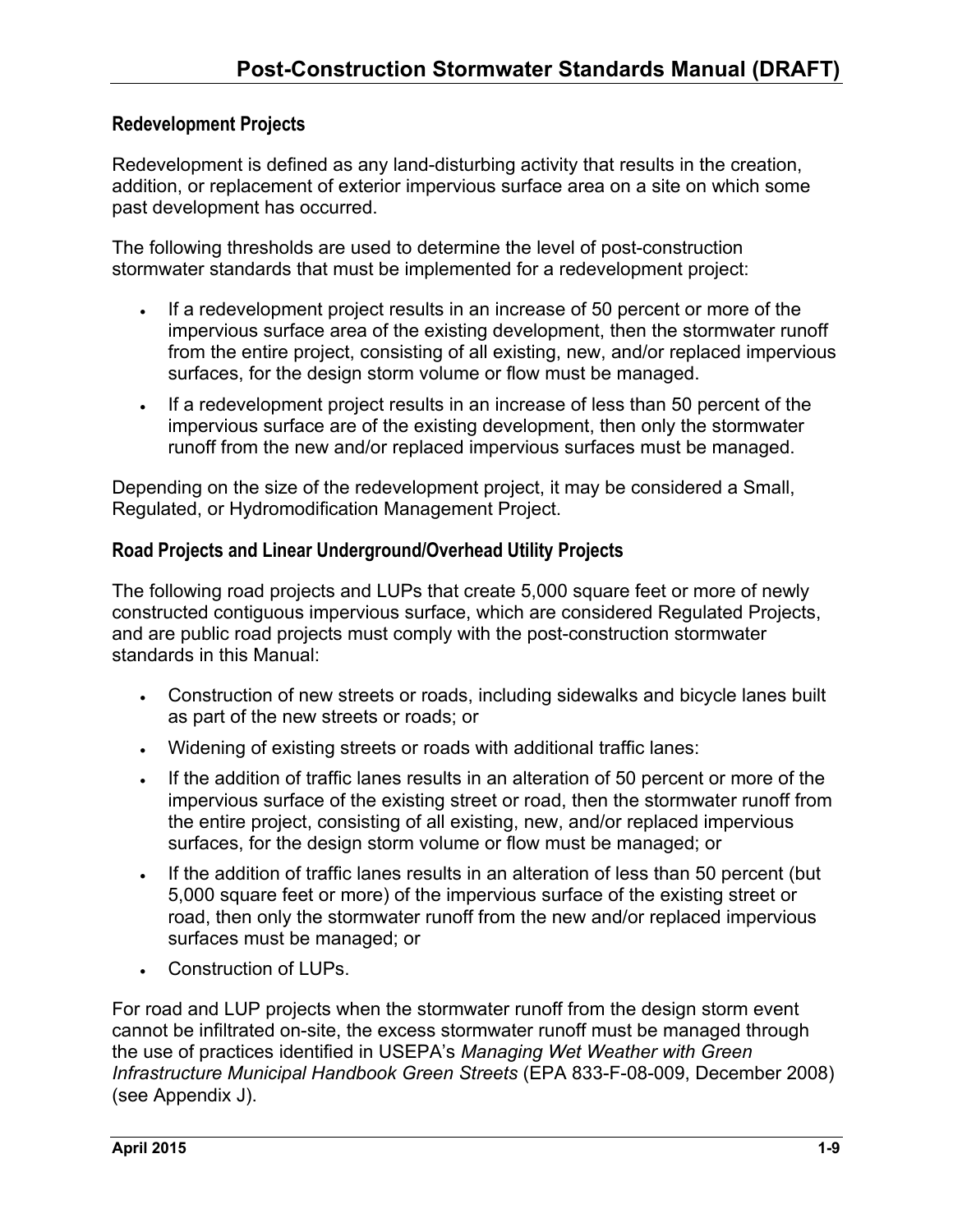### **1.6. Organization of the 2015 Post-Construction Stormwater Standards Manual**

The Manual is organized as follows:

- Section 1 Introduction to the Manual and presentation of the environmental basis for stormwater management, applicable regulations, and applicability of the Manual.
- Section 2 Development of project plan submittals.
- Section 3 Information on site assessment and site design measures.
- Section 4 Information on source control measures.
- Section 5 Methodology for calculating the stormwater design volume or flow that must be mitigated for a project site.
- Section 6 Information on stormwater treatment control measures.
- Section 7 Information on the types of projects to which hydromodification requirements apply.
- Section 8 Operation and maintenance requirements for stormwater control measures.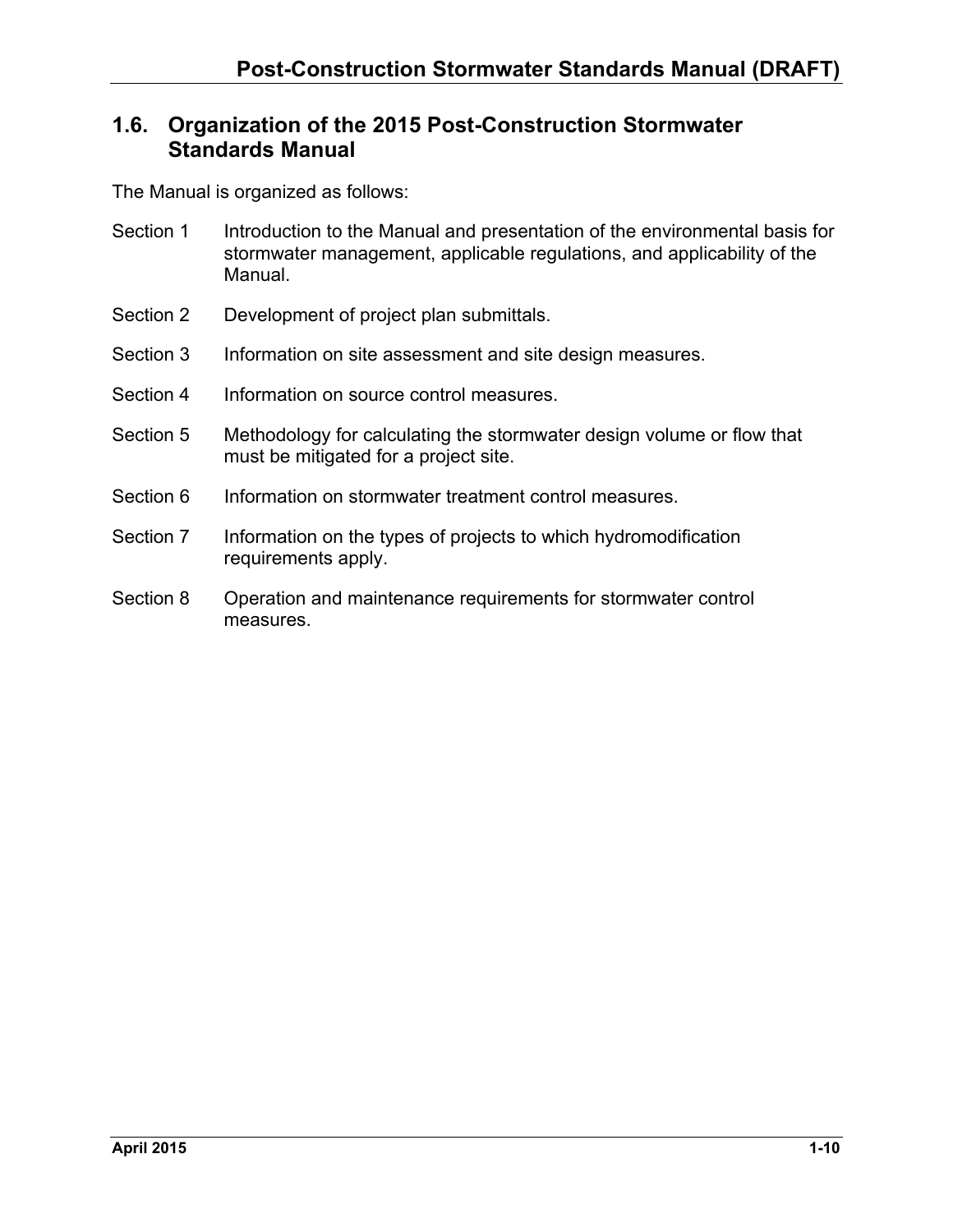# **SECTION 2. PROJECT PLAN SUBMITTAL**

### **2.1. Introduction**

The project applicant must submit proposed project plans to the appropriate jurisdictional Agency (i.e., City of Lathrop, City of Lodi, City of Manteca, City of Patterson, City of Tracy, or County of San Joaquin) for review. The project plan must provide a sufficient level of information for the type of project and be prepared by a licensed professional engineer or landscape architect. The project plan for Small Projects does not require a licensed professional engineer or landscape architect.

The project plan for Small Projects must include the following information:

- Proposed site design measures (Section 3.5); and
- Results from the Post-Construction Stormwater Runoff Calculator showing the change in pre-project and post-project stormwater runoff (Section 5.5).

Project applicants for Regulated and Hydromodification Management Projects must submit a comprehensive, technical discussion on compliance with the requirements of this Manual. These project plans must include the following information:

- Identification of whether the proposed project is a Regulated or Hydromodification Management Project (Section 1.5);
- Findings from a site assessment (Section 3) that, at a minimum, must include:
	- <sup>o</sup> A site conditions report summarizing relevant findings from a geotechnical evaluation;
	- <sup>o</sup> Identification of each drainage management area (DMA);
	- <sup>o</sup> Identification of pollutants of concern;
- Proposed site design measures to be implemented (Section 3);
- Proposed source control measure(s) to be implemented (Section 4);
- Calculation of the Stormwater Design Volume and/or Stormwater Design Flow and results from the Post-Construction Stormwater Runoff Calculator (Section 5);
- Proposed stormwater treatment control measures, if necessary (Section 6);
- Proposed hydromodification control measures and hydromodification modeling results, if required (Section 7); and
- Proposed maintenance plan (Section 8).

Worksheets, which are included in Appendix D, must be submitted as part of the project plan. The project plan must also include a site plan that, at a minimum, illustrate:

 Existing natural hydrologic features (e.g., depressions, watercourses, wetlands, riparian corridors, undisturbed areas) and significant natural resources;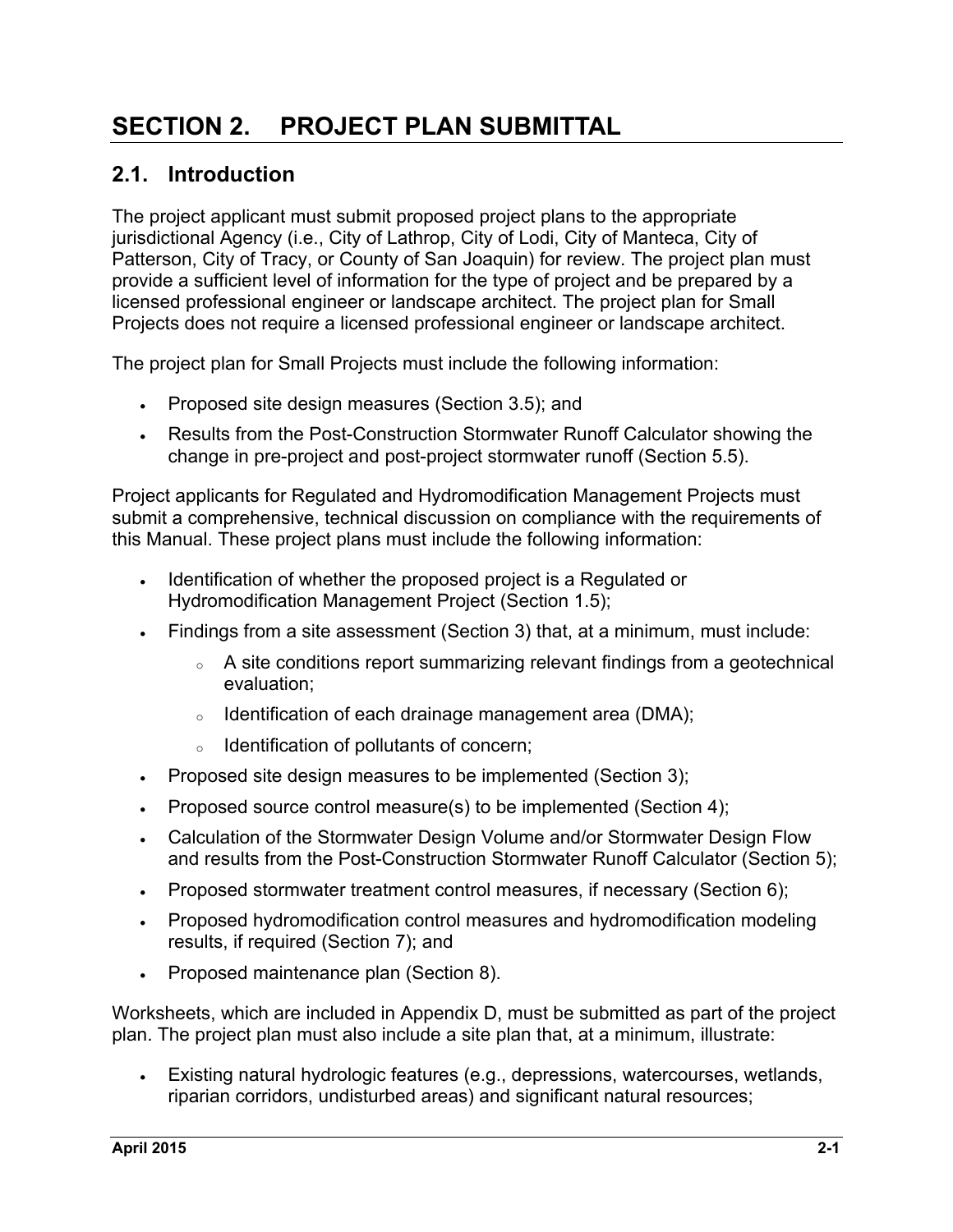- Proposed locations and footprints of improvements creating new, or replaced impervious surfaces;
- Existing and proposed site drainage system and connections to off-site drainage;
- Proposed locations and footprints stormwater control measures (e.g., site design measures, source control measures, stormwater treatment control measures) implemented to manage stormwater runoff;
- All DMAs with unique identifiers; and
- Maintenance areas.

Flow charts of the design process for managing stormwater runoff for proposed Regulated and Hydromodification Management Projects are presented in Figure 2-1 and Figure 2-2, respectively. Upon meeting the requirements of this Manual and other applicable requirements, the project plan will be approved and signed off by the legally responsible person, or their approved signatory, of the jurisdictional Agency. It should be noted that there are other project plan approvals are necessary before construction of the proposed project may begin. The current project plan review processes, which may be subject to revision, for each Agency is presented in Appendix E.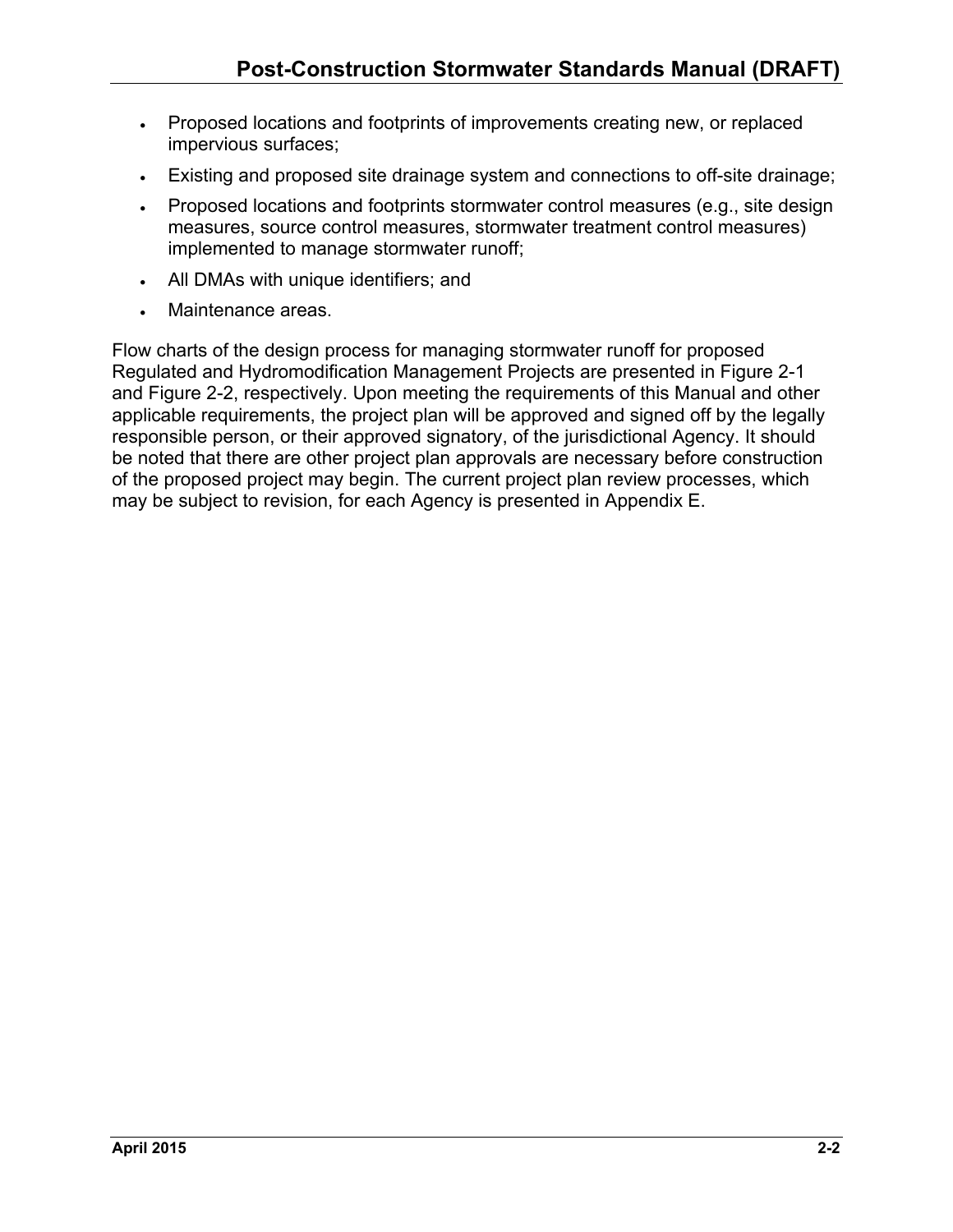

**Figure 2-1. Design Process for Meeting Stormwater Requirements for Regulated and Hydromodification Management Projects**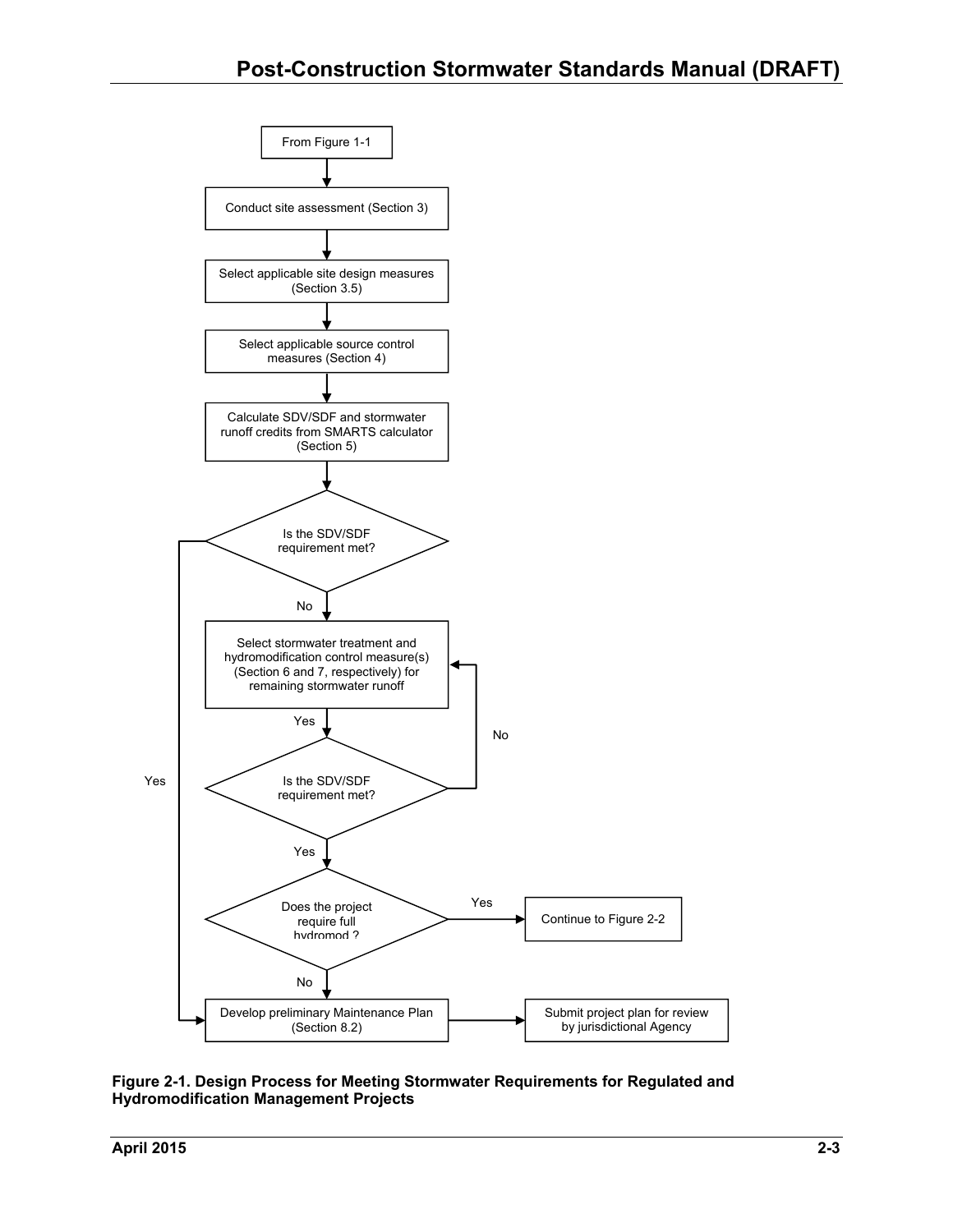

#### **Figure 2-2. Design Process for Meeting Stormwater Requirements for Hydromodification Management Projects**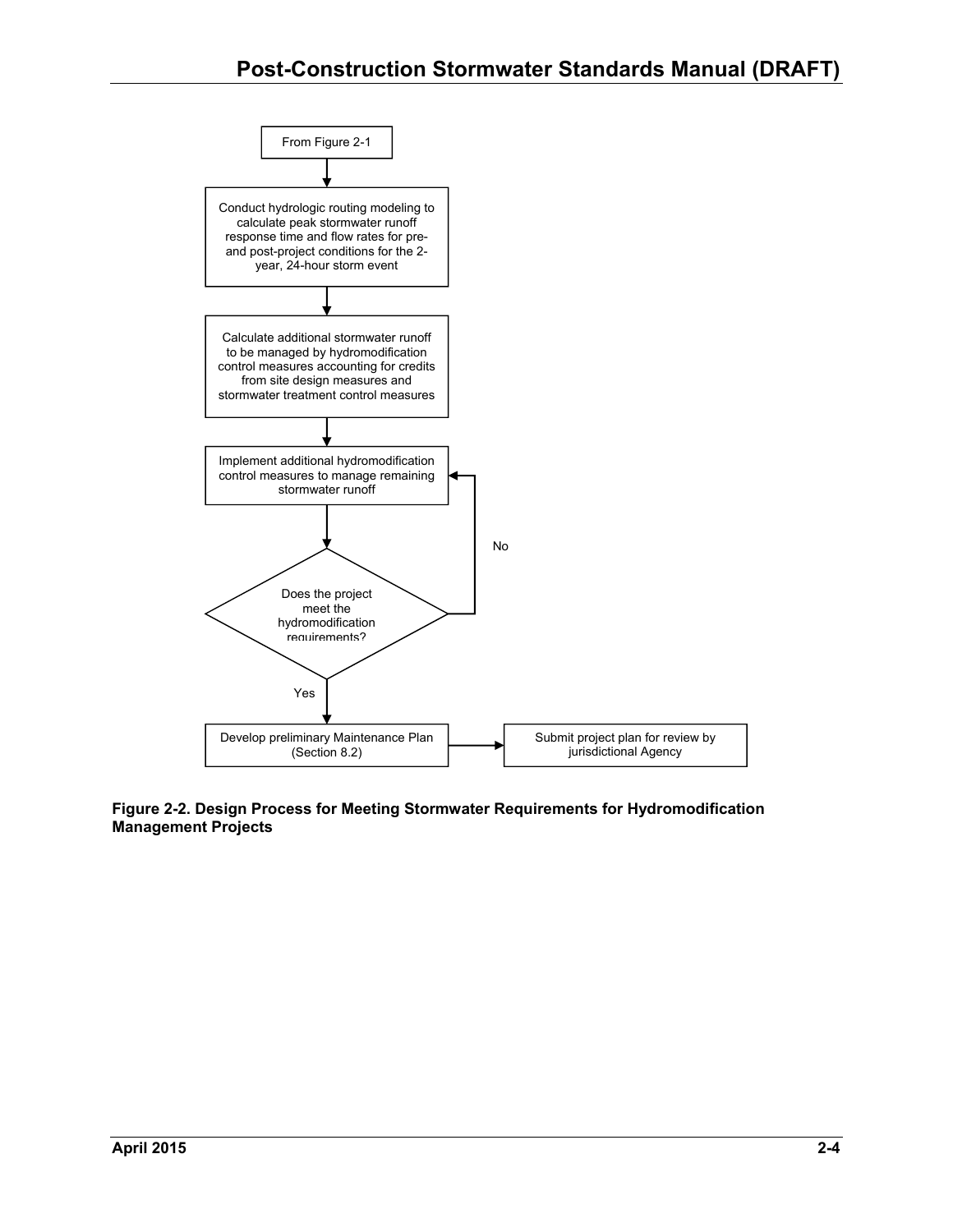## **SECTION 3. SITE ASSESSMENT AND SITE DESIGN MEASURES**

This section discusses the steps for assessing project site conditions and identifying applicable site design measures during the planning phase of a project to determine the appropriate stormwater control measures for the project. This step in the planning and design process is important for identifying project site constraints that may limit or reduce the ability of a project site to mitigate stormwater runoff associated with the stormwater design volume or flow. Conducting this step early in the planning process reduces the possibility of having to re-design the project site if the proposed stormwater control measures cannot meet the applicable requirements.

The project applicant must conduct a site assessment and identify applicable site design measures for Regulated and Hydromodification Management Projects. For Small Projects, the project applicant must implement at least one site design measure. It is recommended that Small Projects identify and implement the applicable activities of site assessment process to maximize consideration for post-construction stormwater runoff.

### **3.1. Assessing Site Conditions and Other Constraints**

Assessing the applicable stormwater control measures to implement at a project site requires the review of existing information and collection of site-specific data. In assessing the project site, the project applicant must identify the following:

- Project location and description;
- Project area size (acreage), including pre-and post-construction impervious surface area;
- Delineated drainage management areas (DMAs) (see Section 3.2);
- Location of point(s) of stormwater runoff discharge from the project site (e.g., storm drain system, receiving water);
- Land use types;
- Activities expected on-site;
- Geotechnical conditions; and
- Other site considerations and constraints.

The project area size, DMAs, and point(s) of discharge of stormwater runoff are important factors for sizing and determining the placement of stormwater runoff conveyance and/or stormwater control measures. Information on the land use type(s) and activities expected to be conducted on-site before, during, and after construction is used to identify potential pollutants of concern that may be present in stormwater runoff from the project site. Determining geotechnical conditions and other potential site conditions and constraints is critical in identifying potential impacts to site layout and feasibility, selection, selection, sizing, and placement of stormwater control measures.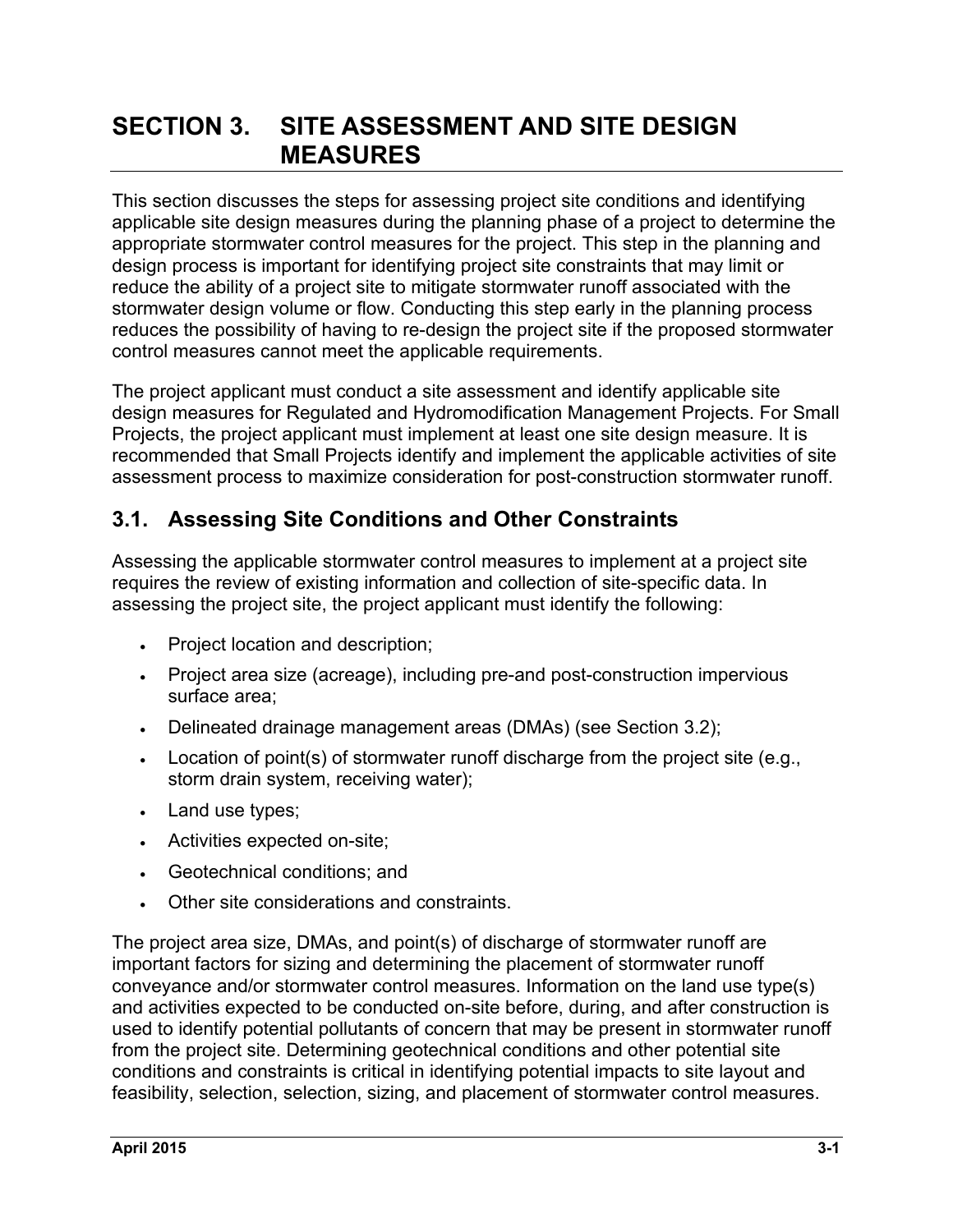### **Geotechnical Conditions**

An evaluation of geotechnical conditions at the project site must be conducted by or under the supervision of a competent, licensed professional (e.g., civil engineer, geotechnical engineer, engineering geologist, landscape architect, land surveyor), that considers the following conditions, which are discussed in further detail below:

- Topography;
- Soil type and geology;
- Groundwater;
- Other geotechnical issues; and
- Setbacks.

The geotechnical evaluation must be conducted in accordance with the requirements or standards, including, but not limited to, approved investigation, evaluation, and testing methodologies, of the jurisdictional Agency. Available geologic or geotechnical reports on local geology may be used to aid and supplement the evaluation of the geotechnical conditions at the project site. These available reports may identify relevant features such as depth to bedrock, rock type, lithology, faults, hydrostratigraphic or confining units, shallow groundwater levels, and past groundwater issues.

A site conditions report, which addresses and discusses relevant findings, must be prepared by or under the supervision of a competent, licensed professional and submitted as part of the project plan. If a geotechnical report is required for the project, the site conditions report may be included as part of the geotechnical report.

### *Topography*

The project site topography must be evaluated for surface drainage patterns, topographic high and low points, and the presence of steep slopes. Each of these site characteristics impacts the type(s) of stormwater control measure(s) that will be most effective for the project site. For example, infiltration-based stormwater treatment control measures are more effective on level/or gently-sloped (i.e., slopes less than 10 percent) sites and may not be feasible on steeply-sloped sites (i.e., slopes greater than 10 percent).

### *Soil Type and Geology*

The soil type and geologic conditions of the project site must be evaluated to determine the potential for infiltration and to identify suitable as well as unsuitable locations at the project site for infiltration-based stormwater treatment control measures. Underlying soils with corrected in-situ infiltration rates of 0.5 inches per hour (in/hr) and up to 5.0 in/hr are considered feasible for infiltration-based stormwater treatment control measures. For underlying soils with a corrected in-situ infiltration rate outside of the 0.5- 5.0 in/hr range, modifications to the design of stormwater treatment control measures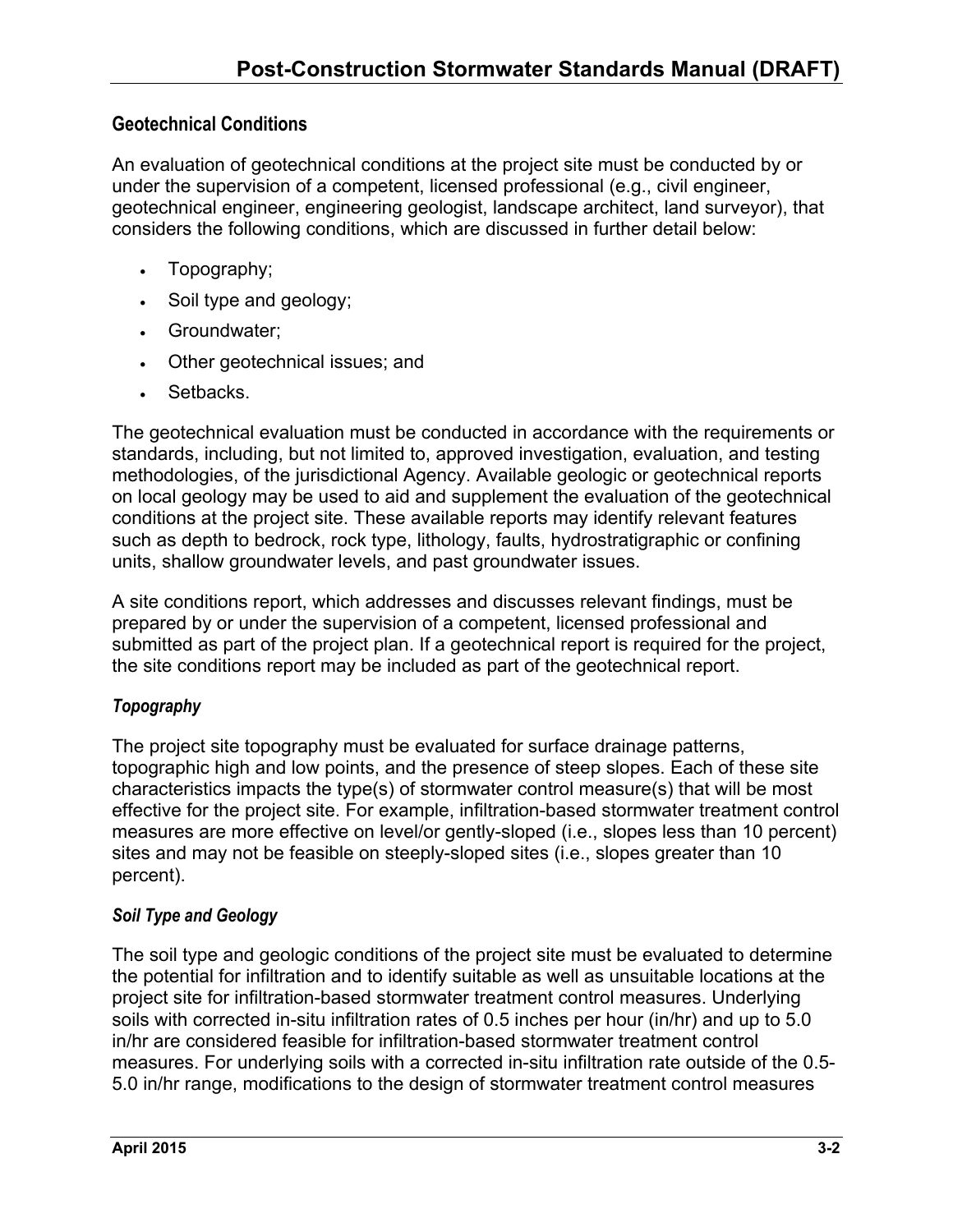may be necessary. For this Manual, soil types are classified and defined according to Table 3-1.

| Table 3-1. Typical Soil Types and Infiltration Rates |  |  |
|------------------------------------------------------|--|--|
|------------------------------------------------------|--|--|

| Type | <b>Description</b>                                             | Typical Infiltration<br>Rate (in/hr) <sup>(1)</sup> |
|------|----------------------------------------------------------------|-----------------------------------------------------|
| A    | Sands, gravels                                                 | >1.0                                                |
| B    | Sandy loams with moderately fine to moderately coarse textures | $0.5 - 1.0$                                         |
| C    | Silty-loams or soils with moderately fine to fine texture      | $0.17 - 0.27$                                       |
|      | Clays                                                          | $0.02 - 0.10$                                       |

(1) Infiltrate rates presented are adapted multiple sources (National Resource Conservation Service, American Society of Civil Engineers, etc.).

#### *Groundwater*

Groundwater conditions at the project site must be evaluated prior to stormwater control measure siting, selection, sizing, and design. $4$  The depth to groundwater beneath the project site during the wet season may preclude infiltration if less than ten (10) feet of separation is maintained between the lowest flow line or invert elevation of an infiltration structure. In all cases, at least five (5) feet of separation must be maintained between the flow line or invert of an infiltration structure and the seasonal high groundwater or mounded groundwater levels.

Areas with known groundwater impacts include sites listed by the Regional Water Board's Leaking Underground Fuel Tank (LUFT) Program and Spills, Leaks, Investigations, and Cleanups (SLIC) Program. The State Water Board also maintains a database of registered contaminated sites through its "Geotracker" Program. For projects located in areas with known groundwater pollution, infiltration of stormwater runoff must be avoided to prevent the potential mobilization of the groundwater contamination. Under these circumstances, alternative stormwater treatment control measures may need to be implemented (see Section 6.2, Allowed Variations for Special Site Conditions).

#### *Other Geotechnical Issues*

Infiltration of stormwater runoff can also cause geotechnical issues, including, but not limited to, settlement through collapsible soil, expansive soil movement, slope instability, and increased liquefaction hazard, due to a temporary increase in groundwater levels

<u>.</u>

 $4$  Site-specific groundwater information is required as part of the project plan. Some supplemental groundwater information may be available from the Eastern San Joaquin County Groundwater Basin Authority (gbawater.org/home, last accessed April 6, 2015).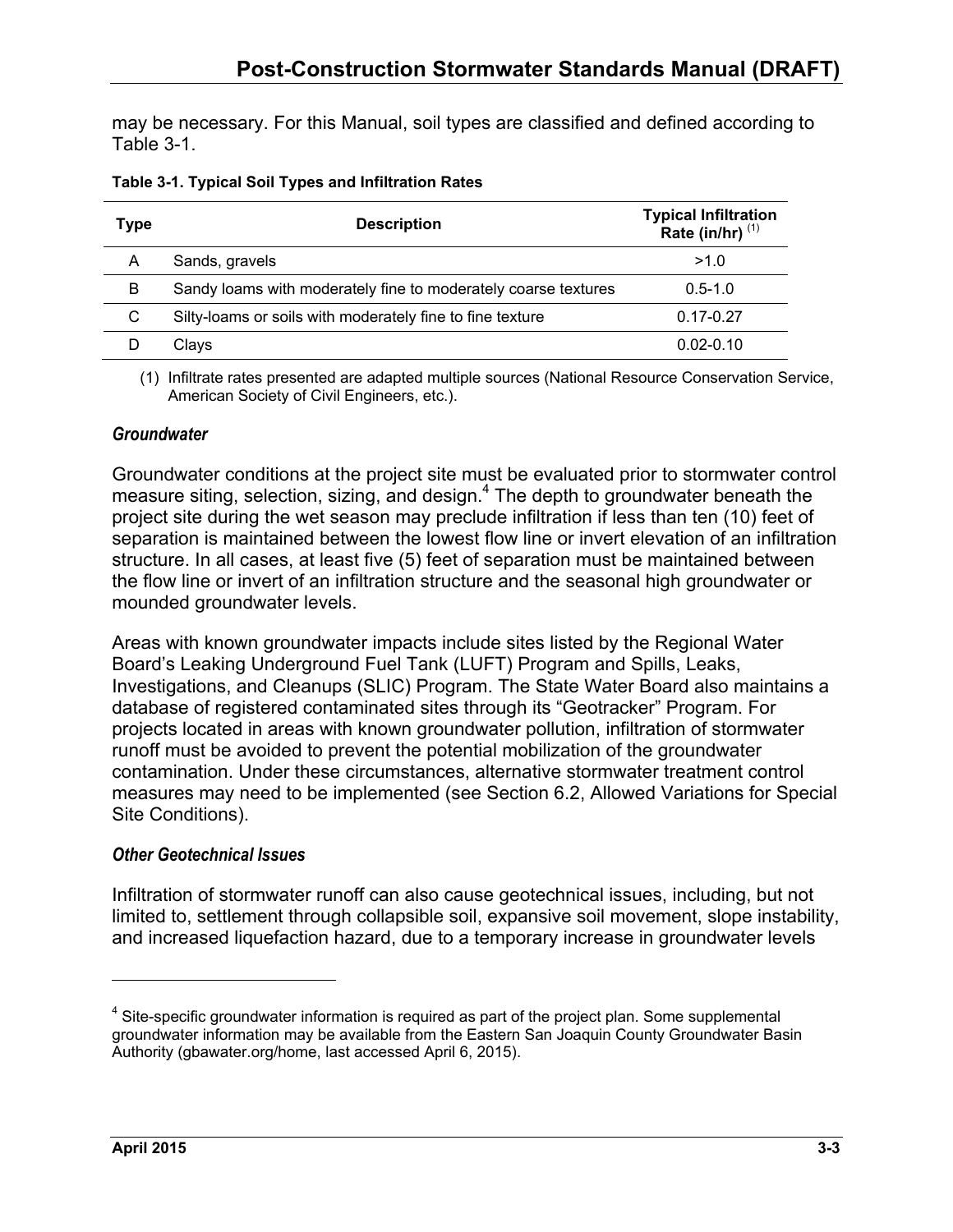near infiltration-based stormwater treatment control measures. Increased water pressure in soil pores reduces soil strength, which can make foundations more susceptible to settlement and slopes more susceptible to failure.

The geotechnical investigation, which is conducted by a licensed geotechnical engineer, must identify potential geotechnical issues and geological hazards that may result from implementing infiltration-based stormwater treatment control measures. Recommendations from the geotechnical engineer may be based on soils boring data, drainage patterns, and proposed plan for stormwater management (e.g., if infiltration is used, the anticipated stormwater design volume). These recommendations are essential to preventing damage from increased subsurface water pressure on surrounding properties, public infrastructure, sloped banks, and even mudslides.

### *Setbacks*

The site assessment should also identify any required setbacks between stormwater control measures and property lines, public right-of-way, building foundations, slopes, drinking water wells, etc. The project applicant must confer with the jurisdictional Agency to determine all applicable setbacks.

### **Other Site Considerations and Constraints**

### *Managing Off-Site Drainage*

Concentrated flows from off-site drainage may cause erosion if it is not properly conveyed through or around the project site or otherwise managed. The locations and sources of off-site run-on onto the project site must be identified and considered when identifying appropriate stormwater control measures so that the run-on can be properly managed. By identifying the locations and sources of off-site drainage, the volume of stormwater run-on may be estimated and factored into the siting and sizing of stormwater control measures at the project site.

### *Existing Utilities*

Existing utility lines located at a project site may limit the possible locations of stormwater control measures. For example, infiltration-based stormwater treatment control measures should not be located near utility lines where an increased volume of water could damage utilities. Stormwater runoff must be directed away from existing underground utilities, and project designs that require relocation of existing utilities should be avoided, if possible.

### *Environmentally-Sensitive Areas (ESAs)*

The presence of ESAs at or near the project site may limit the siting of certain stormwater control measures, such as facilities that do not provide sufficient treatment of pollutants of concern. ESAs are typically delineated by, and fall under the regulatory oversight of state and federal agencies (e.g., United States Army Corps of Engineers, California Department of Fish and Wildlife or United States Fish and Wildlife Service,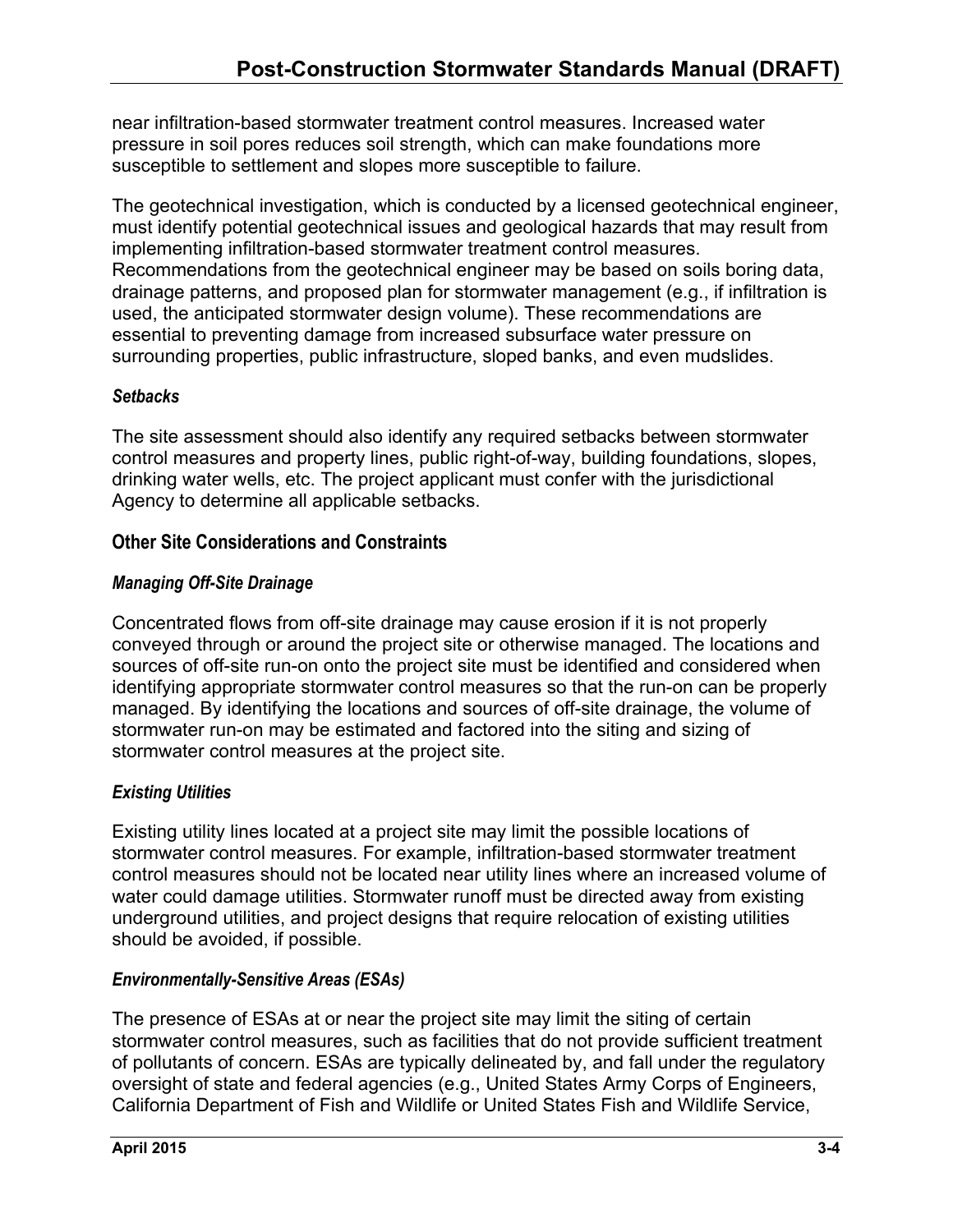California Environmental Protection Agency). Stormwater control measures must be selected and appropriately sited to avoid adversely affecting ESAs.

### **3.2. Drainage Management Areas**

The Phase II Permit requires that the project applicant delineate discrete DMAs, which are areas within the project site that drain to a common location prior to discharge offsite, and manage stormwater runoff from each DMA. Each DMA can only consist of one type of surface (e.g., pervious or impervious). The four types of DMAs are:

- Self-treating areas: These are landscaped or turf areas or natural conserved areas where rain that falls onto these areas infiltrates into the soil. Stormwater runoff from these areas is treated by the vegetation and is minimized through evapotranspiration and infiltration. Self-treating areas do not receive stormwater runoff from impervious surfaces. These areas are not required to drain to a bioretention facility. There should be minimal slope in these areas to ensure that stormwater runoff will effectively infiltrate into the vegetation and soil.
- Self-retaining areas: These are landscaped or turf areas where the site layout or topography allows or encourages ponding. Self-retaining areas can be created on flat, heavily landscaped sites by using berms or a depressed grade to create a concave area that can be used to retain stormwater runoff. Stormwater runoff from impervious surfaces may be directed to self-retaining areas, provided it has been designed to retain the stormwater design volume.
- Areas draining to self-retaining areas: Stormwater runoff from impervious surfaces can be managed by routing and dispersing it into self-retaining areas. The ratio of the impervious to pervious surface areas is dependent on the permeability of the soil in the self-retaining area. A high ratio may result in extended ponding of the self-retaining area and should be avoided to prevent vector issues.
- Areas draining to a bioretention facility: The areas that drain to a bioretention facility are used to size the bioretention system (Section 6). More than one DMA can drain to the same bioretention facility, but a DMA can drain to only one bioretention facility. Ideally, all impervious surfaces should be directed to a bioretention facility.

The project plan must include a map/diagram identifying each DMA at the project site.

### **3.3. Pollutants of Concern**

Urbanization can result in an increased discharge of pollutants to receiving waters. Pollutants of concern for a project site depend on the following factors:

- Project location;
- Land use and activities that have occurred on the project site in the past;
- Land use and activities that are likely to occur in the future; and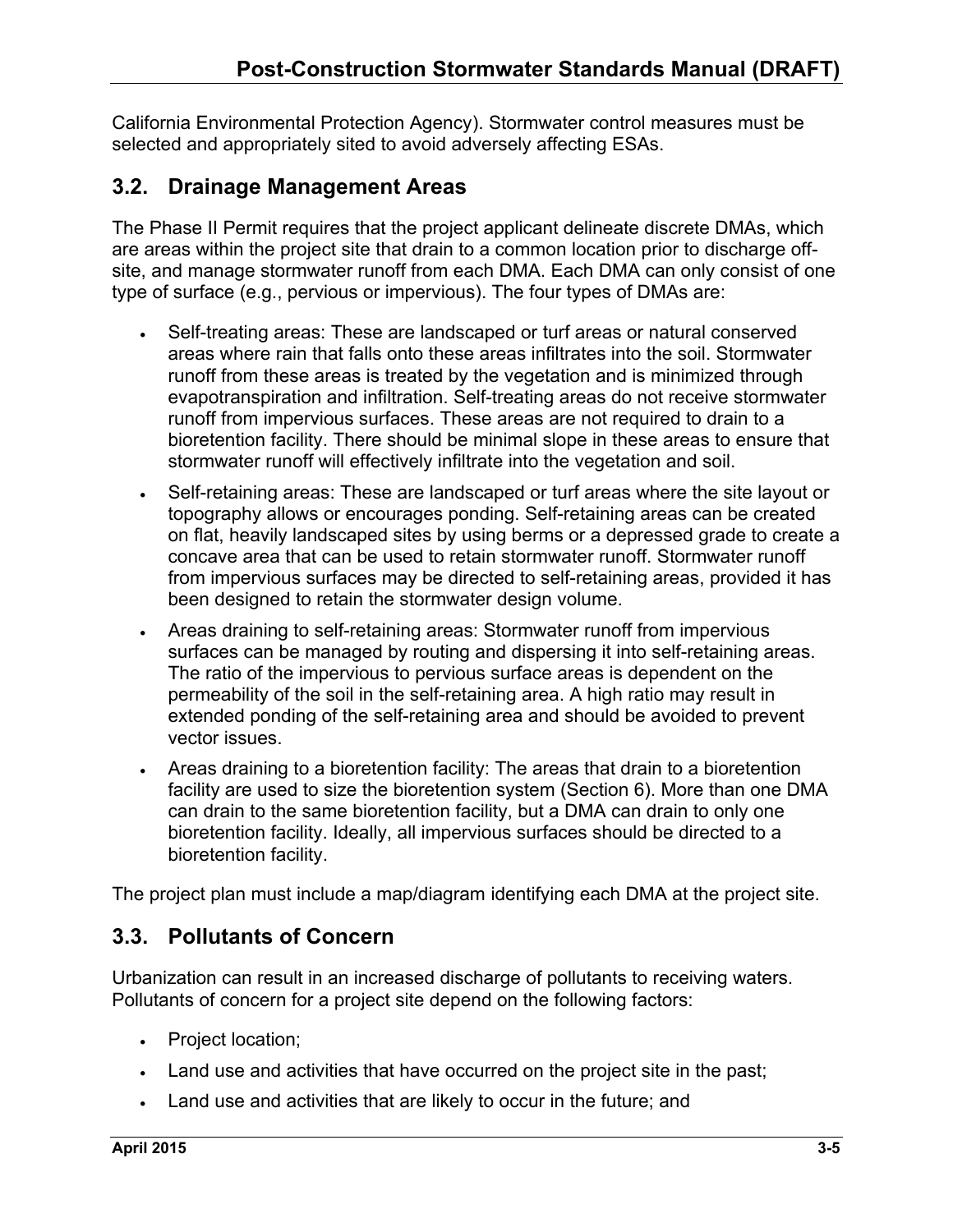• Receiving water impairments.

As land use activities and stormwater management practices evolve, particularly with increased incorporation of stormwater control measures, characteristic stormwater runoff concentrations and pollutants of concern from various land use types are also likely to change. Common post-construction pollutants of concern based on typical land use activities are presented in Table 3-2.

As part of the project submittal, the project applicant must identify potential pollutants of concern that may be present at the project site prior to, during, and following construction. If necessary, the project applicant may be required to implement appropriate source control measures and/or stormwater treatment control measures to mitigate and/or eliminate the pollutants of concern in stormwater runoff.

| <b>Pollutant</b>                                      | <b>Potential Sources</b>                                                                                                                                                                                 |
|-------------------------------------------------------|----------------------------------------------------------------------------------------------------------------------------------------------------------------------------------------------------------|
| Sediment (total suspended solids<br>and turbidity)    | Streets, landscaped areas, driveways, roads, construction<br>activities, atmospheric deposition, soil erosion (channels and<br>slopes)                                                                   |
| Pesticides and herbicides                             | Residential lawns and gardens, roadsides, utility right-of-ways,<br>commercial and industrial landscaped areas, soil wash-off, past<br>agricultural activities                                           |
| Organic materials/oxygen<br>demanding substances      | Residential laws and gardens, commercial landscaping, animal<br>waste                                                                                                                                    |
| Metals                                                | Automobiles, bridges, atmospheric deposition, industrial areas,<br>soil erosion, metal surfaces, combustion processes                                                                                    |
| Oil and grease, organics<br>associated with petroleum | Roads, driveways, parking lots, vehicle maintenance areas, gas<br>stations, illicit dumping to storm drains, automobile emissions,<br>and fats, oils, and grease from restaurants                        |
| Bacteria and viruses                                  | Lawns, roads, leaking sanitary sewer lines, sanitary sewer cross-<br>connections, animal waste (domestic and wild), septic systems,<br>homeless encampments, sediments/biofilms in storm drain<br>system |
| <b>Nutrients</b>                                      | Landscape fertilizers, atmospheric deposition, automobile<br>exhaust, soil erosion, animal waste, detergents                                                                                             |
| Trash and debris (gross solids and<br>floatables)     | Trash management areas, including dumpsters, trash enclosures,<br>and trash cans, typically from commercial, industrial, and high-<br>density residential developments                                   |

| Table 3-2. Typical Pollutants of Concern and Sources for Post-Construction Areas |  |
|----------------------------------------------------------------------------------|--|
|----------------------------------------------------------------------------------|--|

Source: Adapted from Preliminary Data Summary of Urban Storm Water BMPs (USEPA, 1999); and Final Staff Report Amendments to the Water Quality Control Plan for the Ocean Waters of California to Control Trash and Part 1 Trash Provisions of the Water Quality Control Plan for Inland Surface Waters, Enclosed Bays, and Estuaries of California (State Water Board, 2015).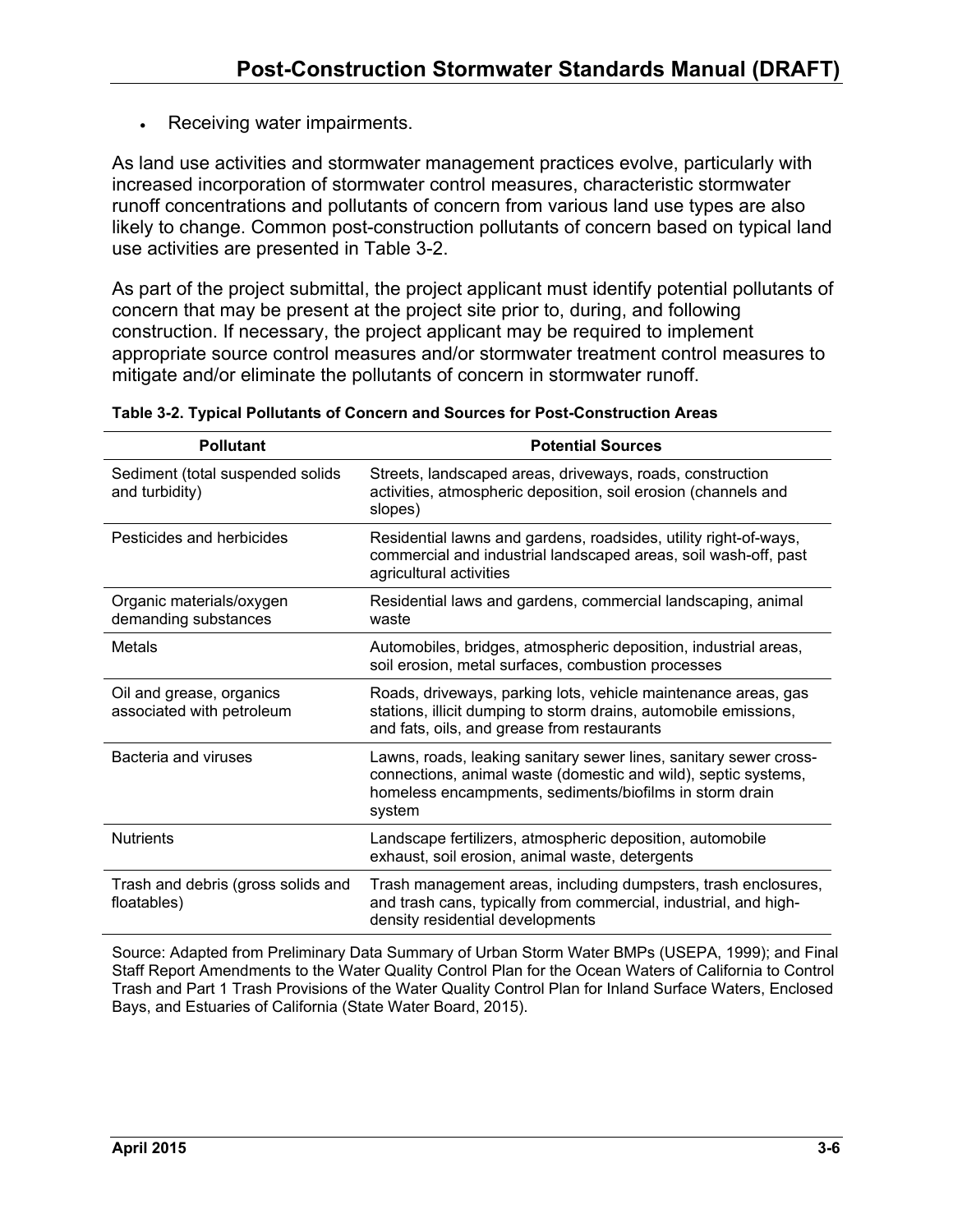### **3.4. Site Planning Principles**

Project applicants must implement a holistic approach to site design in order to develop a more hydraulically-functional site, help to maximize the effectiveness of LID, and integrate stormwater management throughout the project site. The use of multidisciplinary approach that includes planners, engineers, landscape architects, and architects for site planning can help facilitate and ensure that applicable requirements are met. The Phase II Permit (Provision E.12.e.(ii)(a)) identifies the following site planning principles that must be considered, and implemented if feasible, to increase the effectiveness of managing post-construction stormwater at the project site:

- Define the development envelope and protected areas, identifying areas that are most suitable for development and areas to be left undisturbed.
- Concentrate development on portions of the site with less permeable soils and preserve areas that can promote infiltration.
- Limit overall impervious coverage of the site with paving and roofs.
- Set back development from creeks, wetlands, and riparian habitats.
- Preserve significant trees.
- Conform the site layout along natural landforms.
- Avoid excess grading and disturbance of vegetation and soils.
- Replicate the site's natural drainage patterns.
- Detain and retain stormwater runoff throughout the site.

Other site planning principles that may be considered, and implemented if feasible, include the following:

- Use vegetated swales to convey stormwater runoff instead of paved gutters.
- Use alternative building materials instead of conventional materials for the project. Studies have indicated that metal used as roofing material, flashing, gutters, siding, and/or fences can leach metals into the environment.
- Identify flood control requirements early in the design stages. Stormwater treatment control measures designed in compliance with this Manual are not designed to handle stormwater runoff in excess design storm event (Section 5). Additional measures will need to be implemented to manage flood-related flow rates in accordance with Agency and state standards.

### **3.5. Site Design Measures**

Site design measures can protect sensitive environmental features such as riparian areas, wetlands, and steep slopes. The intention of site design principles is to reduce pollution, stormwater runoff peak flows and volumes, and other impacts associated with development. All projects subject to this Manual (see Section 1.4) must apply site design measures to reduce stormwater runoff from the project site. For Small Projects,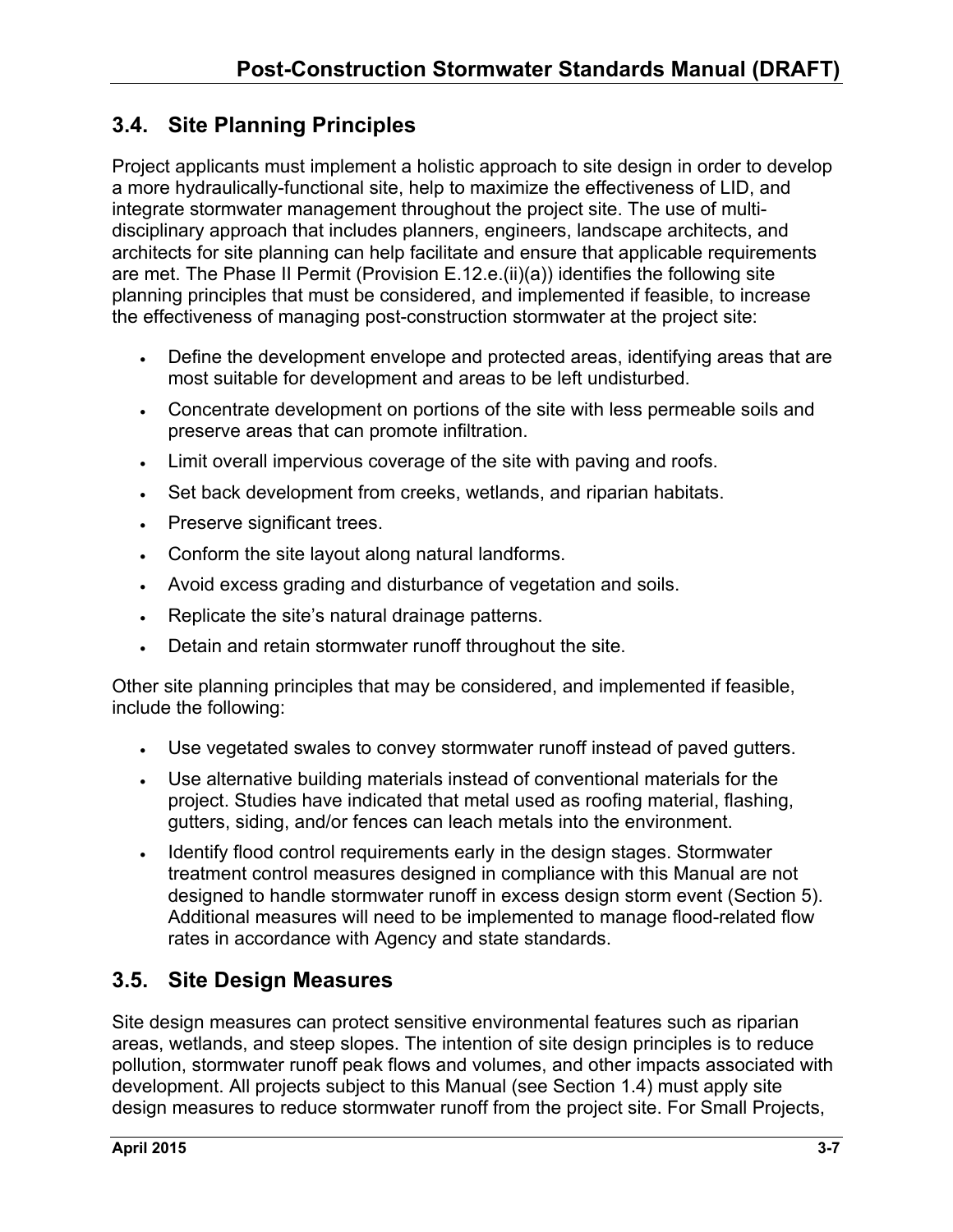a project applicant is required to implement at least one site design measure. For Regulated and Hydromodification Management Projects, a project applicant must implement site design measures to the extent technically feasible to reduce stormwater runoff from the design storm event from the project site.

The Phase II Permit identifies the following site design measures<sup>5</sup> that should be considered for each project:

- Stream setbacks and buffers;
- Soil quality improvement and maintenance;
- Tree planting and preservation;
- Rooftop and impervious area disconnection;
- Porous pavement;
- Vegetated swales; and
- Rain barrels and cisterns.

Fact sheets to aid the project applicant in implementing these site design measures are presented in Appendix E.

 $\overline{a}$ 

<sup>&</sup>lt;sup>5</sup> The Phase II Permit also lists green roofs. This practice has been omitted from this Manual as a practice that may not be suitable due to the climate of the region and water conservation requirements. Project applicants may propose green roofs as a site design measure, but must demonstrate the water efficiency of the system.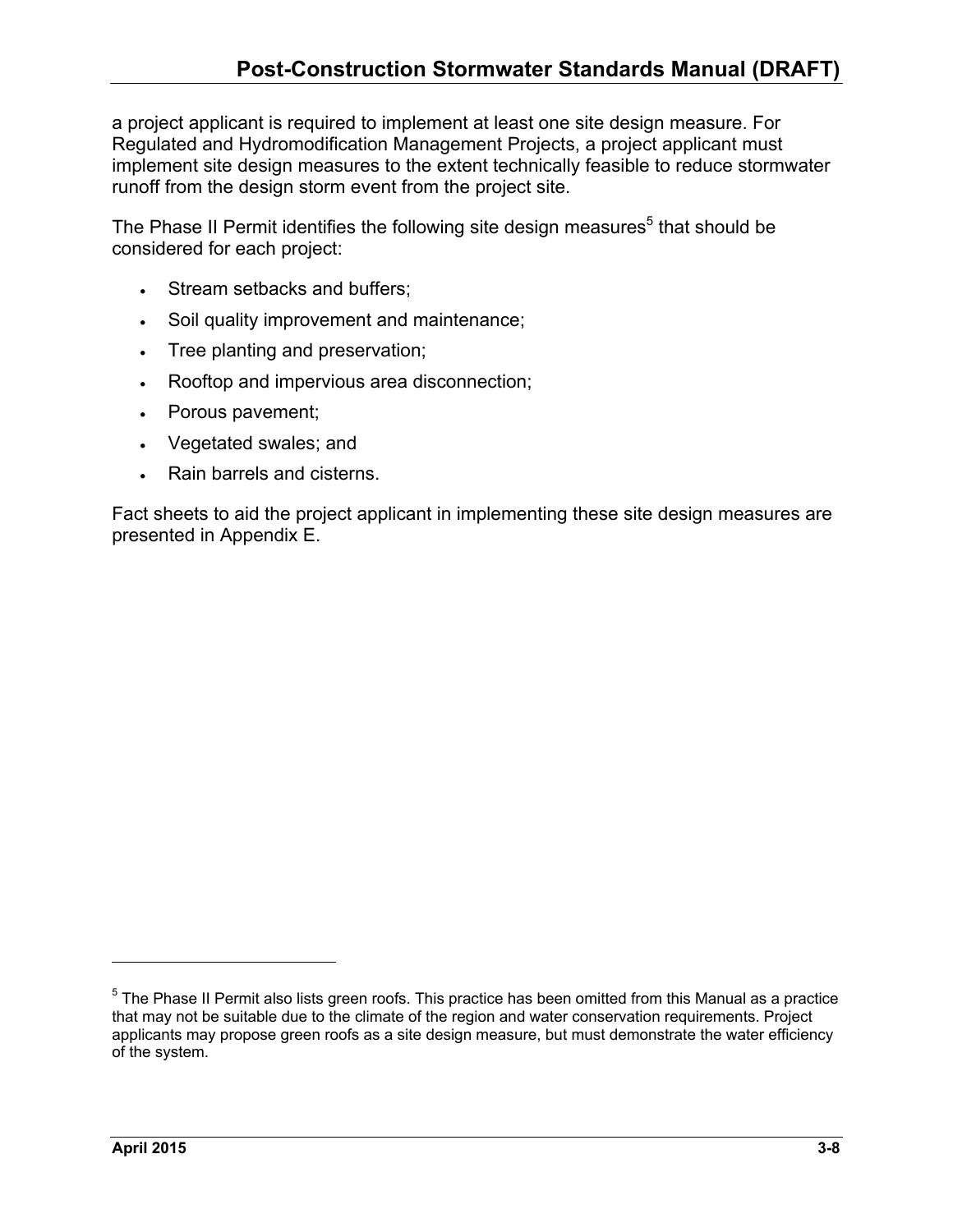# **SECTION 4. SOURCE CONTROL MEASURES**

Source control measures are designed to prevent pollutants from contacting stormwater runoff or prevent discharge of contaminated stormwater runoff to the storm drain system and/or receiving water. This section describes source control measures to be considered for implementation in conjunction with appropriate non-structural source control measures, such as good housekeeping and employee training, to optimize pollution prevention. The Agencies may require additional source control measures not included in this Manual for specific pollutants, activities, or land uses for a project.

At a minimum, all projects that include landscape irrigation must implement water efficient landscape irrigation design as a source control measure. Irrigation systems must be designed to conserve water and prevent water leaving the area of application. The design of irrigation system shall prevent excessive irrigation runoff by:

- Detecting and correcting leaks from the irrigation within 72 hours of discovering the leak;
- Properly designing and aiming sprinkler heads to only irrigate the planned application area;
- Not irrigating during precipitation events; and
- Where recycled water is used for irrigation, designing and managing holding ponds such that no discharge occurs unless it is the result of a minimum 25-year, 24-hour storm event. Any releases from holding ponds must be reported to the Regional Water Board and the jurisdictional Agency within 24 hours of discharge.

Source control measures presented in this Manual apply to both stormwater and nonstormwater discharges. Non-stormwater discharges are discharges of any substance (e.g., excess irrigation, leaks and drainage from trash dumpsters, cooling water, and process wastewater) that is not comprised entirely of stormwater runoff. Any stormwater runoff that is mixed or comingled with non-stormwater flows is considered nonstormwater. Stormwater and non-stormwater discharges to the storm drain system or receiving water may be subject to local, state, or federal permitting prior to commencing discharge. The jurisdictional Agency should be contacted prior to any discharge.

The following source control measures must be implemented to the extent technically feasible to mitigate pollutant mobilization from the project site in stormwater and nonstormwater runoff:

- Parking/storage areas and maintenance;
- Landscape/outdoor pesticide use;
- Building and grounds maintenance;
- Refuse areas;
- Outdoor storage of equipment or materials;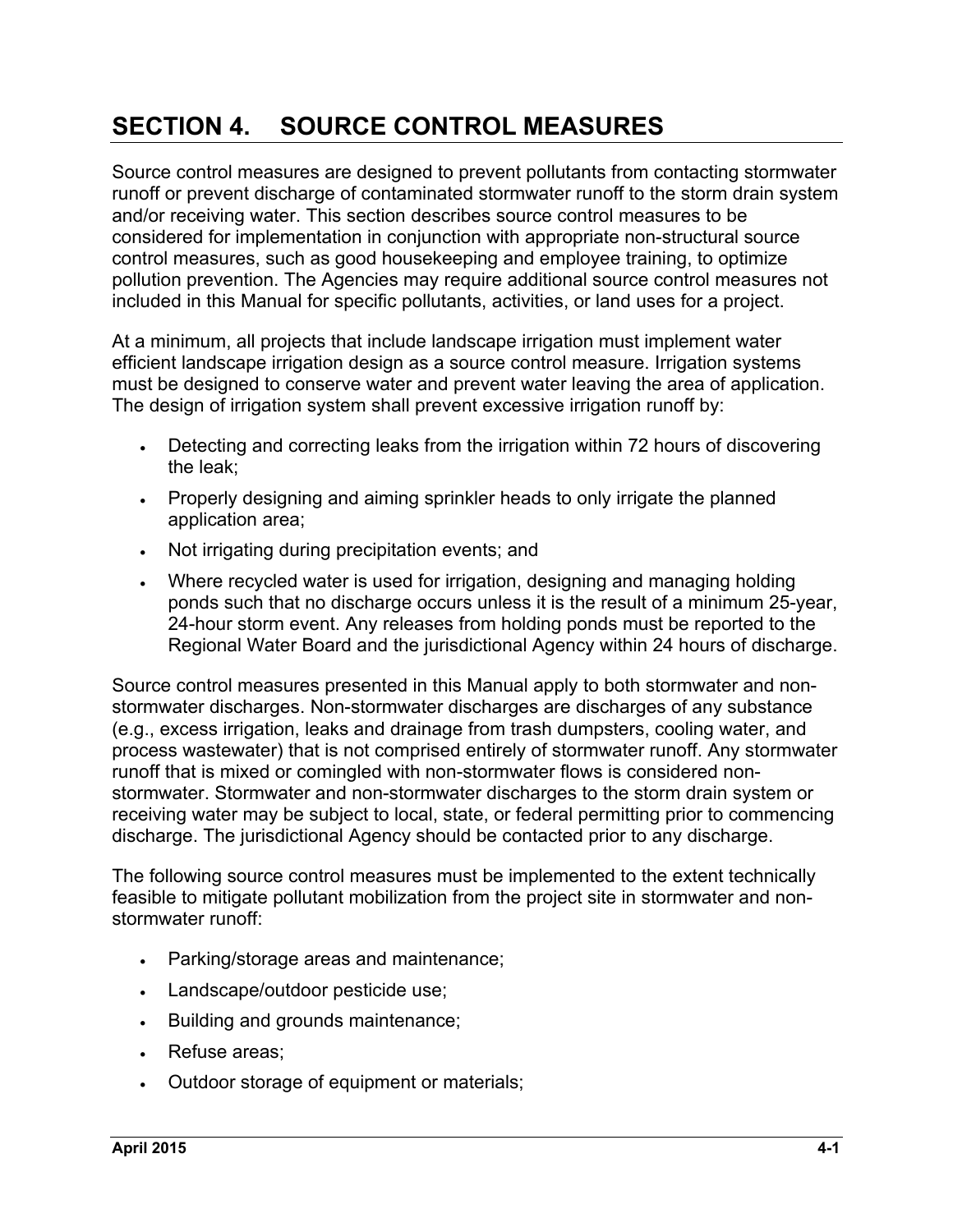- Vehicle and equipment cleaning;
- Vehicle and equipment repair and maintenance;
- Fuel dispensing areas;
- Pools, spas, ponds, decorative fountains, and other water features;
- Indoor and structural pest control;
- Accidental spills and leaks;
- Restaurants, grocery stores, and other food service operations;
- Interior floor drains;
- Industrial processes;
- Loading docks;
- Fire sprinkler test water;
- Drain or wash water from boiler drain lines, condensate drain lines, rooftop equipment, drainage sumps, and other sources; and
- Unauthorized non-stormwater discharges.

Fact sheets for each source control measure are presented in Appendix F. These fact sheets include design specifications established to ensure effective implementation of the source control measure.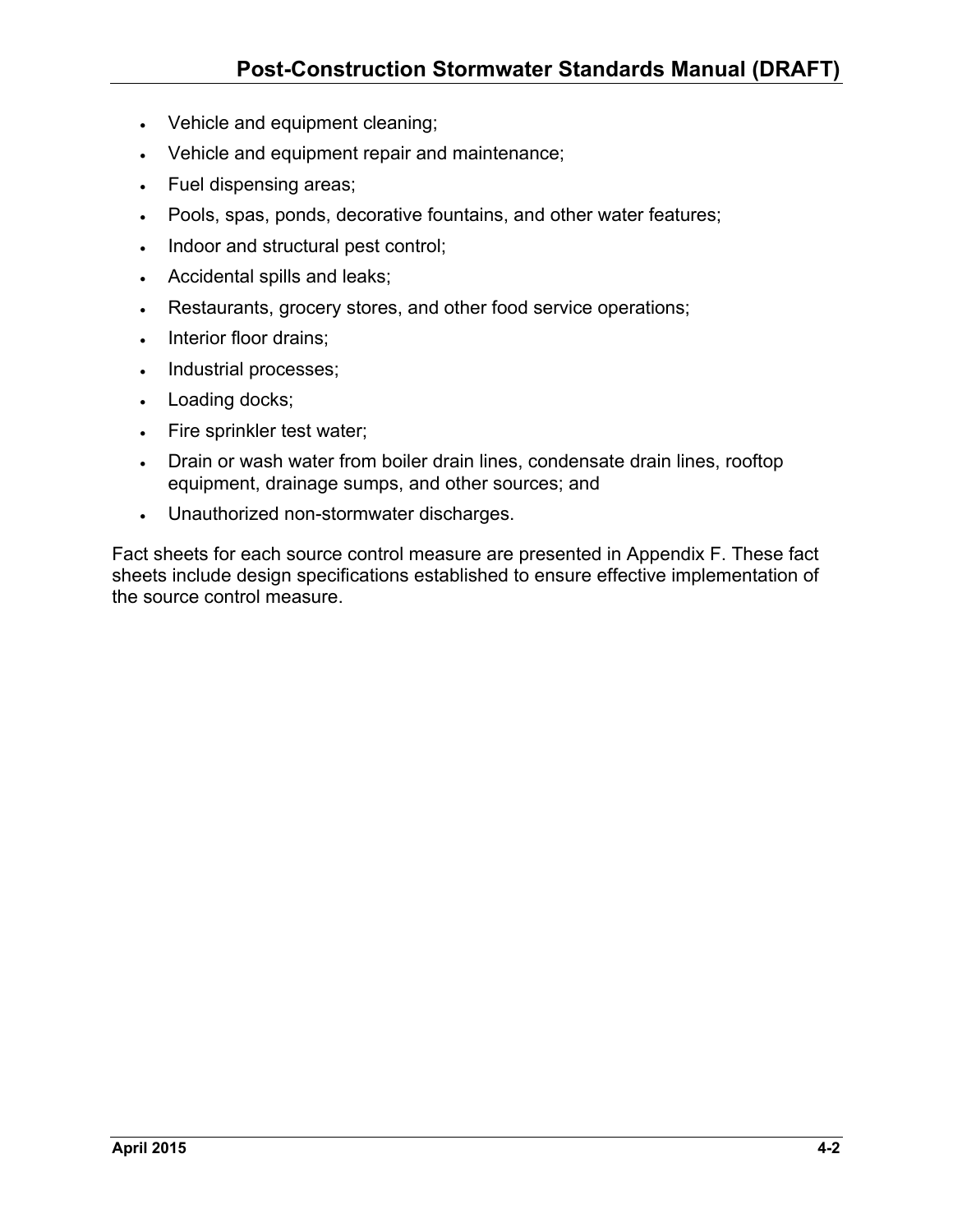### **5.1. Introduction**

The requirements of the Phase II Permit are based on managing a specific volume or flow of stormwater runoff from the project site (stormwater design volume [SDV] or stormwater design flow [SDF]). By treating the SDV/SDF, it is expected that pollutant loads, which are typically higher at the beginning of storm events, will be prevented from or reduced in the discharge into the receiving waters. Additionally, treating the SDV/SDF will also reduce peak flow rates, which can reduce downstream impacts to the receiving water. This section presents information on how to calculate the SDV and/or SDF for a project site that is used in designing stormwater treatment control measures. The design standards for stormwater management outlined in this section do not meet applicable flood control requirements.

### **5.2. Stormwater Design Volume**

All stormwater treatment control measures, based on the SDV, must mitigate (infiltrate or treat) the volume of stormwater runoff produced by the 85<sup>th</sup> percentile, 24-hour storm event based on historic rainfall records, determined as the maximized capture stormwater volume for the tributary area, from the formulae recommended in *Urban Runoff Quality Management, WEF Manual of Practice No. 23/ASCE Manual of Practice No. 87* (1998). This approach uses the following two regression equations to calculate the unit stormwater volume, which is multiplied by the area of the DMA to calculate the SDV for sizing volume-based stormwater treatment control measures:

$$
C = 0.858 \times i^3 - 0.78 \times i^2 + 0.774 \times i + 0.04
$$

Where:

C = stormwater runoff coefficient [unitless]; and i = DMA imperviousness ratio [expressed as a decimal].

$$
P_0 = (a \times C) \times P_6
$$

Where:

 $P_0$  = unit stormwater volume [in]; a = regression constant (1.582 and 1.963 for 24-hr and 48-hr drawdown, respectively); and  $P_6$  = mean annual runoff-producing rainfall depth [in] (see Table 5-1).

For the Agencies, except the County of San Joaquin, the mean annual runoff-producing rainfall depth, based on historic records, to be used for calculating the unit stormwater volume in the region are presented in Table 5-1. For projects located in the jurisdiction of the County of San Joaquin, the mean annual runoff-producing rainfall depth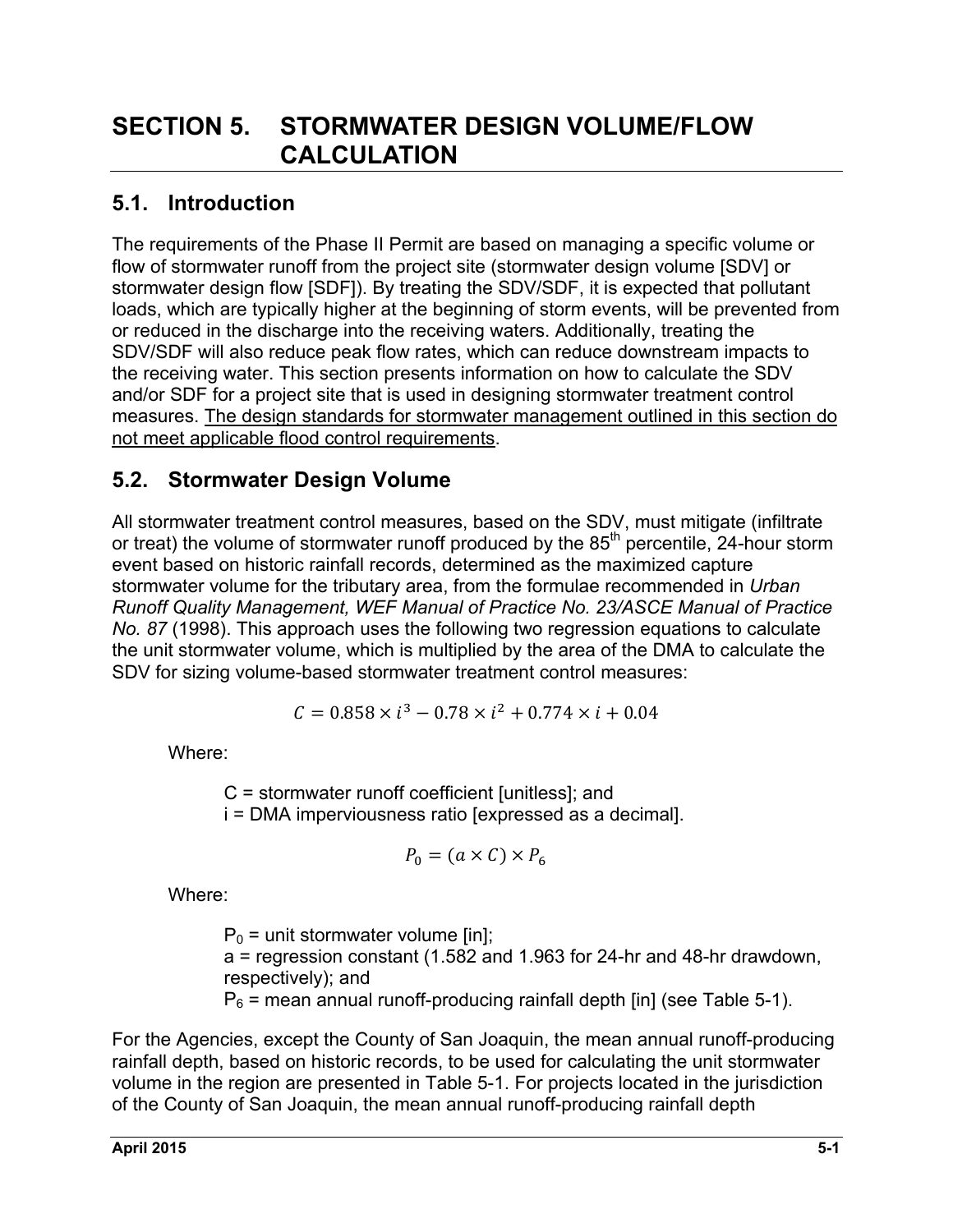presented in Table 5-1 may be used if the project is near the project locations. For projects located in the jurisdiction of the County of San Joaquin that are not located in the areas identified in Table 5-1, the project applicant must calculate the mean annual runoff-producing rainfall depth, based on historic records, for the project location.

| <b>Project Location</b> | <b>Mean Annual Runoff-</b><br><b>Producing Rainfall Depth</b> |
|-------------------------|---------------------------------------------------------------|
| Lathrop                 | 0.32                                                          |
| Lodi                    | 0.33                                                          |
| Manteca                 | 0.37                                                          |
| Patterson               | 0.32                                                          |
| Stockton                | 0.42                                                          |
| Tracv                   | 0.33                                                          |

**Table 5-1. Mean Annual Runoff-Producing Rainfall Depth** 

The SDV for each DMA is calculated using the following equation:

$$
SDV = A \times \frac{P_0}{12}
$$

Where:

SDV = stormwater design volume  $[ft^3]$ ; A = total area of DMA  $[\text{ft}^2]$ ; and  $P_0$  = unit stormwater volume [in].

### **5.3. Stormwater Runoff Coefficient**

Projects typically comprise of a variety of site elements that have variable associated stormwater runoff coefficients. The stormwater runoff coefficient is a function of roughness and permeability across the surface which stormwater runoff drains. Stormwater runoff coefficients based on soil type for typical site elements that will be used to calculate the SDF are listed in Table 5-2.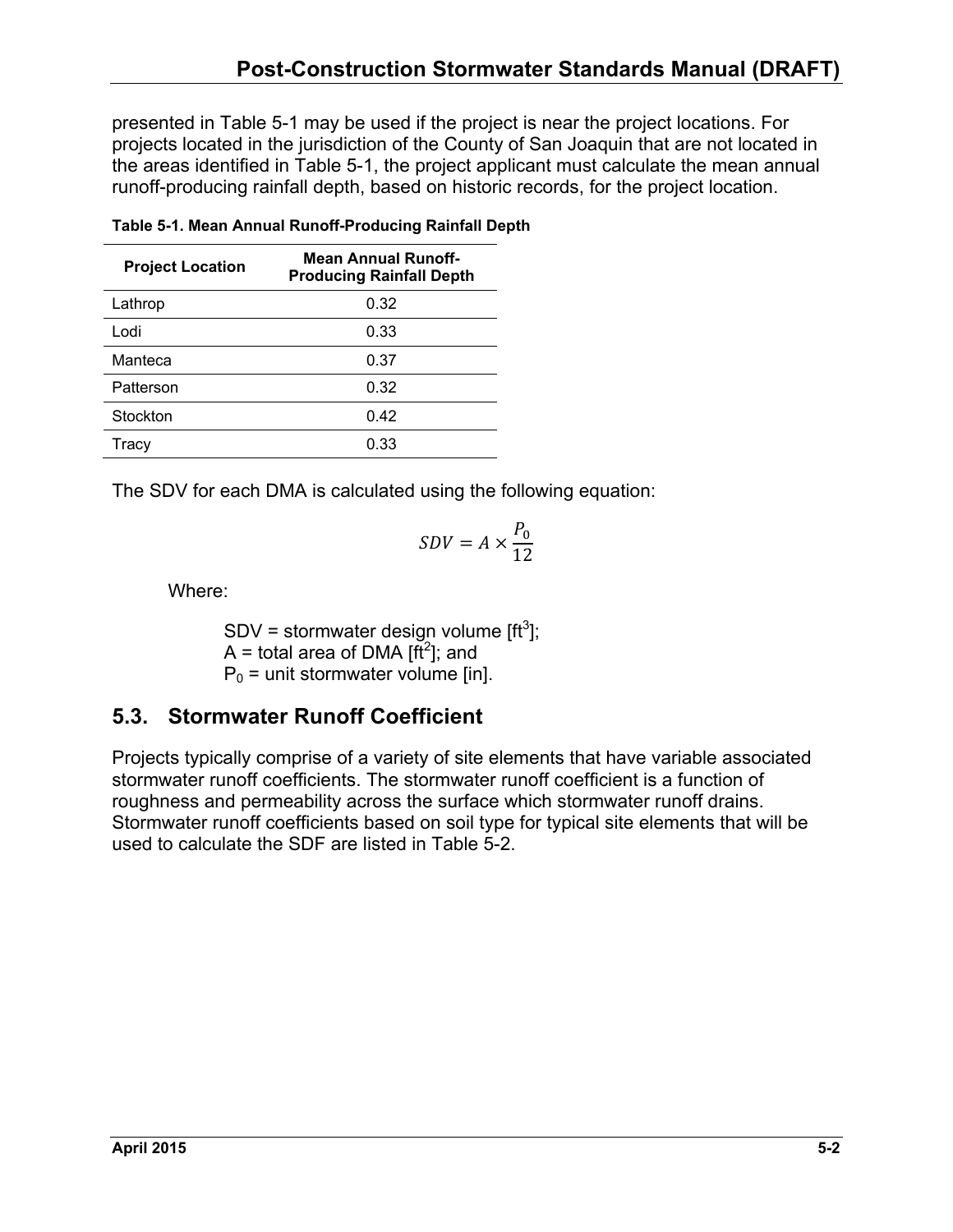| <b>Site Element</b>           | Stormwater Runoff Coefficient $(C_r)^{(1)}$ |                           |  |
|-------------------------------|---------------------------------------------|---------------------------|--|
|                               | <b>Type A and B Soils</b>                   | <b>Type C and D Soils</b> |  |
| Agricultural                  | $0.25^{(2)}$                                | $0.45^{(2)}$              |  |
| Asphalt/concrete pavement     | 0.95                                        | 0.95                      |  |
| Disturbed soil                | 0.18                                        | 0.25                      |  |
| Forest/undisturbed open space | 0.03                                        | 0.05                      |  |
| Gravel pavement               | 0.35                                        | 0.35                      |  |
| Managed turf                  | 0.18                                        | 0.25                      |  |
| Permeable pavement            | (3)                                         | (3)                       |  |
| Roofs                         | 0.95                                        | 0.95                      |  |

#### **Table 5-2. Stormwater Runoff Coefficients for Typical Site Elements**

(1) Source: Adapted from the Center for Watershed Protection, Ellicott City, Maryland.

(2) Source: Adapted from *The Erosion and Sediment Control Handbook* (Stephen Goldman, et al., 1986).

(3) Varies with product type. Consult manufacturer for appropriate design values.

### **5.4. Stormwater Design Flow**

All stormwater treatment control measures, based on the SDF, must mitigate (infiltrate or treat) the flow rate of stormwater runoff produced by a rain event equal to at least 0.2 in/hr intensity. The Rational Method is used to calculate the SDF according to the following equation:

$$
SDF=1.008\times i\times A\times C_r
$$

Where:

SDF = stormwater design flow  $[ft^3/s]$ ; 1.008 = unit conversion factor [hr/acre/in];  $i =$  design rainfall intensity  $[0.2 \text{ in/hr}]$ ; A = total area of DMA [acre]; and; and  $C_r$  = stormwater runoff coefficient for DMA (see Table 5-2).

### **5.5. Post-Construction Stormwater Runoff Reduction Calculators**

The State Water Board developed a Post-Construction Calculator<sup>6</sup> to quantify the stormwater runoff reduction resulting from implementation of site design measures.

 $\overline{a}$ 

 $^6$  Although the Post-Construction Calculator states that it is for Small Projects, it is the same calculator that is used for Regulated and Hydromodification Management Projects.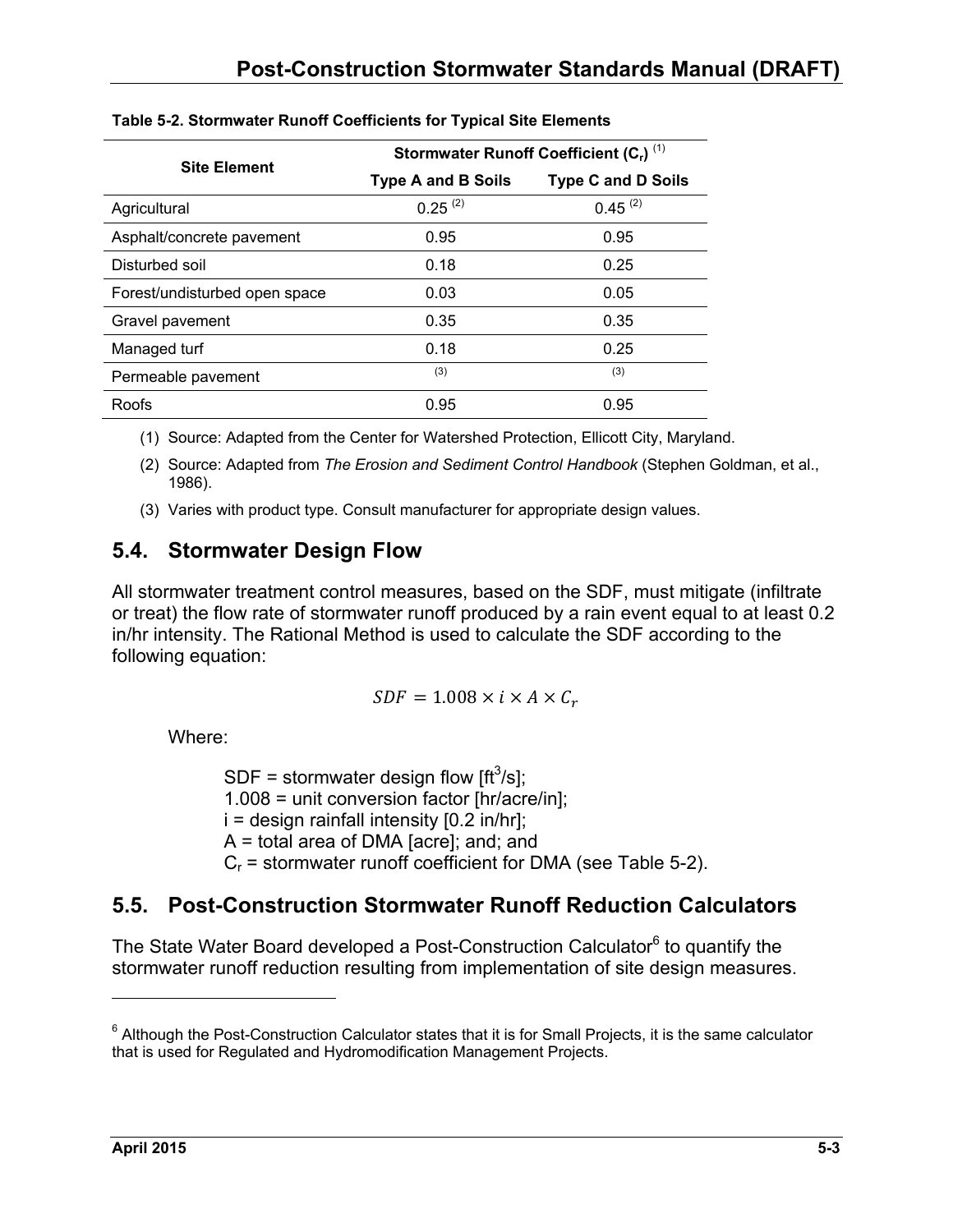Instructions for using the Post-Construction Calculator are available in the calculator spreadsheet. The Post-Construction Calculator is located on the State Water Board website at:

http://www.swrcb.ca.gov/water\_issues/programs/stormwater/phase\_ii\_municipal.shtml.

For Small Projects, the project applicant must use the Post-Construction Calculator to quantify the stormwater runoff reduction from implementing site design measures. The results of these calculations must be submitted with the project plan.

For Regulated and/or Hydromodification Management Projects, the project applicant uses the Post-Construction Calculator to quantify the stormwater runoff reduction resulting from implementing site design measures. The stormwater runoff reduction resulting from implementing site design measures, to the extent technical feasible, is a credit that reduces the amount of stormwater runoff that must be further treated by stormwater treatment control measures (i.e., bioretention, alternative stormwater treatment control measures). By reducing the amount of stormwater runoff that requires additional treatment, the size of the stormwater treatment control measure will also be reduced. It may possible to completely manage stormwater runoff from the project site using site design measures, thereby potentially eliminating the need to include stormwater treatment control measures at the project site. The results of these calculations must be submitted with the project plan.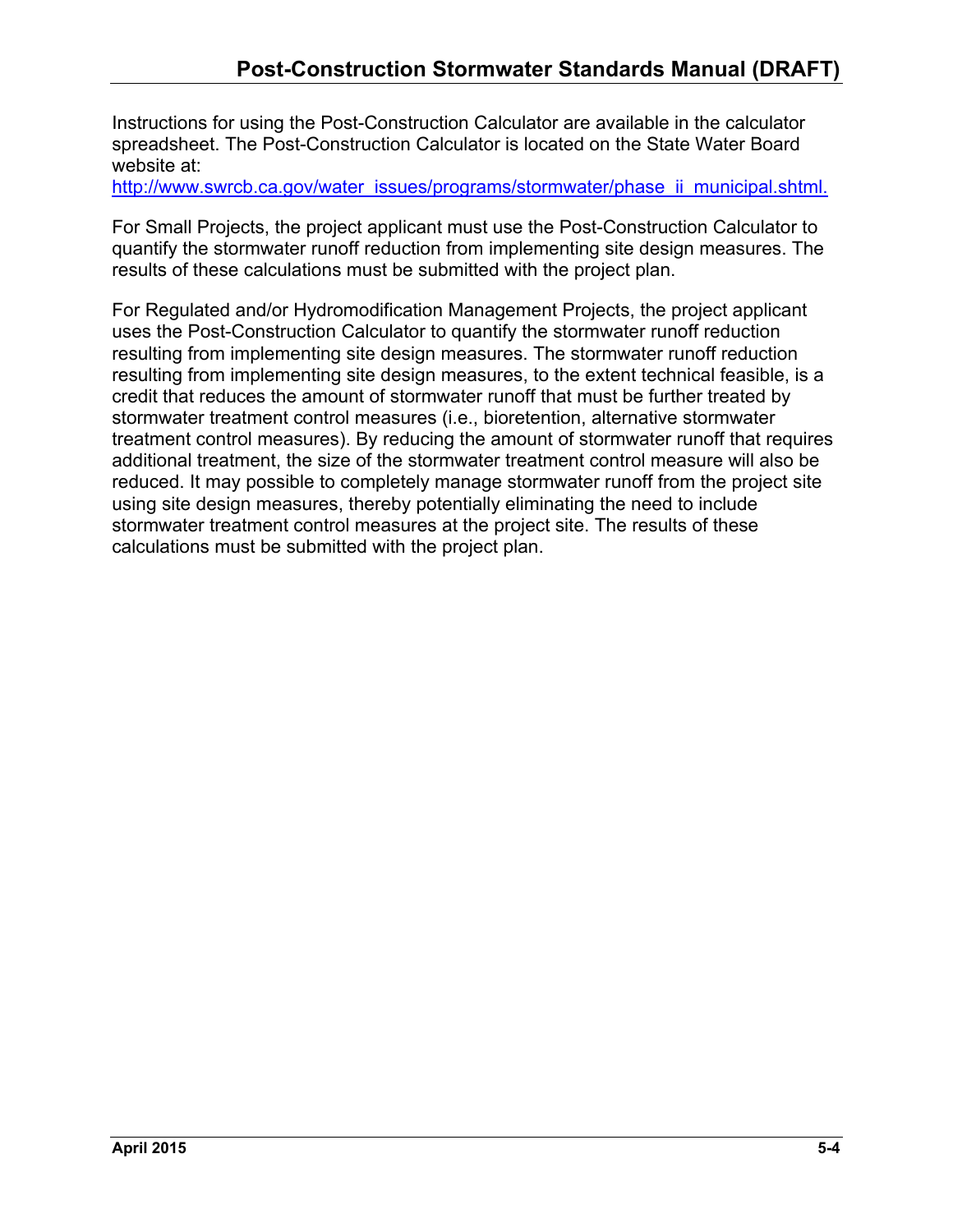# **SECTION 6. STORMWATER TREATMENT CONTROL MEASURES**

### **6.1. Introduction**

Stormwater treatment control measures are required to augment site design and source control measures to treat and reduce stormwater runoff and potential pollution loads that are potentially discharged to the receiving water to the extent technically feasible. Stormwater treatment control measures are designed to handle the frequent, smaller storm events, or the first flush stormwater runoff from larger storm events. The first flush of larger storm events is the initial period of the storm where stormwater runoff typically carries the highest concentration and loads of pollutants. Small, frequent storm events represent most of the total annual average precipitation in the Agencies' service area.

The Phase II Permit requires that all Regulated and Hydromodification Management Projects use stormwater treatment control measures to manage the portion of the SDV or SDF that is not reduced by site design measures. If a project site is able to manage the entire SDV or SDF using site design measures, stormwater treatment control measures may not necessary.

The Phase II Permit (Provision E.12.e.(f)) identifies bioretention as the preferred stormwater treatment control measure unless (1) it is determined to be technically infeasible then an alternative treatment control measure that is equivalent to bioretention must be proposed and justified (Provision E.12.e.(g)), or (2) a specific exception applies (Provision E.12.e.(i)). The following section describes how to implement bioretention at a project site.

### **6.2. Bioretention**

A bioretention facility, which is an LID stormwater control measure, is a vegetated shallow depression that is designed to receive, retain, and infiltrate stormwater runoff from downspouts, piped inlets, or sheet flow from adjoining impervious areas. A shallow ponding zone above the vegetated surface provides temporary storage of stormwater runoff. During storm events, stormwater runoff accumulates in the ponding zone and gradually infiltrates and filters through the engineered planting media before



infiltrating into the underlying soil. Vegetation also holds water in the root zone that can be returned to the atmosphere by transpiration. Bioretention facilities are typically planted with native, drought-tolerant plant species (e.g., wildflowers, sedges, rushes,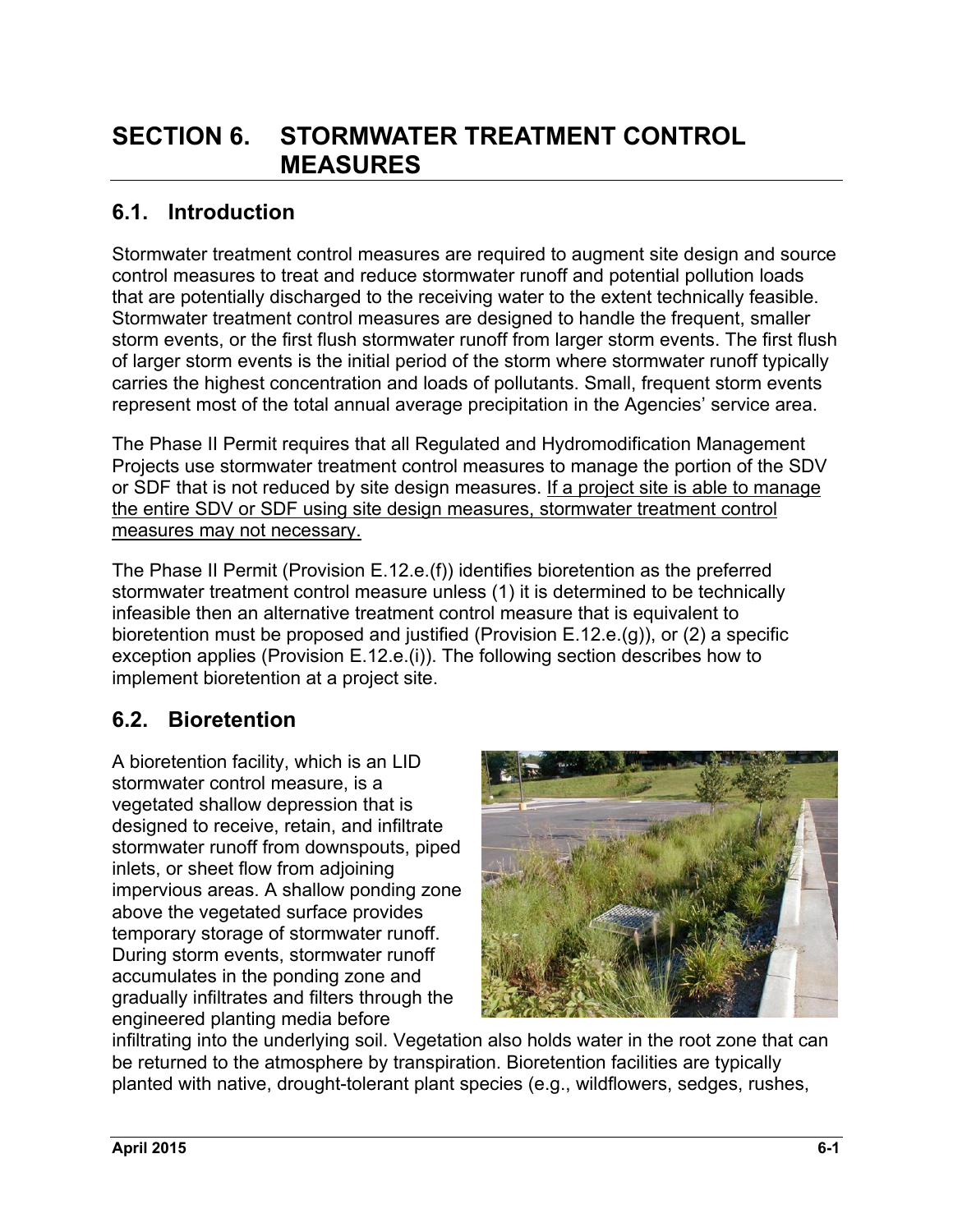ferns, shrubs, small trees) that do not require fertilization and can withstand wet soils for at least 96 hours.

A schematic of a typical bioretention area is presented in Figure 6-1.

Placeholder: Schematic to be added.

**Figure 6-1. Bioretention Area Schematic**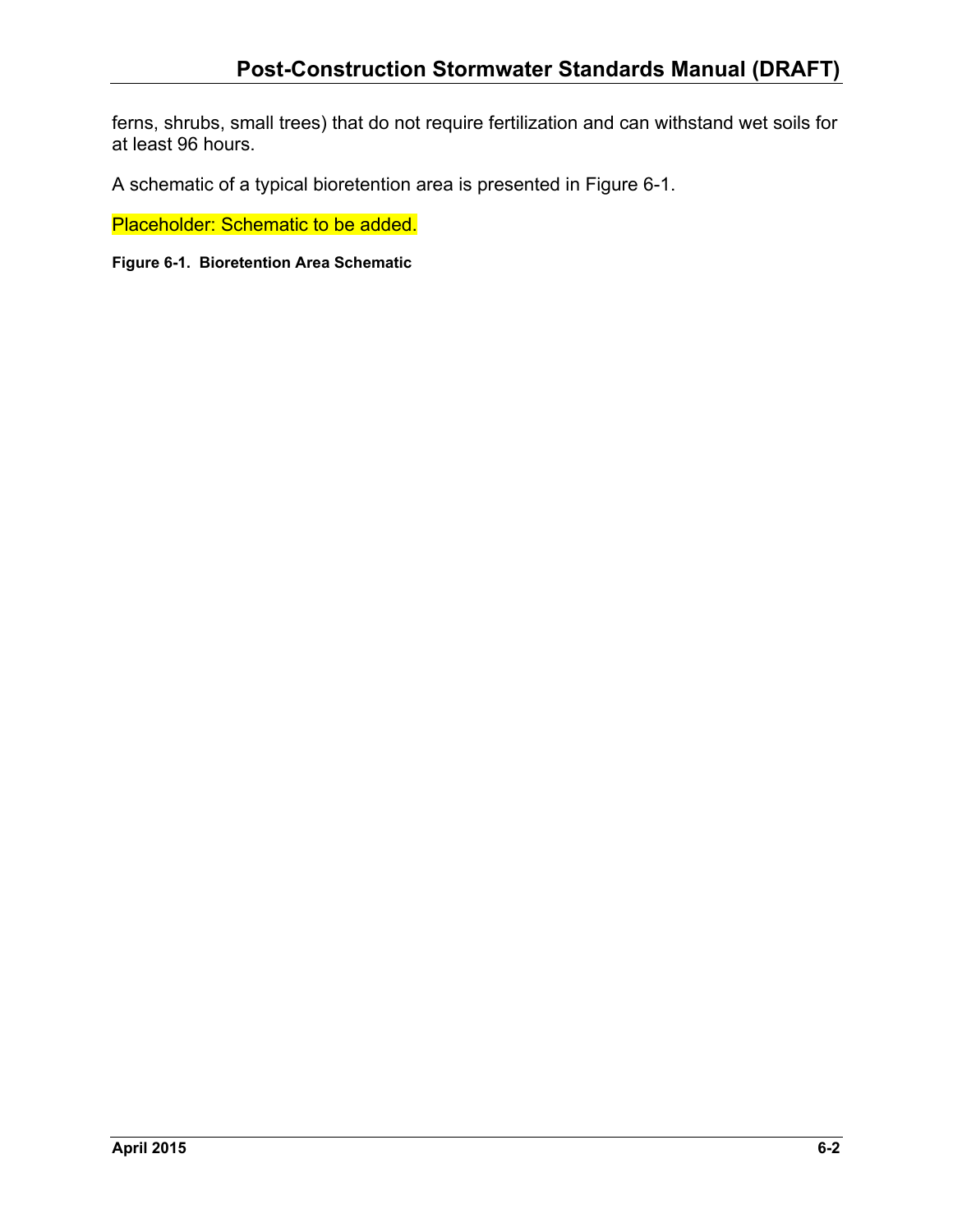### **Design Criteria**

The following sections describe the minimum design criteria for bioretention facilities.

#### *Geotechnical*

Due to the potential to contaminate groundwater, cause slope instability, impact surrounding structures, and potential for insufficient infiltration capacity, a geotechnical investigation must be conducted during the site assessment process to verify the site suitability for bioretention. It is critical to understand how stormwater runoff will move through the soil (horizontally and vertically) and if there are any geological conditions that may inhibit the movement of water. Soil infiltration rates and the depth to the groundwater table must be evaluated to ensure that conditions are satisfactory for proper operation of a bioretention system. Bioretention facilities cannot be located on sites with a slope greater than 10 percent. A geotechnical investigation and summary report is required for any determination of infeasibility to implement bioretention at the project site.

#### *Setbacks*

Applicable setbacks must be implemented when siting bioretention facilities.

#### *Pretreatment*

Pretreatment, which refers to design features that provide settling of large particles before stormwater runoff enters a stormwater treatment control measure, is important to ensure proper operation of a bioretention facility and reduce the long-term maintenance burden. Pretreatment (e.g., vegetated swales, vegetated filter strips, sedimentation manholes, proprietary devices) must be provided to reduce the sediment load entering a bioretention facility in order to prevent the engineered planting media and/or underlying soil from being occluded prematurely and maintain the infiltration rate of the bioretention facility.

#### *Flow Entrance and Energy Dissipation*

The DMA(s) tributary to a bioretention facility must be graded to minimize erosion as stormwater runoff enters the facility by creating sheet flow conditions rather than a concentrated stream condition or by providing energy dissipation devices at the inlet. Typically, a minimum slope of 1 percent for pervious surfaces and 0.5 percent for impervious surfaces to the inlet of the bioretention facility should be maintained. The following types of flow entrances can be used for bioretention facilities:

- Level spreaders (e.g., slotted curbs) can be used to facilitate sheet flow.
- Dispersed low velocity flow across a landscaped area. Dispersed flow may not be possible given space limitations or if the bioretention facility controls roadway or parking lot flows where curbs are mandatory.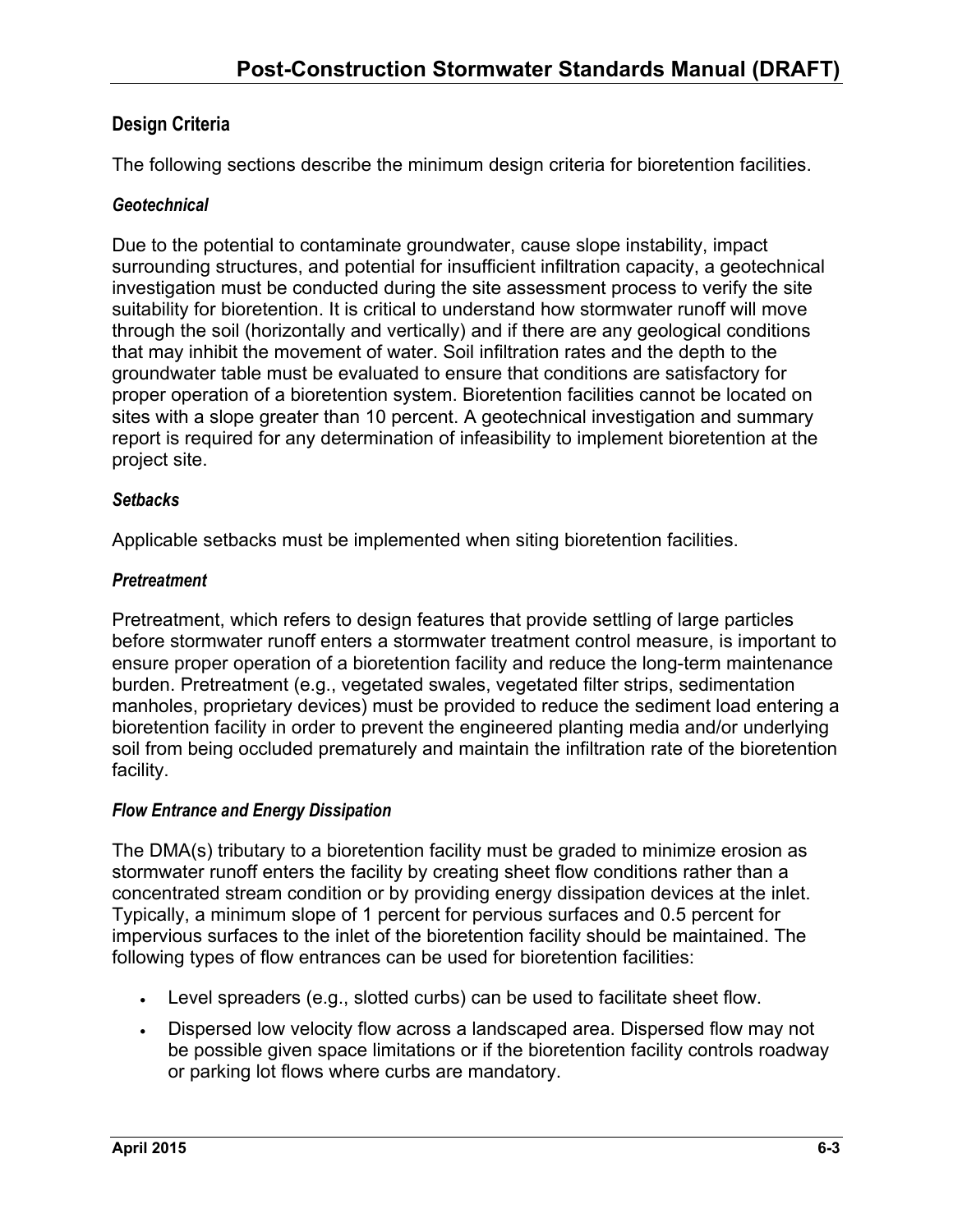- Dispersed flow across pavement or gravel and past wheel stops for parking areas.
- Flow spreading trench around perimeter of bioretention facility that may be filled with pea gravel or vegetated with 3:1 side slopes similar to a swale.
- Curb cuts for roadside or parking lot areas, if approved by the Agency. Curb cuts must include rock or other erosion controls in the channel entrance to dissipate energy. The flow entrance should drop two to three inches from curb line and provide an area for settling and periodic removal of sediment and coarse material before flow disperses to the remainder of the bioretention facility.
- Piped entrances, such as roof downspouts, must include rock, splash blocks, or other erosion controls at the entrance to dissipate energy and disperse flows.

#### *Drainage*

Bioretention facilities provide stormwater runoff storage in the ponding zone and in the voids of the planting media and gravel layers and must completely drain within 48 hours. The planting media and gravel layers and underlying soils must be allowed to dry out periodically in order to restore hydraulic capacity to receive stormwater runoff from subsequent storm events, maintain infiltration rates, maintain adequate soil oxygen levels for healthy soil biota and vegetation, and provide proper soil conditions for biodegradation and retention of pollutants.

#### *Sizing*

#### Step 1: Determine the Adjusted SDV (SDV<sub>adi</sub>)

Bioretention facilities are designed to capture and retain the  $SDV<sub>adi</sub>$ , which is the difference between the SDV (Section 5.2) and the volume of stormwater runoff managed through site design measures (Section 5.5), for the tributary DMA(s).

#### Step 2: Determine the design infiltration rate

Determine the corrected in-situ infiltration rate ( $f_{\text{design}}$ ) of the underlying soil. The infiltration rate must be between 0.5 and 5.0 in/hr. Soil amendments to increase the infiltration rate may be required if the infiltration rate of the underlying soil is less than 0.5 in/hr. If the infiltration rate of the underlying soil is greater than 5.0 in/hr, an underdrain may not be necessary.

#### Step 3: Determine size of bioretention facility design layers

Bioretention facilities consist of several layers that are designed to retain stormwater runoff. The design depths, which are used to size the bioretention facility, are presented in Table 6-1. Other design parameters for these layers are discussed in further detail in the following sections.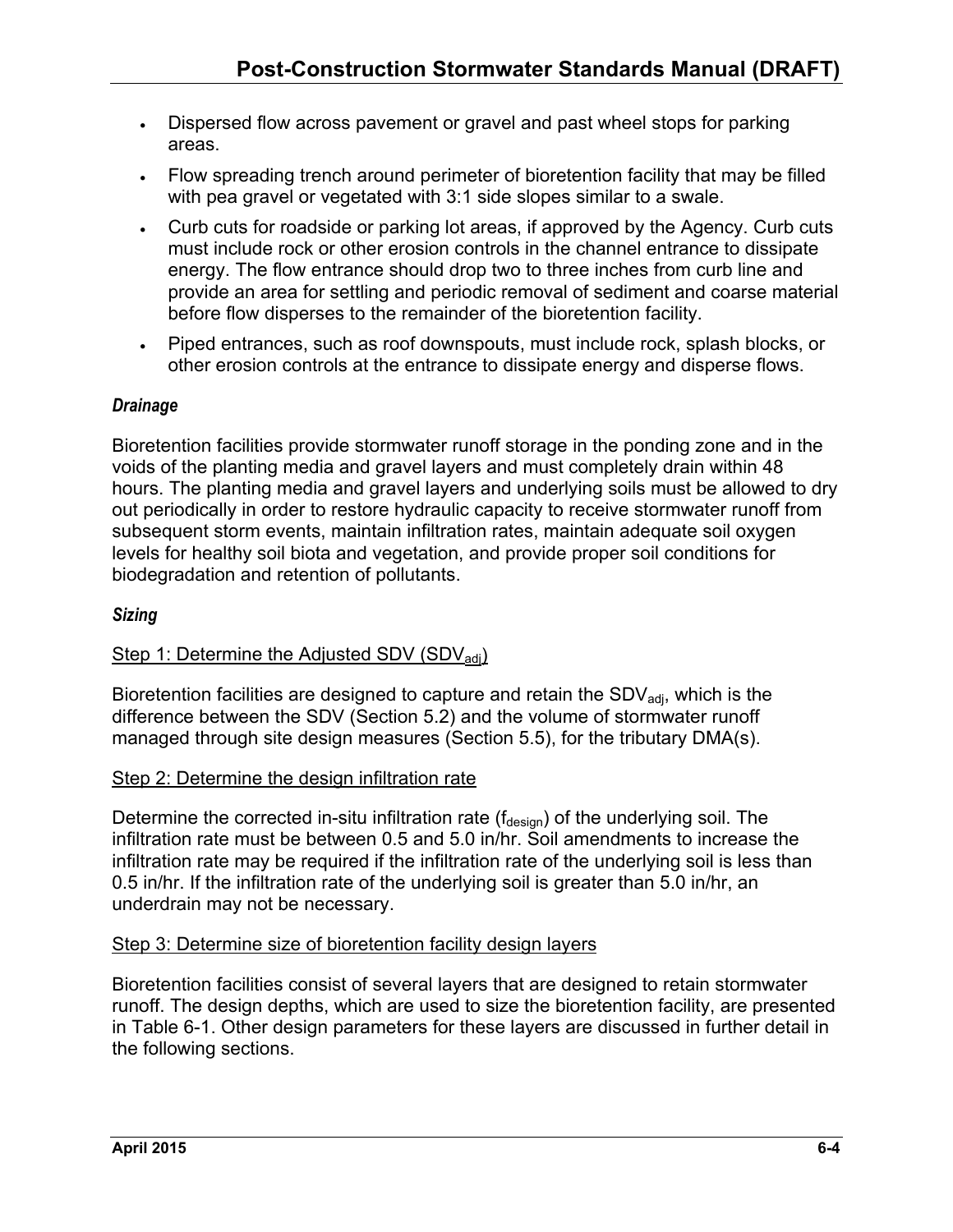| <b>Bioretention Facility Layer</b>                         | Design depth   |
|------------------------------------------------------------|----------------|
| Ponding zone                                               | $0.5 - 1.5$ ft |
| Planting media (excluding the mulch layer, if provided)    | $1.5 - 3.0$ ft |
| Planting media/gravel layer separation zone <sup>(1)</sup> | $2-4$ in       |
| Gravel                                                     | 1 ft (min)     |

#### **Table 6-1. Design Depths of Bioretention Facility Layers**

(1) In calculating the required bottom surface area of the bioretention facility, the planting media/ gravel layer separation zone is not considered because it is designed primarily to separate the planting media and gravel layer and not to retain stormwater runoff.

#### Step 4: Calculate the bottom surface area of the bioretention facility

Determine the bottom surface area (surface area at the base of side slopes, not at the top of side slopes) of the bioretention facility using the following equation:

$$
A = \frac{SDV_{adj}}{d_{pz} + (\eta_{pm} \times d_{pm}) + (\eta_{gl} \times d_{gl})}
$$

Where:

A = bottom surface area of bioretention facility [ft<sup>2</sup>]; SDV<sub>adj</sub> = adjusted stormwater design volume [ft<sup>3</sup>];  $d_{pz}$  = depth of ponding zone (0.5-1.5 ft) [ft];  $\eta_{\text{om}}$  = porosity of planting media [unitless];  $d_{\text{om}}$  = depth of planting media (min 1.5 ft) [ft];  $\eta_{\text{ol}}$  = porosity of gravel layer [unitless]; and  $d_{ql}$  = depth of gravel layer (min 1 ft) [ft].

The total depth of the bioretention facility must meet the following condition to ensure that the stormwater runoff will be infiltrated within the maximum drawdown time:

$$
d_{pz} + (\eta_{pm} \times d_{pm}) + (\eta_{gl} \times d_{gl}) \ge \frac{f_{design}}{12} \times t_{max}
$$

Where:

 $d_{pz}$  = depth of ponding zone (0.5-1.5 ft) [ft];  $\eta_{\text{om}}$  = porosity of planting media [unitless];  $d_{\text{om}}$  = depth of planting media (min 1.5 ft) [ft];  $\eta_{\rm el}$  = porosity of gravel layer [unitless];  $d_{\text{ql}}$  = depth of gravel layer (min 1 ft) [ft]  $f_{\text{design}}$  = corrected in-situ infiltration rate of the underlying soil (0.5-5.0 in/hr) [in/hr]; and  $t_{\text{max}}$  = drawdown time (max 48 hrs) [hr].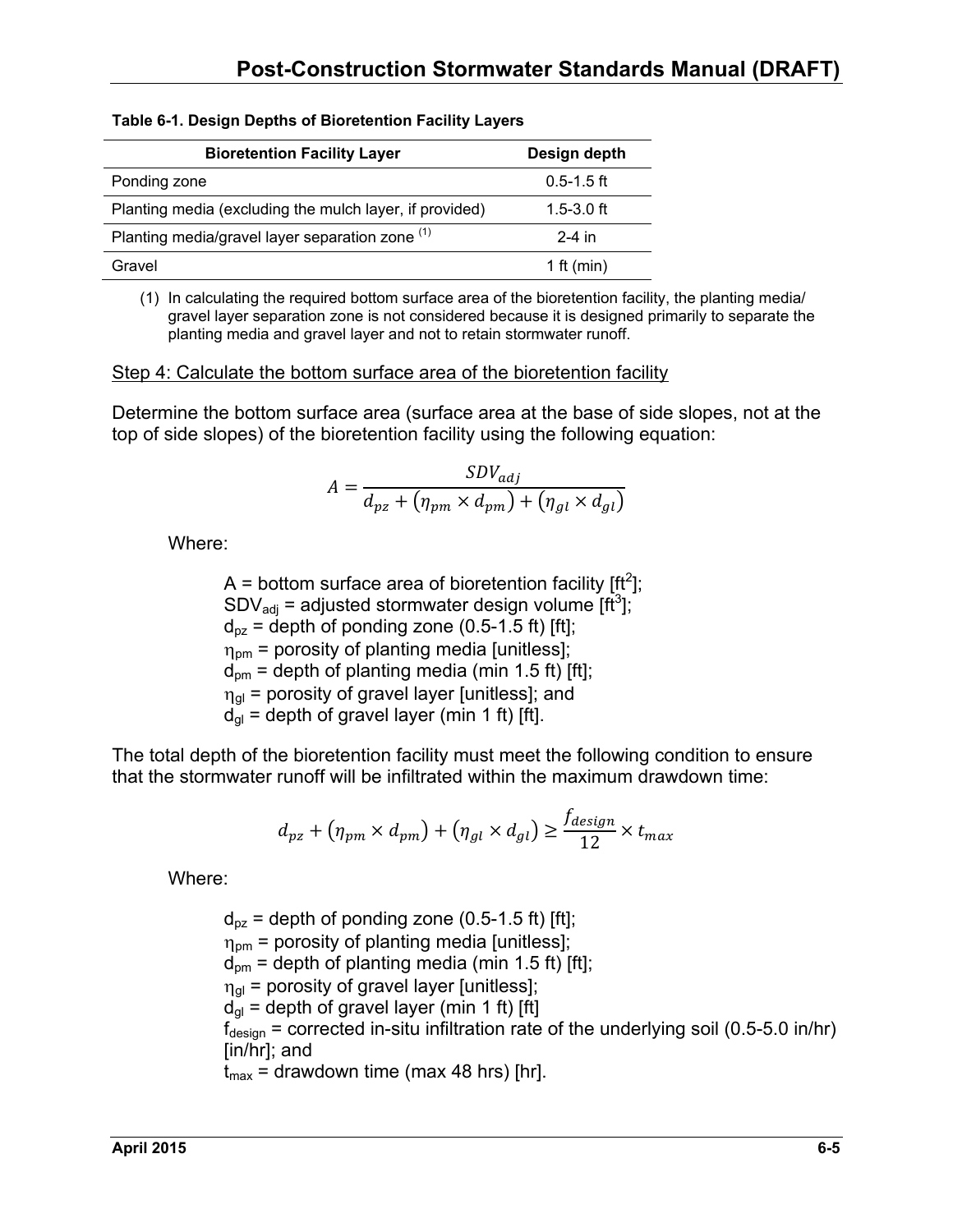For the site layout and planning purposes, the top surface area, which can be calculated from the bottom surface area and slopes of the bioretention facility, will need to be determined.

#### *Planting Media Layer*

The Phase II Permit requires that the planting media layer:

- Have a minimum depth of 1.5 feet, excluding the mulch layer, if provided;
- Achieve a long-term, in-place minimum infiltration rate of at least 5 in/hr to support maximum stormwater runoff retention and pollutant removal; and
- Consist of 60 to 70 percent sand meeting the specifications of the American Society for Testing and Materials (ASTM) C33 and 30 to 40 percent compost.

Compost must be a well-decomposed, stable, weed-free organic matter source derived from waste materials including yard debris, wood wastes, or other organic material and not including manure or biosolids meeting standards developed by the US Composting Council (USCC). The product must be certified through the USCC Seal of Testing Assurance (STA) Program (a compost testing and information disclosure program).

Mulch is recommended for the purpose of retaining moisture, preventing erosion, and minimizing weed growth. Projects subject to the California Model Water Efficiency Landscaping Ordinance (or comparable local ordinance) will be required to provide at least two inches of mulch. Aged mulch, also called compost mulch, reduces the ability of weeds to establish, keeps soil moist, and replenishes soil nutrients. If mulch is used for a bioretention facility, two to four inches (average three inches) of mulch should be used at the initiation of the facility. Annual placement (preferably in June after weeding) of one to two inches of mulch beneath plants will maintain the mulch layer.

#### *Planting Media/Gravel Layer Separation Zone*

The planting media and gravel layer must be separated by a permeable 2-4 inch layer of sand and stone that meets the grading requirements in Table 6-2.

| Sieve Size | <b>Percent Passing</b> |
|------------|------------------------|
| 1"         | 100                    |
| 3/4"       | 90-100                 |
| 3/8"       | 40-100                 |
| No. 4      | 25-100                 |
| No. 8      | 18-33                  |
| No. 30     | $5 - 15$               |
| No. 50     | $0 - 7$                |
| No. 200    | 0-3                    |
|            |                        |

#### **Table 6-2. Planting Media/Gravel Layer Separation Layer Grading Requirements**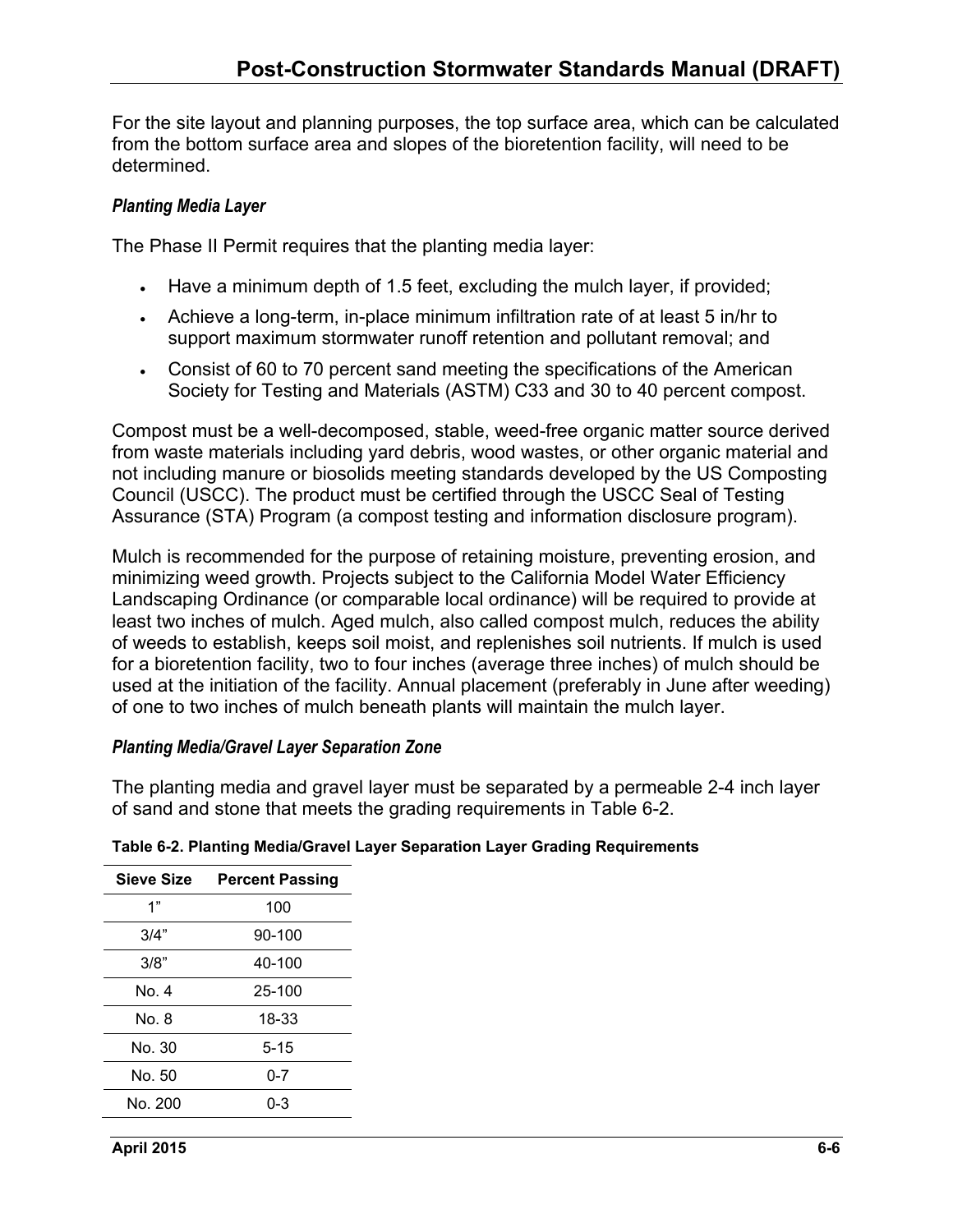Source: Caltrans Standard Specifications (2010) Class 2 Permeable Material

#### *Gravel Layer*

The gravel layer must consist of washed 1- to 2.5-inch diameter stone with a minimum one foot depth.

#### *Underdrain*

If necessary, an underdrain may be included in the design of a bioretention facility to convey treated stormwater runoff for further treatment, to the storm drain system, or to the receiving water. The underdrain must have a discharge elevation at the top of the gravel layer and a mainline diameter of eight inches using slotted PVC SDR 26 or PVC C9000. The slotted PVC allows for pressure water cleaning and root cutting, if necessary. The slotted pipe should have two to four rows of slots cut perpendicular to the axis of the pipe or at right angles to the pitch of corrugations. Slots should be 0.04 to 1 inches wide with a length of 1 to 1.25 inches. Slots should be longitudinally-spaced such that the pipe has a minimum of one square inch opening per lineal foot and should face down. Underdrains should be sloped at a minimum of 0.5 percent in order to drain freely to an approved location.

A rigid non-perforated observation pipe with a diameter equal to the underdrain diameter should be connected to the underdrain to provide a clean-out port as well as an observation well to monitor infiltration rates. The wells/clean-out port should be connected to the slotted underdrain with the appropriate manufactured connections. The wells/clean-outs must extend at least six inches above the top elevation of the bioretention facility mulch and be capped with a lockable screw cap.

The ends of the underdrain pipes not terminating in an observation well/clean-out port should also be capped.

The Phase II Permit (Provision E.12.e.(h)) identifies the following two allowed variations for special site conditions, which must be demonstrated by the project applicant, for underdrain placement:

- Bioretention facilities located in areas with documented high concentrations of pollutants in the underlying soil or groundwater, where infiltration may contribute to a geotechnical hazard, or on elevated plazas or other structures may locate the underdrain at the bottom of the subsurface drainage/storage layer (see T-1 in Appendix G).
- If the bioretention facility is located in areas with high groundwater, highly infiltrative soils (correct in-situ infiltration rate greater than 5.0 in/hr), or where connection of the underdrain to a surface drain or to a subsurface storm drain is infeasible, the underdrain may be omitted.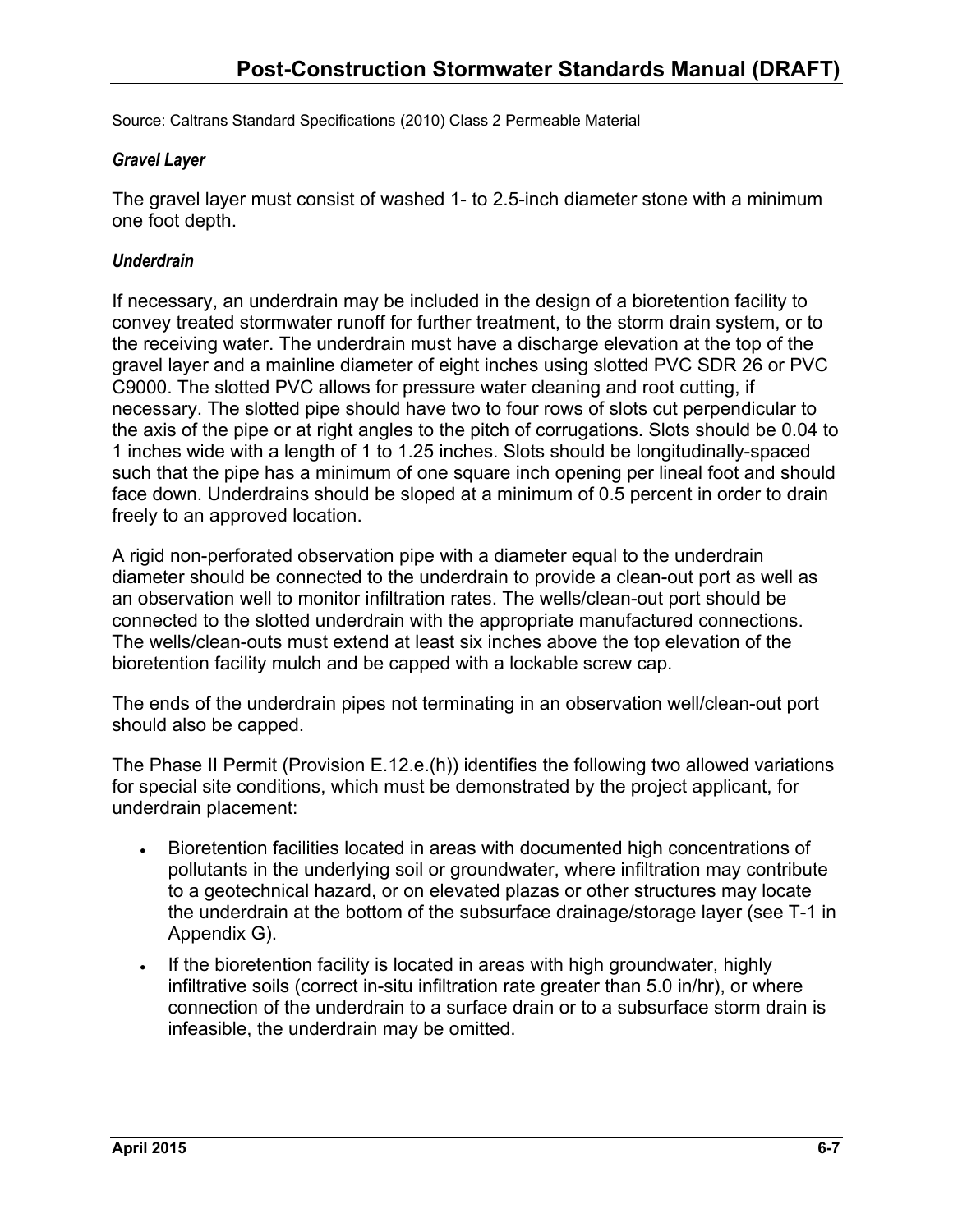#### *Vegetation*

Prior to installation, a licensed landscape architect must certify that all plants, unless otherwise specifically permitted, conform to the standards of the current edition of American Standard for Nursery Stock as approved by the American Standards Institute, Inc. All plant grades must be established in the current edition of American Standards for Nursery Stock. It is recommended that a minimum of three types of tree, shrubs, and/or herbaceous groundcover species be incorporated to protect against facility failure due to disease and insect infestations of a single species. Select vegetation that:

- Can tolerate summer drought, ponding fluctuations, and saturated soil conditions for 96 hours;
- Will be dense and strong enough to stay upright, even in flowing water;
- Does not require fertilizers;
- Is not prone to pests and is consistent with Integrated Pest Management (IPM) practices; and
- . Is consistent with local water conservation ordinance requirements.

Stormwater runoff must be diverted around the bioretention facility during the period of vegetation establishment.

#### *Irrigation System*

Provide an irrigation system to maintain viability of vegetation, if necessary. If possible, the general landscape irrigation system should incorporate the bioretention facility. The irrigation system must be designed to local code or ordinance specifications and must comply with the requirements in Section 4. Supplemental irrigation may be required for the establishment period even if it is not needed later.

#### *Overflow Device*

An overflow device is required at the ponding depth to divert stormwater runoff in excess of the design capacity of the bioretention facility. The following, or equivalent, should be provided:

- A vertical PVC pipe (SDR 26) to act as an overflow riser.
- The overflow riser(s) should be at least eight inches in diameter, so it can be cleaned without damage to the pipe.
- The inlet to the riser must be at the ponding depth and capped with a spider cap to exclude floating mulch and debris. Spider caps must be screwed in or glued (i.e., not removable). The overflow device must convey stormwater runoff in excess of the design capacity of the bioretention facility to an approved discharge location (e.g., another stormwater treatment control measure, storm drain system, or receiving water).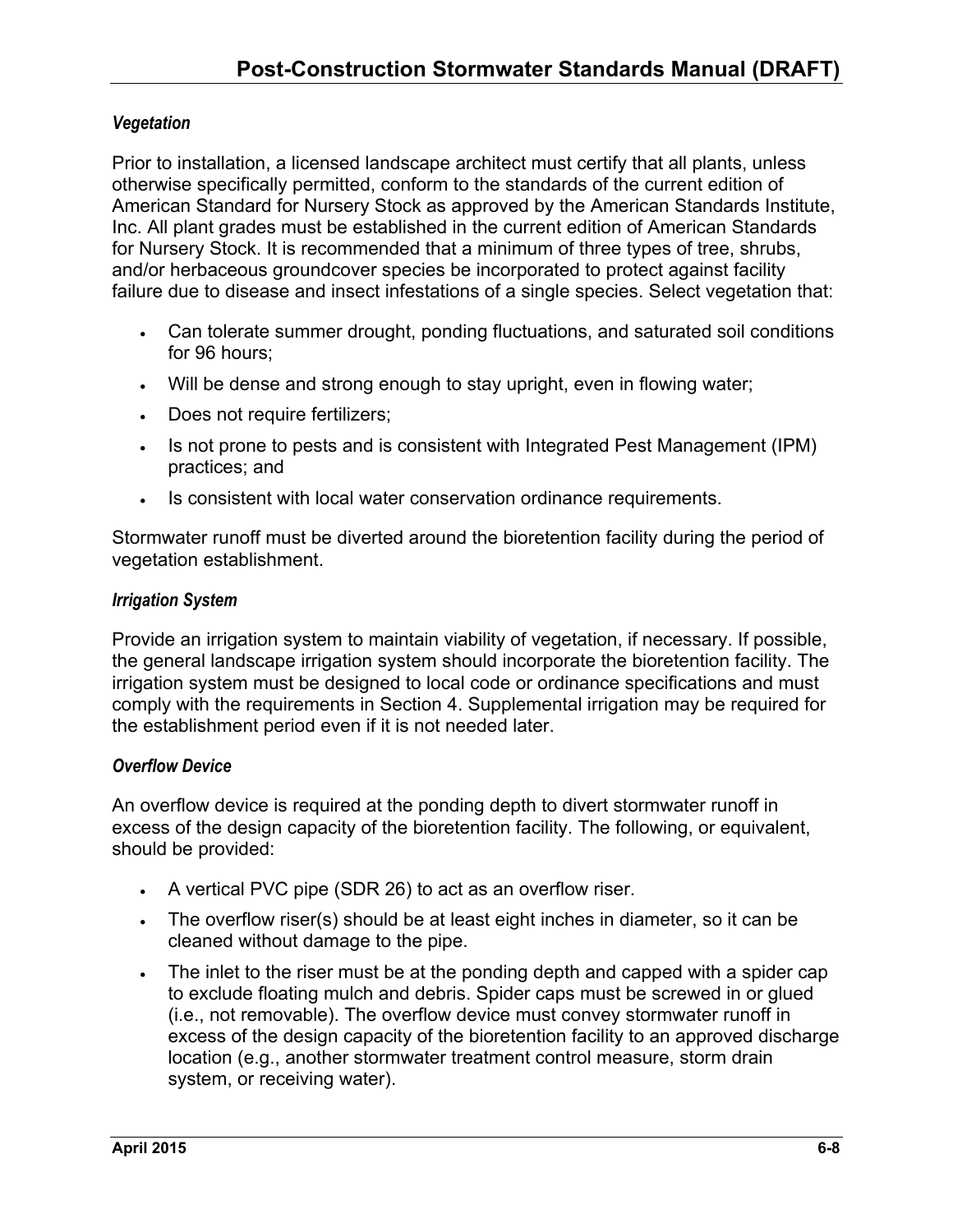#### *Hydraulic Restriction Layer (Special Site Condition only)*

The Phase II Permit (Provision E.12.e.(h)) identifies an allowed variation for special site conditions, which must be demonstrated by the project applicant, for bioretention facilities located in areas with documented high concentrations of pollutants in the underlying soil or groundwater, where infiltration may contribute to a geotechnical hazard, or on elevated plazas or other structures. Under these circumstances, a hydraulic restriction layer may be incorporated at the bottom of the gravel layer to prevent infiltration of stormwater runoff into the underlying soil. The hydraulic restriction layer should be installed generously with overlapping seams below the gravel layer of the bioretention facility prior to placing the planting media and gravel layer separation zone and planting media layer. The specifications of the hydraulic restriction layer are presented in Table 6-3.

| <b>Parameter</b>       | <b>Test Method</b>       | <b>Specifications</b>            |
|------------------------|--------------------------|----------------------------------|
| Material               |                          | Nonwoven geomembrane liner       |
| Unit weight            |                          | 8 oz/yd <sup>3</sup> (minimum)   |
| <b>Filtration rate</b> |                          | 0.08 in/sec (minimum)            |
| Puncture strength      | ASTM D-751 (Modified)    | 125 lbs (minimum)                |
| Mullen burst strength  | ASTM D-751               | 400 lb/in <sup>2</sup> (minimum) |
| Tensile strength       | <b>AST D-1682</b>        | 300 lbs (minimum)                |
| Equiv. opening size    | <b>US Standard Sieve</b> | No. 80 (minimum)                 |

### **Construction Considerations**

If possible, the entire tributary area of the bioretention facility should be stabilized before construction commences. If this is not possible, all flows must be diverted around the bioretention facility to protect it from sediment loads during construction. Sediment controls should also be implemented to prevent sediment from entering the facility. Compaction of underling soils near and at the bioretention facility must be avoided. Establish protective perimeters to prevent inadvertent compaction by construction activities.

If the underlying soils are compacted, ripping or loosening the top two inches of the underlying soils prior to construction of the bioretention facility may be needed to improve infiltration. After construction is completed, the entire tributary area to the bioretention facility must be stabilized before allowing stormwater runoff to enter it.

#### **Maintenance Requirements**

Regular maintenance and inspection are important for proper function of bioretention facilities. Bioretention facilities require annual plant, soil, and mulch layer maintenance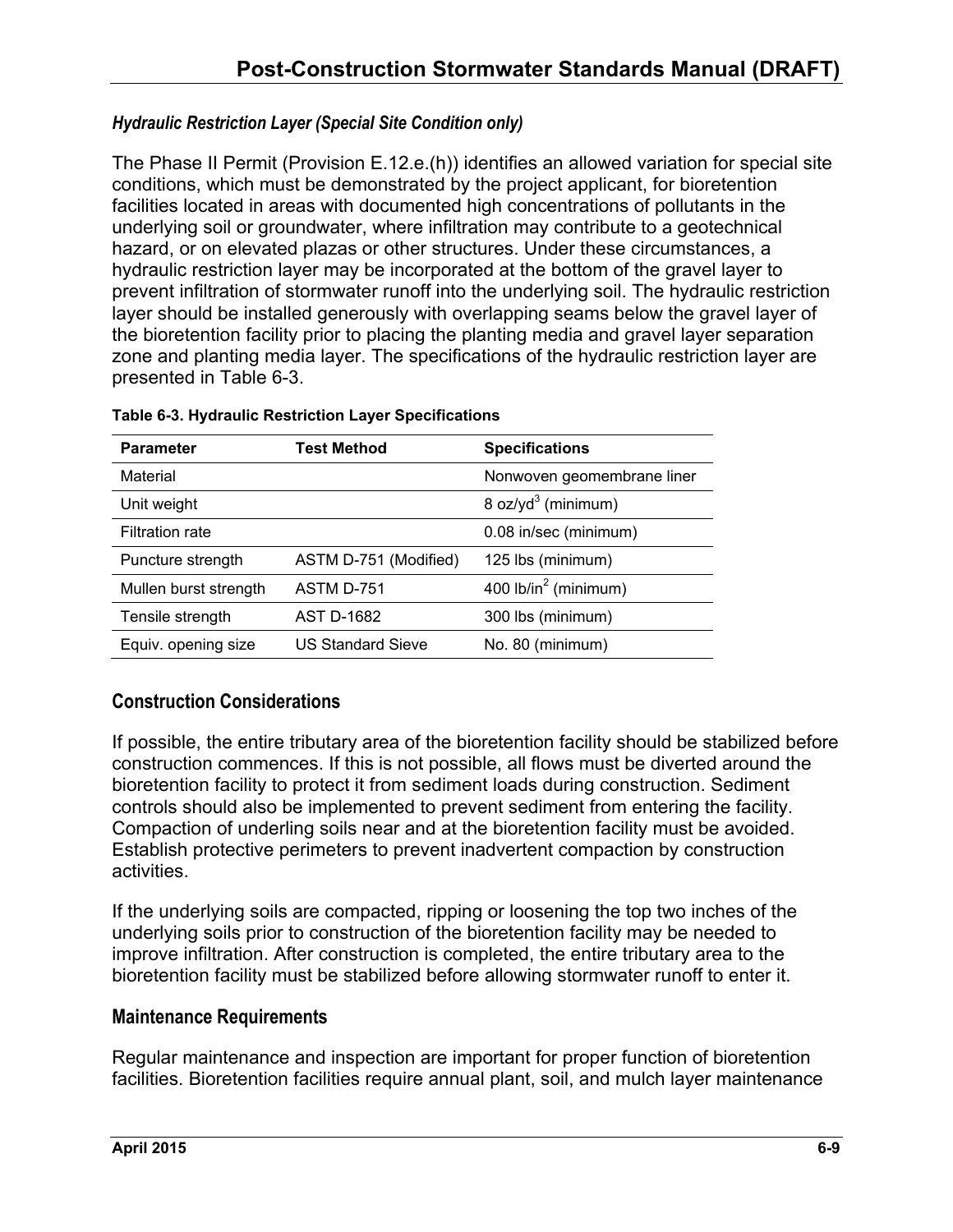to ensure optimal infiltration, storage, and pollutant removal. Bioretention facility maintenance requirements, which consist primarily of landscape care, include:

- Irrigate vegetation as needed during prolonged dry periods. In general, vegetation should be selected to be drought-tolerant and not require irrigation after full establishment (two to three years). Regularly inspect the irrigation system, if provided, for clogs or broken pipes and repair as necessary.
- Inspect flow entrances, ponding area, and surface overflow areas periodically, and replace soil, vegetation, and/or mulch layer in areas if erosion has occurred. Properly-designed facilities with appropriate flow velocities should not cause erosion except possibly during in extreme events. If erosion occurs, the flow velocities and gradients within the bioretention facility and energy dissipation and erosion protection strategies in the pretreatment area and flow entrance should be reassessed. If sediment is deposited in the bioretention facility, identify the source of the sediment within the tributary area, stabilize the source, and remove excess surface deposits.
- Prune and remove dead vegetation as needed. Replace all dead vegetation, and if specific vegetation has high mortality rates, assess the cause and, if necessary, replace with more appropriate species.
- Remove weeds and other invasive, poisonous, nuisance, or noxious vegetation as needed until the vegetation is established. Weed removal should become less frequent if the appropriate species are used and planting density is attained.
- Remove and properly dispose of trash and other litter.
- Select the proper soil mix and plants for optimal fertility, vegetation establishment, and growth to preclude the use of nutrient and pesticide supplements. Addition of nutrients and pesticides may contribute pollutant loads to receiving waters.
- In areas where heavy metals deposition is likely (e.g., tributary areas to industrial, vehicle dealerships/repair, parking lots, roads), replace mulch, if provided, annually. In areas where metals deposition is less likely (e.g., residential lots), replace or add mulch as needed to maintain a two- to three-inch depth at least once every two years.
- Eliminate standing water to prevent vector breeding. If standing water is observed more than 96 hours after a storm event, it may be necessary to remove and replace the planting media and/or gravel layer to restore functionality of the bioretention facility.
- Inspect, and clean if necessary, the underdrain and observation well/clean-out port. Inspect overflow devices for obstructions or debris, which should be removed immediately. Repair or replace damaged pipes upon discovery.

The Agencies require execution of and compliance with a Maintenance Access Agreement to be recorded by the property owner for the on-going maintenance of any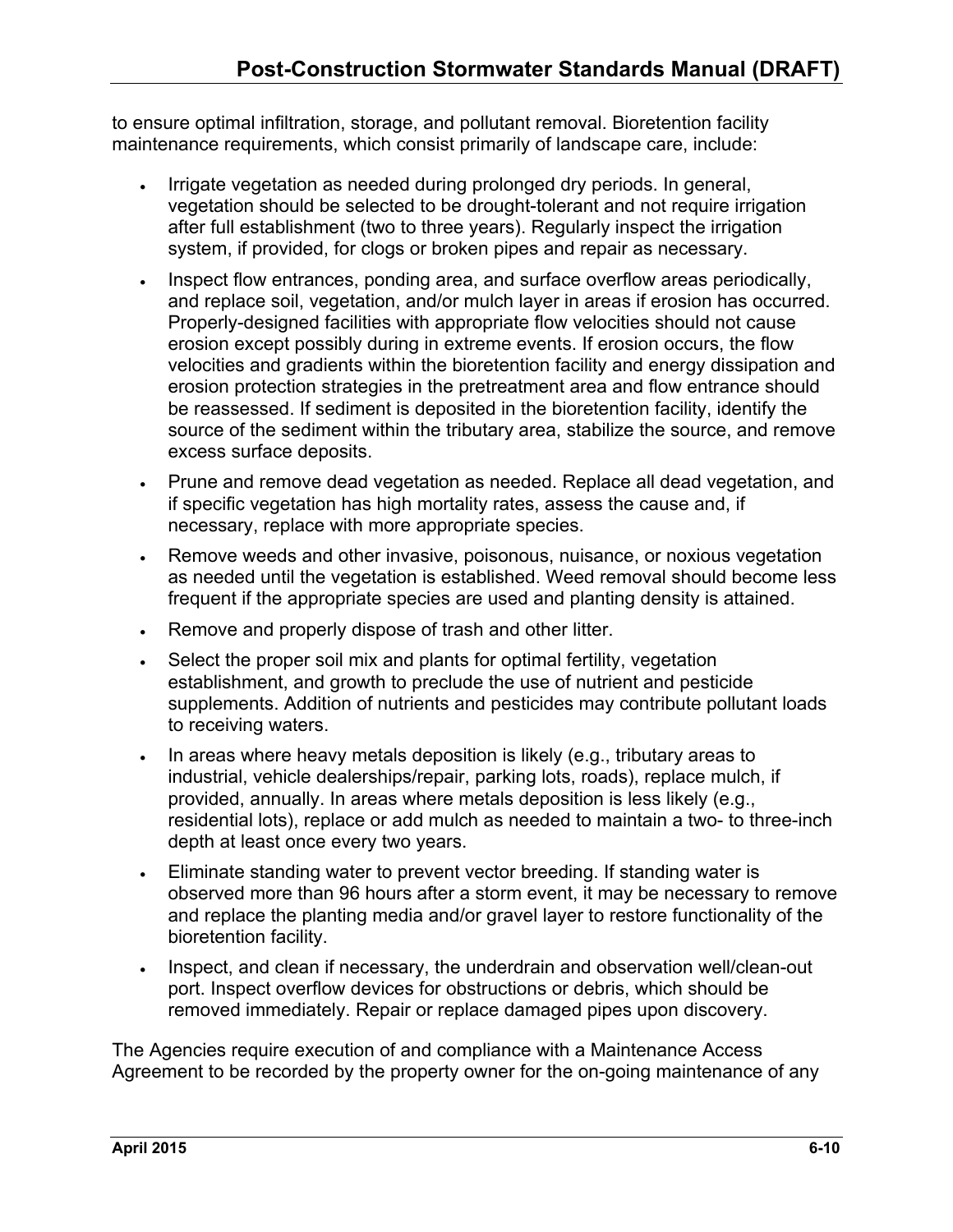privately-maintained stormwater control measures. A sample Maintenance Access Agreement is presented in Appendix H.

### **Variations for Special Site Conditions**

The Phase II permit (Provision E.12.e.(h)) allows for the bioretention design criteria discussed above to be modified for the following special site conditions, which must be demonstrated by the project applicant:

- Facilities located within 10 feet of structures or other potential geotechnical hazards established by a geotechnical engineer for the project may incorporate an impervious cutoff wall between the bioretention facility and the structure or other geotechnical hazard;
- Facilities with documented high concentrations of pollutants in underlying soil or groundwater, facilities located where infiltration could contribute to a geotechnical hazard, and facilities located on elevated plazas or other structures may incorporate an impervious liner and may locate the underdrain discharge at the bottom of the subsurface drainage/storage layer (this configuration is commonly known as a "flow-through planter");
- Facilities located in areas of high groundwater, highly infiltrative soils or where connection of underdrain to a surface drain or to a subsurface storm drain are infeasible, may omit the underdrain; and
- Facilities serving high-risk areas such as fueling stations, truck stops, auto repairs, and heavy industrial sites may be required to provide additional treatment to address pollutants of concern unless these high-risk areas are isolated from stormwater runoff or bioretention areas with little chance of spill migration.

While variations for special site conditions may be allowed, these are not exceptions for implementing bioretention at the project site.

#### **Alternative Stormwater Treatment Control Measures**

The Phase II Permit (Provision E.12.e.(g)) allows the use of alternative stormwater treatment control measure(s) if the project applicant demonstrates that the proposed measure meets all of the following measures of equivalent effectiveness criteria when compared to a bioretention facility:

- Equal or greater amount of stormwater runoff infiltrated or evapotranspired;
- Equal or lower pollutant concentrations in stormwater runoff that is discharged after biotreatment;
- Equal or greater protection against shock loadings and spills; and
- Equal or greater accessibility and ease of inspection and maintenance.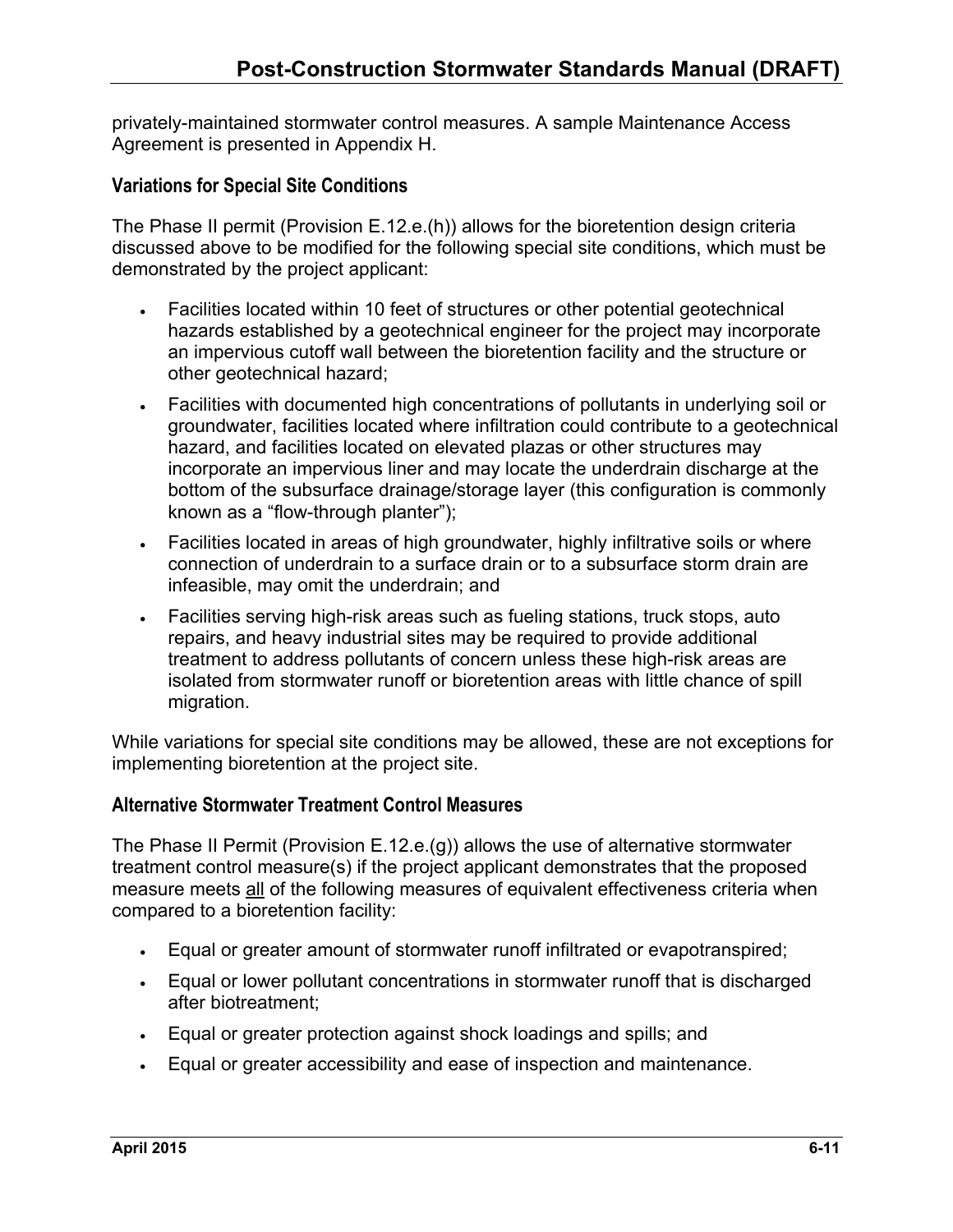Fact sheets for alternative stormwater treatment control measures that may be proposed as part of the project plan are included in Appendix G. The project plan must demonstrate how the proposed alternative stormwater treatment control measure meets the equivalent effectiveness criteria above.

### **6.3. Exceptions to Requirements for Bioretention Facilities**

The Phase II Permit (Provision E.12.e.(i)) allows specific exemptions to implementing bioretention upon demonstration by the project applicant that bioretention or alternative designs equivalent to bioretention are technically infeasible for a project. Under these situations, other types of biotreatment or media filters (e.g., tree-well filters, in-vault media filters) may be used. Only Regulated Projects that meet the criteria below may receive an exemption from the bioretention requirements:

- Projects creating or replacing one acre or less of impervious area, and located in a designated pedestrian-oriented commercial district (i.e., smart growth projects), and having at least 85 percent of the entire project site covered by permanent structures;
- Facilities receiving stormwater runoff solely from existing (pre-project) impervious areas; and
- Historic sites, structures, or landscapes that cannot alter their original configuration in order to maintain their historic integrity.

The project applicant must demonstrate that the exception(s) from implementing bioretention for managing stormwater runoff and propose alternative stormwater treatment control measures applicable to the project site.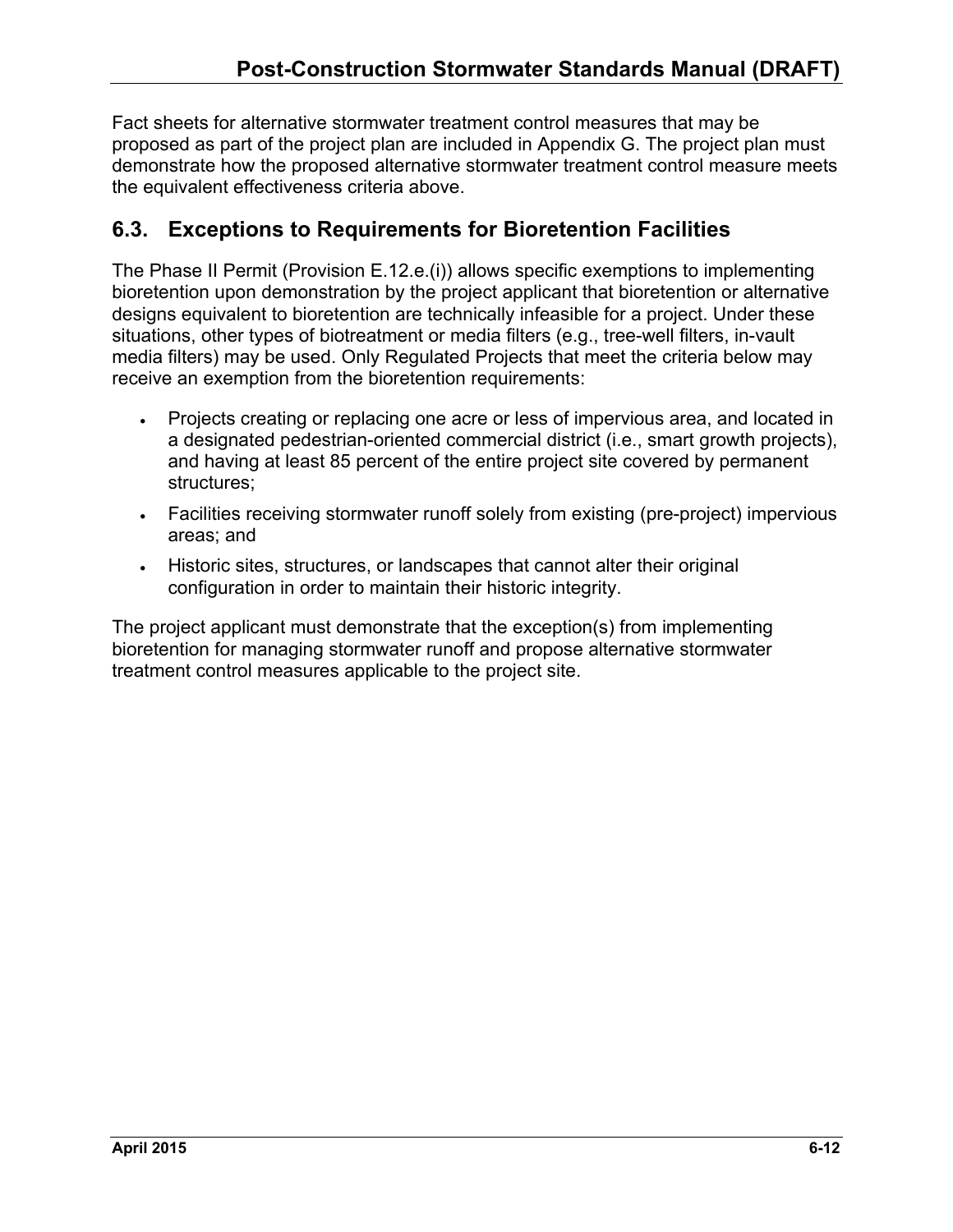# **SECTION 7. HYDROMODIFICATION REQUIREMENTS**

Hydromodification is the modification of hydrologic pathways (precipitation, surface runoff, infiltration, groundwater flow, return flow, surface water storage, groundwater storage, evaporation, and transpiration) that results in negative impacts to watershed health and function. The Phase II Permit requires the project applicant to determine if hydromodification requirements apply and if they do apply, what hydromodification control measures will be implemented. Baseline hydromodification requirements apply to both Regulated and Hydromodification Management Projects while full hydromodification requirements apply to only Hydromodification Management Projects. The following sections describe the baseline and full hydromodification requirements.

### **7.1. Baseline Hydromodification Requirements**

The Phase II Permit requires that Regulated and Hydromodification Management Projects implement baseline hydromodification requirements for the design storm event. If all stormwater runoff for the SDV/SDF is maintained at the project site through site design measures and/or stormwater treatment control measures, the baseline hydromodification requirement is met. If stormwater runoff is discharged to the receiving water, hydromodification control measures (e.g., detention basin) may be required to mitigate the hydromodification impacts on the receiving water from the stormwater runoff and meet the baseline hydromodification requirements.

### **7.2. Full Hydromodification Requirements**

The Phase II Permit (Provision E.12.f) requires that Hydromodification Management Projects, which create and/or replace one acre or more of impervious surface, the postconstruction stormwater runoff shall not exceed the estimated pre-project flow rate for the 2-year, 24-hour design storm event. A project that does not increase impervious surface area over the pre-project condition is not considered a Hydromodification Management Project.

Hydrologic routing modeling (e.g., USEPA's Storm Water Management Model [SWMM]) must be conducted to calculate peak stormwater runoff response time and peak project stormwater runoff rate for the entire project site for the pre- and post-construction conditions. The results of the model are then used to design hydromodification control measures (e.g., detention basins) to mitigate and meet the hydromodification design storm event criteria. Stormwater runoff managed by site design measures and stormwater treatment control measures will reduce additional hydromodification control measures that will need to be implemented. Flood control facilities may also be used to help meet the hydromodification requirements.

The project plan must include the results of the hydromodification routing modeling and demonstrate that the project meets the hydromodification requirements.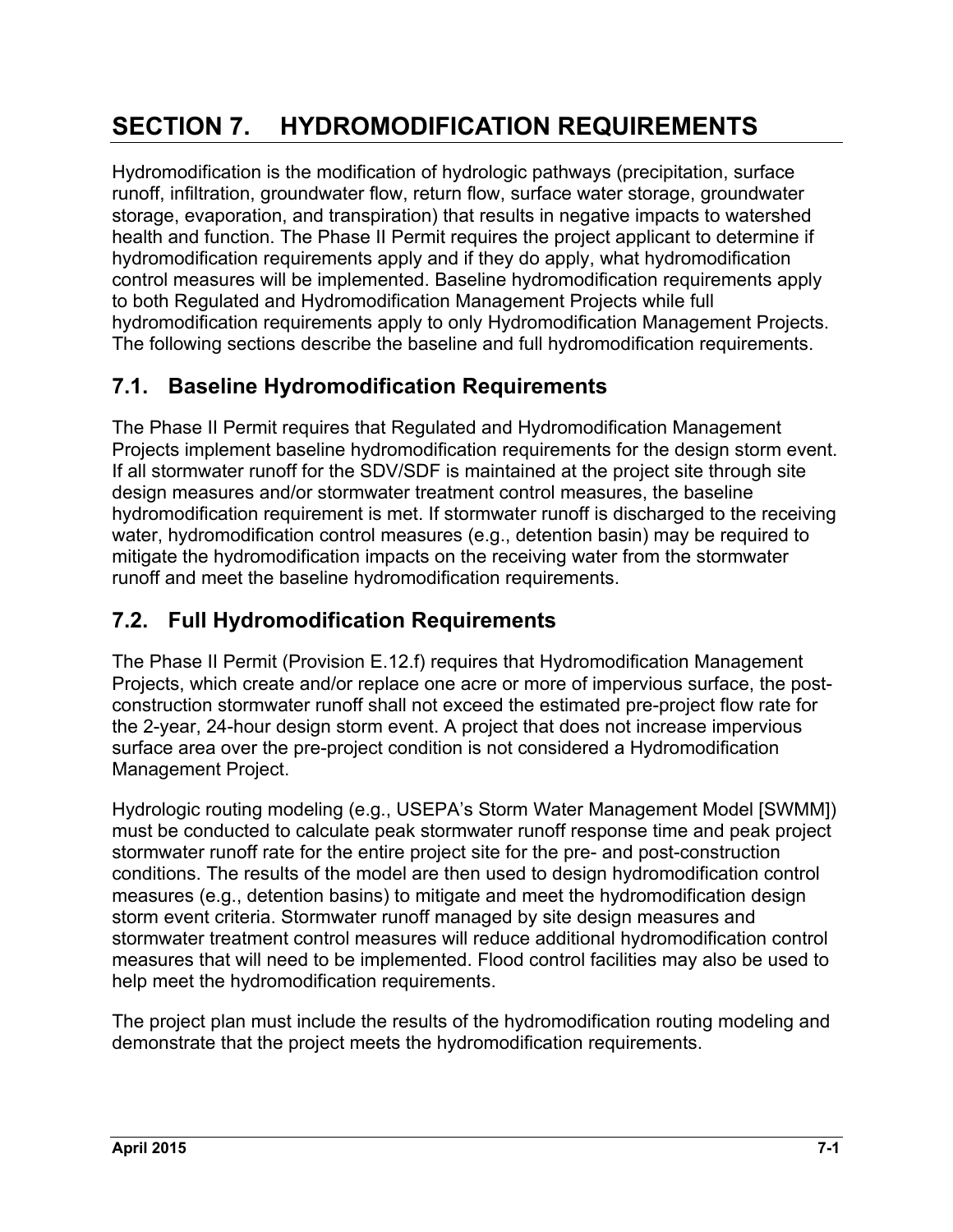# **SECTION 8. STORMWATER CONTROL MEASURE OPERATION AND MAINTENANCE**

Continued effectiveness of stormwater control measures presented in this Manual requires on-going inspection and maintenance. To ensure that such maintenance is provided, the jurisdictional Agency requires the submittal of a Maintenance Plan and execution of a Maintenance Access Agreement with the owner/operator of stormwater control measure(s). In situations where the stormwater control measure(s) will be publicly-owned or maintained, the Agency will require an easement for access and maintenance of the stormwater control measure(s) or that the stormwater control measure(s) be located in lots dedicated to the Agency in fee title.

The property owner or his/her designee is responsible for complying with the Maintenance Access Agreement until the responsibility is legally transferred. Failure to properly implement the Maintenance Plan and Maintenance Access Agreement may result in enforcement by the Agency.

This section presents Conditions of Approval that may be applicable to a project, requirements for the Maintenance Plan and Maintenance Access Agreement, and the Operations and Maintenance Verification Program.

### **8.1. Conditions of Approval**

Projects subject to this Manual will include Conditions of Approval to specify the implementation of stormwater management requirements. Example Conditions of Approval are presented in Table 8-1. Submittal of required plans is precedent to issuance of building, grading, or construction permits. Failure by the project applicant to meet these Conditions of Approval will delay the permitting processes.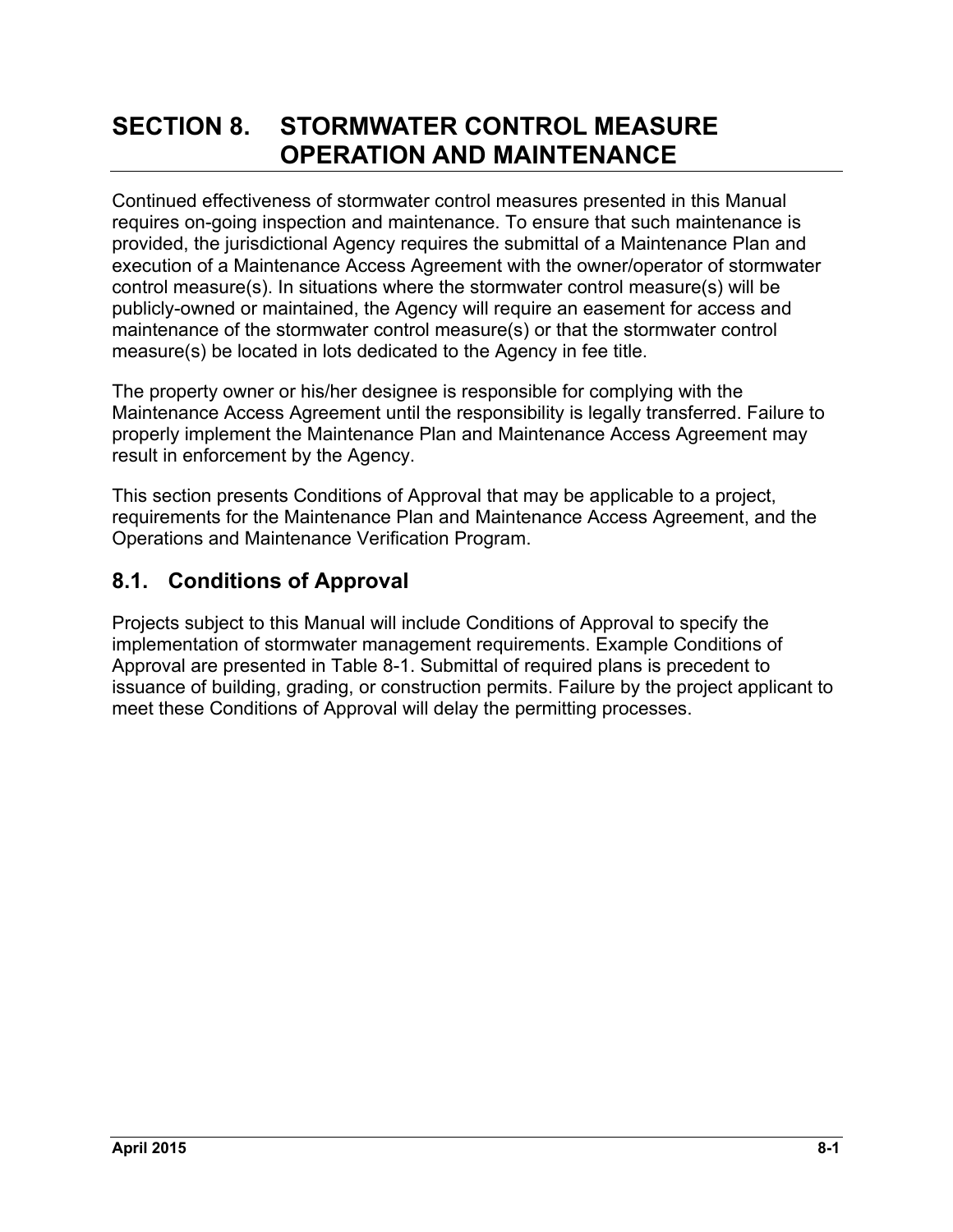| <b>Example Condition of Approval</b>                                                                                                                                                                                                                                                                                                                                                                                                                                                                                                                                                                                                                                                                                                                                                                                                                    | <b>Applicability</b>                                                                                                               |
|---------------------------------------------------------------------------------------------------------------------------------------------------------------------------------------------------------------------------------------------------------------------------------------------------------------------------------------------------------------------------------------------------------------------------------------------------------------------------------------------------------------------------------------------------------------------------------------------------------------------------------------------------------------------------------------------------------------------------------------------------------------------------------------------------------------------------------------------------------|------------------------------------------------------------------------------------------------------------------------------------|
| Project applicant shall incorporate appropriate site design<br>measure(s) and submit the results of the Post-Construction Runoff<br>Calculator pursuant to the 2015 Post-Construction Stormwater<br>Standards Manual. [Agency] approval of the proposed measures is<br>precedent to issuance of any building, grading, or construction<br>permits.                                                                                                                                                                                                                                                                                                                                                                                                                                                                                                      | Applicable to all land<br>developments and permit<br>applications for projects<br>considered Small Projects.                       |
| Project applicant shall develop and submit a project plan that<br>identifies the methods to be employed to reduce or eliminate<br>stormwater pollutant discharges through the construction, operation<br>and maintenance of source control measures, low impact<br>development design, site design measures, stormwater treatment<br>measures, and hydromodification management measures. Design<br>and sizing requirements shall comply with the 2015 Post-<br>Construction Stormwater Standards Manual. [Agency] approval of<br>the project plan is precedent to issuance of any building, grading, or<br>construction permits. Two paper copies and an electronic copy of<br>the project plan shall be provided to the [Agency].                                                                                                                     | Applicable to all land<br>developments considered<br>Regulated Projects.                                                           |
| Project applicant shall develop a hydromodification management<br>plan to ensure post-project stormwater runoff shall not exceed<br>estimated pre-project flow rate for the 2-year, 24-hour storm. The<br>hydromodification management plan shall be incorporated into the<br>project plan.                                                                                                                                                                                                                                                                                                                                                                                                                                                                                                                                                             | Applicable to all land<br>developments considered<br><b>Hydromodification Management</b><br>Projects.                              |
| Project applicant shall develop and submit a Maintenance Plan that<br>identifies the operations, maintenance, and inspection requirements<br>of all stormwater treatment and baseline hydromodification<br>management control measures identified in the approved project<br>plan. [Agency] approval of the preliminary Maintenance Plan is<br>precedent to issuance of any building, grading, or construction<br>permits. Two paper copies and an electronic copy of the<br>Maintenance Plan shall be provided to the [Agency].<br>[Agency] approval of the final Maintenance Plan and recordation of<br>the Maintenance Access Agreement is precedent to issuance of the<br>Certificate of Occupancy and release of Performance Bonds. Two<br>paper copies and an electronic copy of the Final Maintenance Plan<br>shall be provided to the [Agency]. | Applicable to all land<br>developments considered<br>Regulated Projects and/or<br><b>Hydromodification Management</b><br>Projects. |

#### **Table 8-1. Example Stormwater Management Conditions of Approval**

### **8.2. Maintenance Plan Requirements**

A Maintenance Plan, which will be part of the Maintenance Access Agreement, is required as part of the project plan submittal to the jurisdictional Agency. The Maintenance Plan must address the following requirements, which are discussed in the following sections:

- Baseline information;
- Final as-built site map and details;
- Operation, inspection, and maintenance requirements and schedule;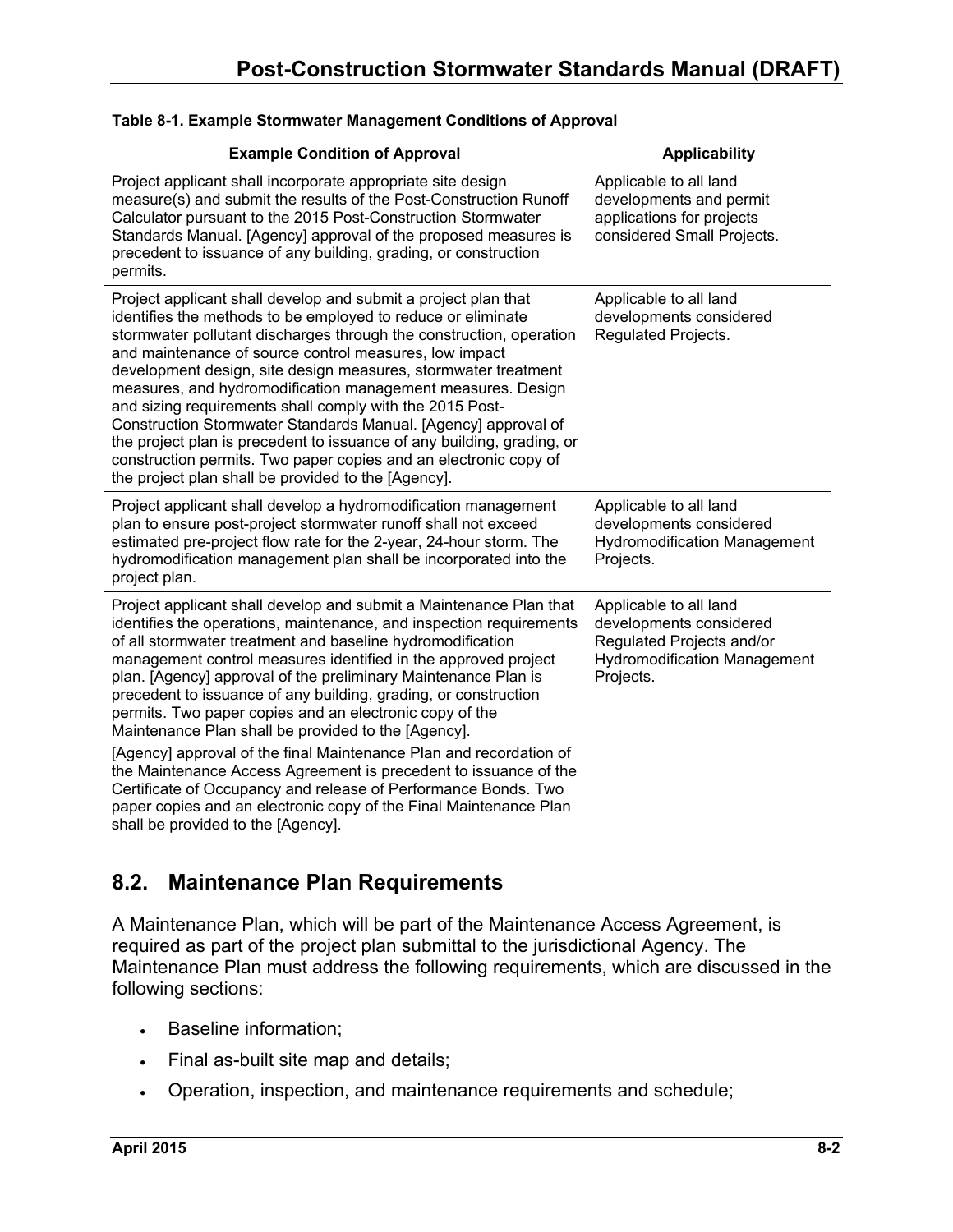- . Spill plan;
- Training; and
- Annual Self-Certification Report.

#### **Baseline Information**

- List property owners and persons responsible for operation and maintenance of the stormwater control measure(s) including contact information (i.e., phone numbers and addresses).
- I Identify the intended method of funding (e.g., Drainage Benefit Assessment Area) of on-going operation and maintenance of the stormwater control measure(s).
- List all installed stormwater control measure(s) including description of each stormwater control measure and date of installation.

#### **Final As-Built Site Map and Details**

A preliminary site map must be included in the Maintenance Plan as part of the project plan submittal. When available, the final as-built site map and details, stamped by a licensed professional engineer or landscape architect, must be included in the final Maintenance Plan.

- Provide a final as-built site map showing boundaries of the project site, acreage, drainage patterns/contour lines, and DMAs as well as any field modifications to approved designs during construction.
- Show each discharge location from the project site and any drainage flowing onto the project site (i.e., run-on).
- Distinguish between pervious and impervious surfaces on the map.
- Identify the location of each stormwater control measure, private sanitary sewer systems, and grade breaks for purposes of pollution prevention.
- With a legend, identify locations of expected sources of pollution generation (e.g., outdoor work and storage areas, heavy traffic areas, delivery areas, trash enclosures, fueling areas, wash-racks). Identify any areas having contaminated soil or where pollutants are stored or have been stored/disposed of in the past.

#### **Operation, Inspection, and Maintenance Requirements and Schedule**

- Identify cleaning activities, including litter removal and disposal, and schedule. Identify any housekeeping procedures that may reduce maintenance requirements.
- Identify vegetation/landscape management methods and schedule. Distinguish between maintenance appropriate for the vegetation establishment period and expected long-term maintenance. These procedures must provide sufficient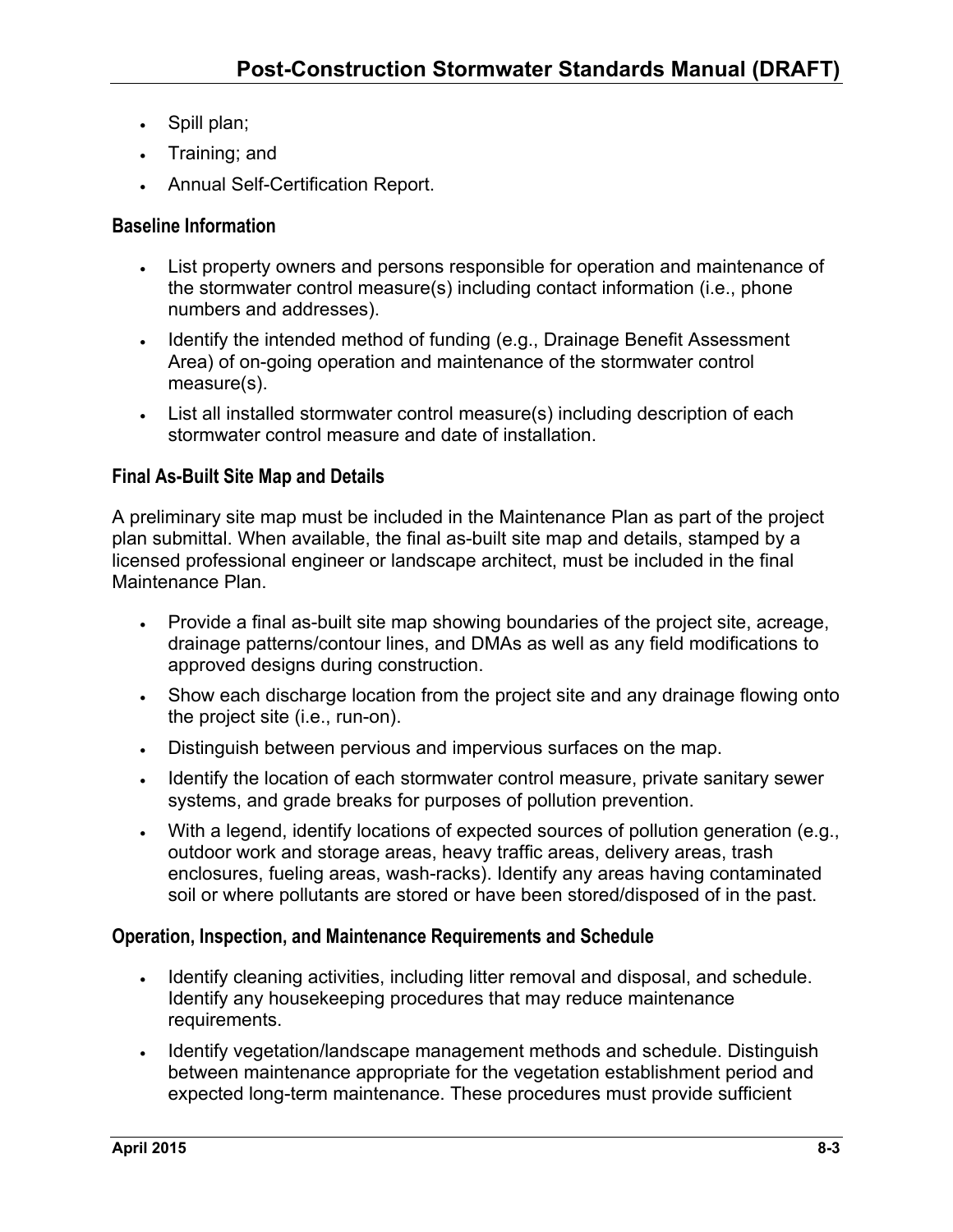detail to a person unfamiliar with these maintenance methods to perform the activity or identify the specific skills or knowledge to perform and document the maintenance.

- $\cdot$  Identify vector control practices.<sup>7</sup>
- I Identify equipment resource requirements necessary to operate and maintain stormwater control measures.
- I Identify regulatory approvals (if any) that may be needed for on-going operation and maintenance and address acquisitions of those approvals.
- Create a checklist and schedule, preferably in the form of a table or matrix, for each activity for all facility components and stormwater control measure to be inspected and/or tested.
- Create an inspection and/or maintenance log template to document inspection and/or maintenance activities, including inspector names, dates, and stormwater control measure(s) inspected and maintained. The log should note any significant maintenance requirements due to spills or unexpected discharges.

#### **Spill Plan**

- Provide emergency notification procedures (phone and agency/persons to contact).
- As appropriate for site, provide emergency containment and cleanup procedures.
- Note downstream receiving waters, wetlands, or ESAs that may be affected by spills or chronic untreated discharges.
- As appropriate, create emergency sampling procedures for spills. Emergency sampling can protect the property owner from erroneous liability for downstream receiving area cleanups.

### **Training**

Provide information about training persons responsible for operating and maintaining stormwater control measure(s). This training should include:

- Good housekeeping procedures defined in the Maintenance Plan;
- Proper maintenance of all devices, including stormwater treatment control measures;
- Identification and cleanup procedures for spills and overflows;

 $\overline{a}$ 

 $^7$  California Department of Public Health. (2012). Best Management Practices for Mosquito Control in California. Retrieved on July 20, 2012 from http://www.westnile.ca.gov/resources.php.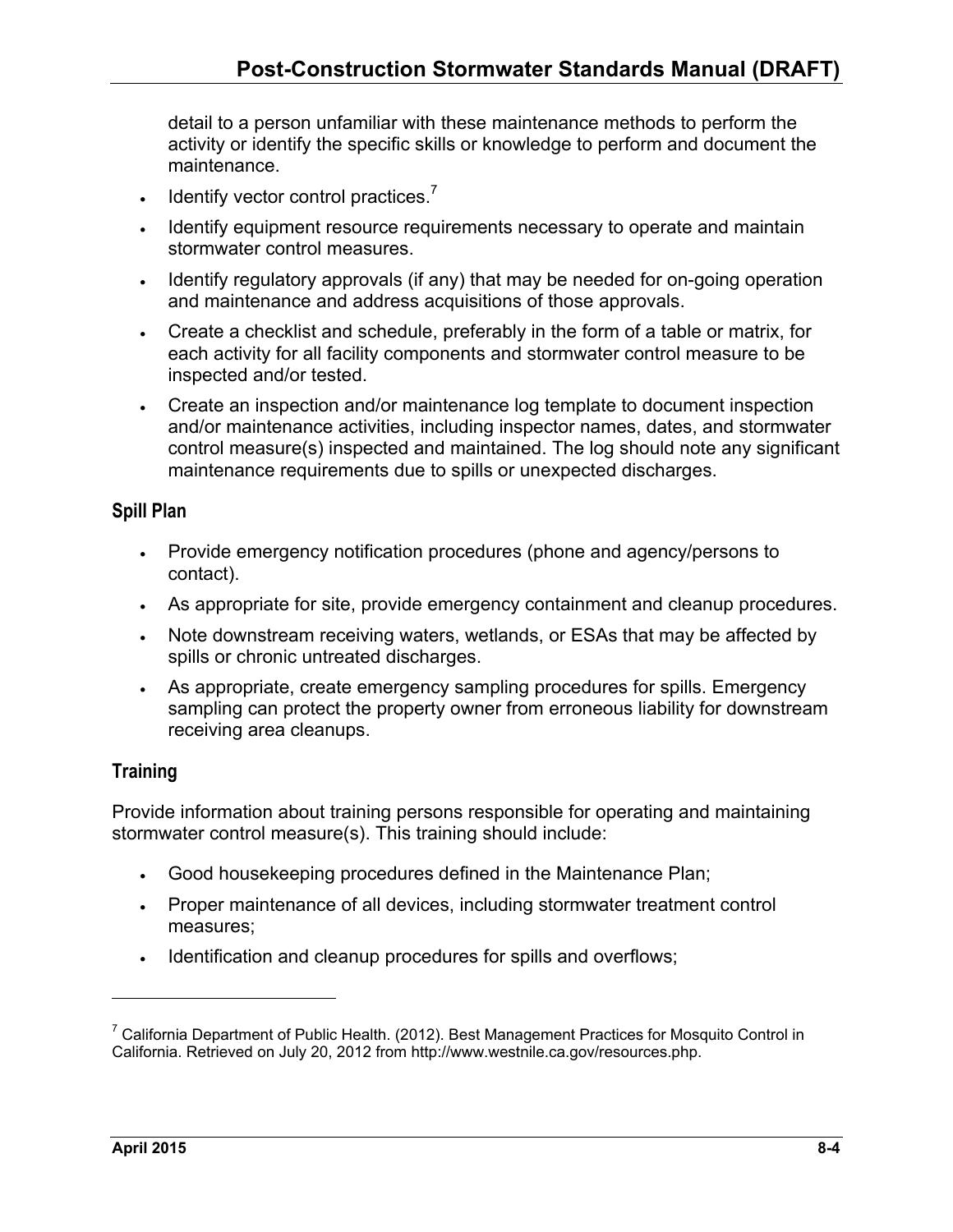- Large-scale spill or hazardous material response; and
- Safety concerns when maintaining devices and cleaning spills.

#### **Self-Certification Annual Report**

The owner/operator of the stormwater control measure(s) must provide an annual selfcertification that its stormwater control measure(s) is(are) being properly operated and maintained according to the Phase II Permit requirements. For public projects, the applicable department is required to provide the annual self-certification. The Maintenance Plan must provide details on how the owner/operator will conduct its annual self-certification.

### **8.3. Maintenance Access Agreement**

The Maintenance Access Agreement, which includes the Maintenance Plan, is a legallybinding contract requiring the on-going proper operation and maintenance of stormwater control measures after the Certificate of Occupancy is issued. At a minimum, the Phase II Permit (Provision E.12.h.(ii)(a)) requires that Maintenance Access Agreement include the owner's/developer's signed statement accepting responsibility for inspection and maintenance until the responsibility is legally transferred and either:

- A signed statement from the public entity assuming responsibility for stormwater control measure operation, inspection, and maintenance and certifying that it meets all design standards; or
- Written conditions in the sales or lease agreement that require the recipient to assume responsibility for inspection and maintenance activities and to conduct a maintenance inspection at least once a year; or
- Written text in project conditions, covenants, and restrictions for residential properties that assign maintenance responsibilities to the entity (e.g., Community Services District) for inspection and maintenance of stormwater control measures; or
- A legally enforceable agreement that assigns responsibility for operation, inspection, and maintenance of stormwater control measures to the owner/operator. A Maintenance Access Agreement with jurisdictional Agency must be executed by the owner/operator before occupancy of the project is approved.

During the plan review process, the jurisdictional Agency will also assess whether easements or performance bonds are needed. Easements are required if the Agency will assume all or part of the responsibilities for operations and maintenance (O&M) of stormwater control measures. If used, easements need to be appropriately recorded and shown on the final property plat and property title documents. Easements should be secured during the Tentative Map/Parcel Map process, or where a Tentative Map or Parcel Map is not used prior to issuance of a building/grading permit, as securing easements after properties are built and occupied can be time consuming.